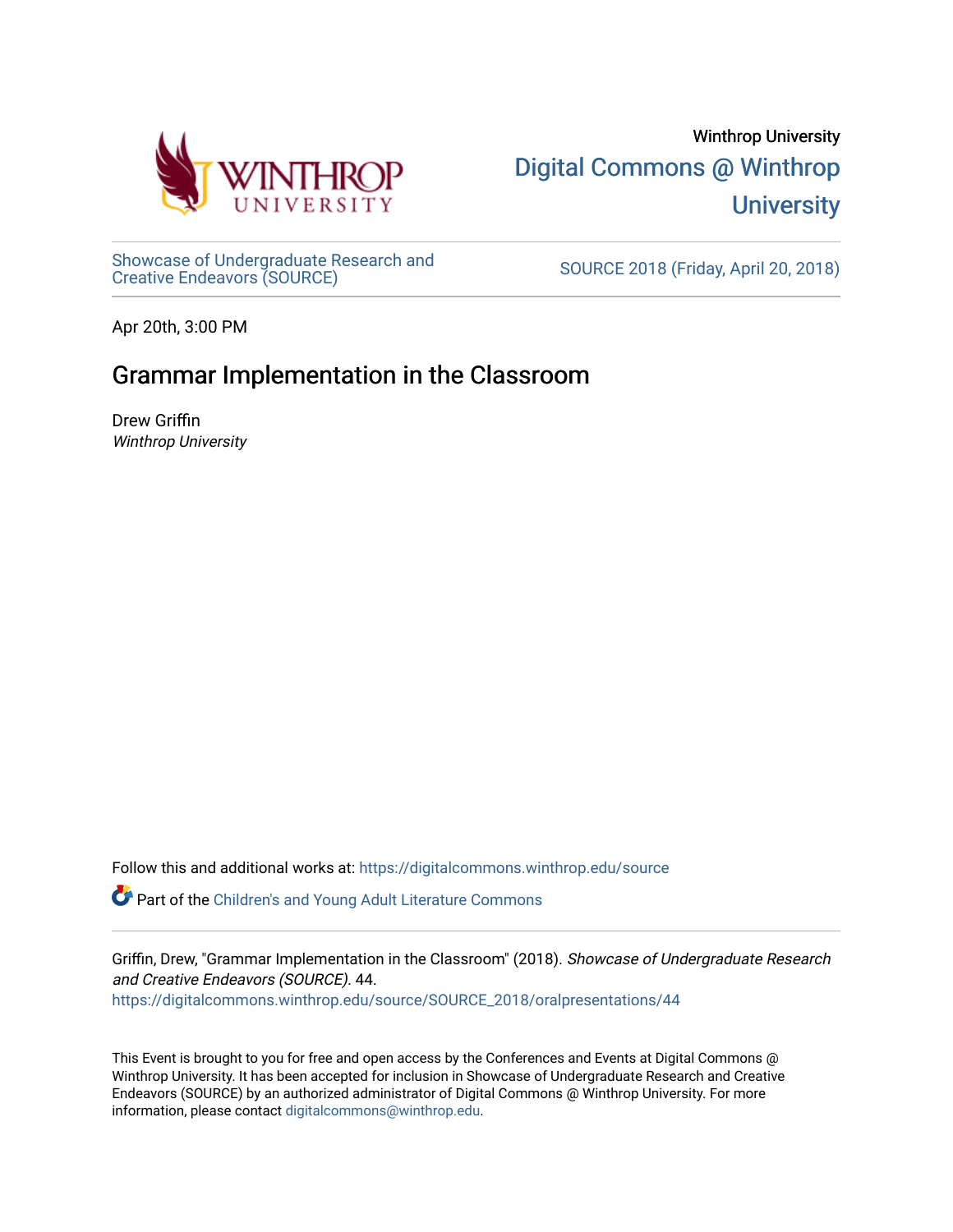Grammar Implementation in the Classroom

Drew Griffin Honors Thesis Winthrop University Spring 2018

Thesis Director: Dr. Gloria G. Jones

Thesis Readers: Dr. Amanda Hiner and Dr. Jane Smith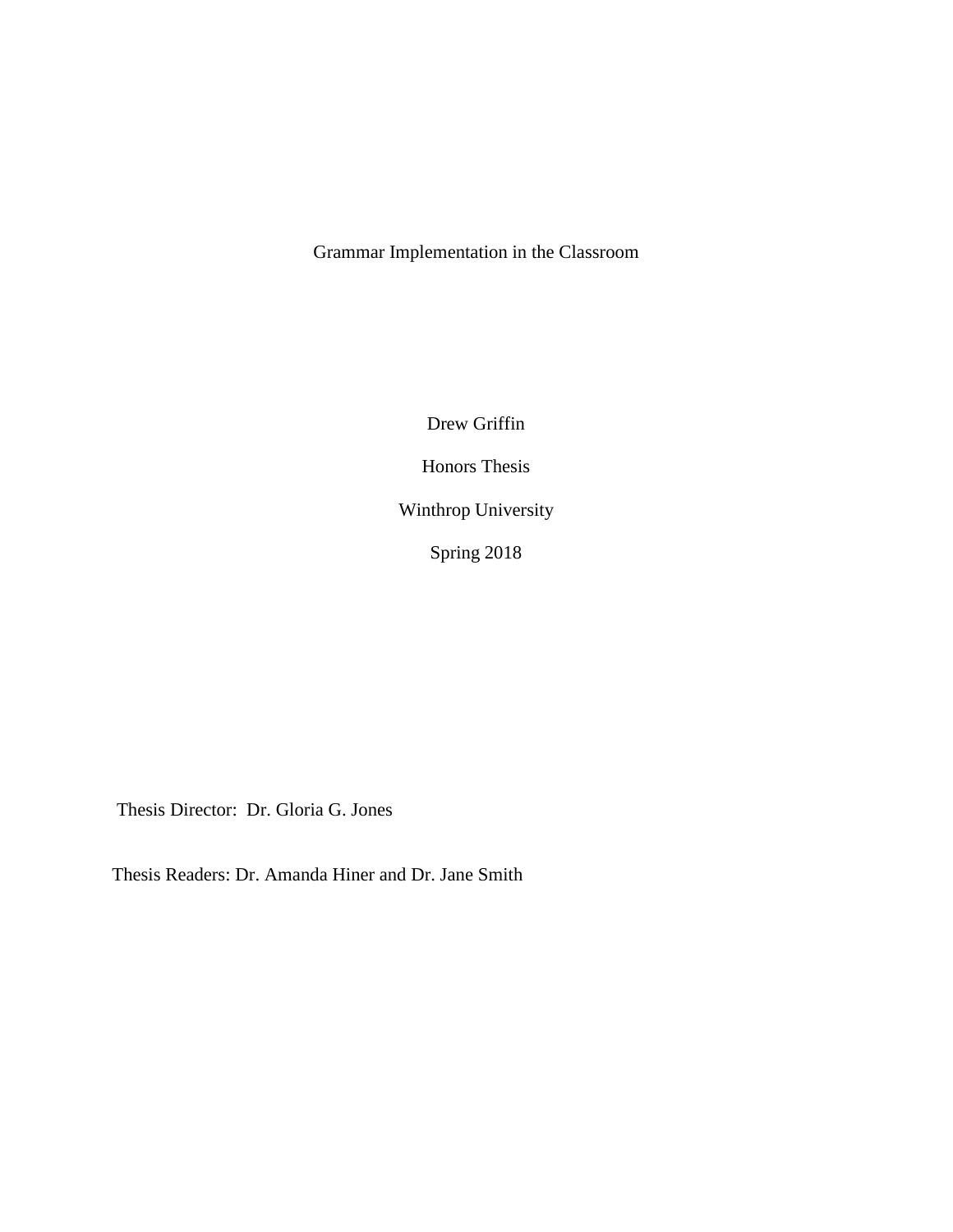#### **Abstract**

Prior to 2015, grammar in the South Carolina standards only required students to learn only basic sentence types and mechanics. However, in the relatively new Common Core into the state standards now requires much more thorough instruction. But is that instruction taking place? Grammar is "a set of rules that explain how a system operates, and in language, this system typically refers to syntax (the arrangement of words and phrases to create well-formed sentences in a language) and morphology (the study of how words are formed in a language)" (Gartland and Smolkin 391). Proper grammar instruction is essential for students to be able to succeed as academic writers. Unfortunately, more and more professors find that students struggle to write basic sentences by the time that they enter college (Smith 9). The purpose of my study was to discover the effectiveness of grammar instruction in South Carolina and to find ways of making that instruction more effective. To do this, I administered surveys to students and teachers throughout the state to determine their perception of the instruction. In several 9th grade classes, I also administered pre-tests and post-tests to determine student progress following instruction. At the end of the study, I have determined that while students showed marginal improvement after grammar instruction, more varied and intensive instruction is needed throughout the state and in all grade levels if students are to meet the level of writing required for a professional career.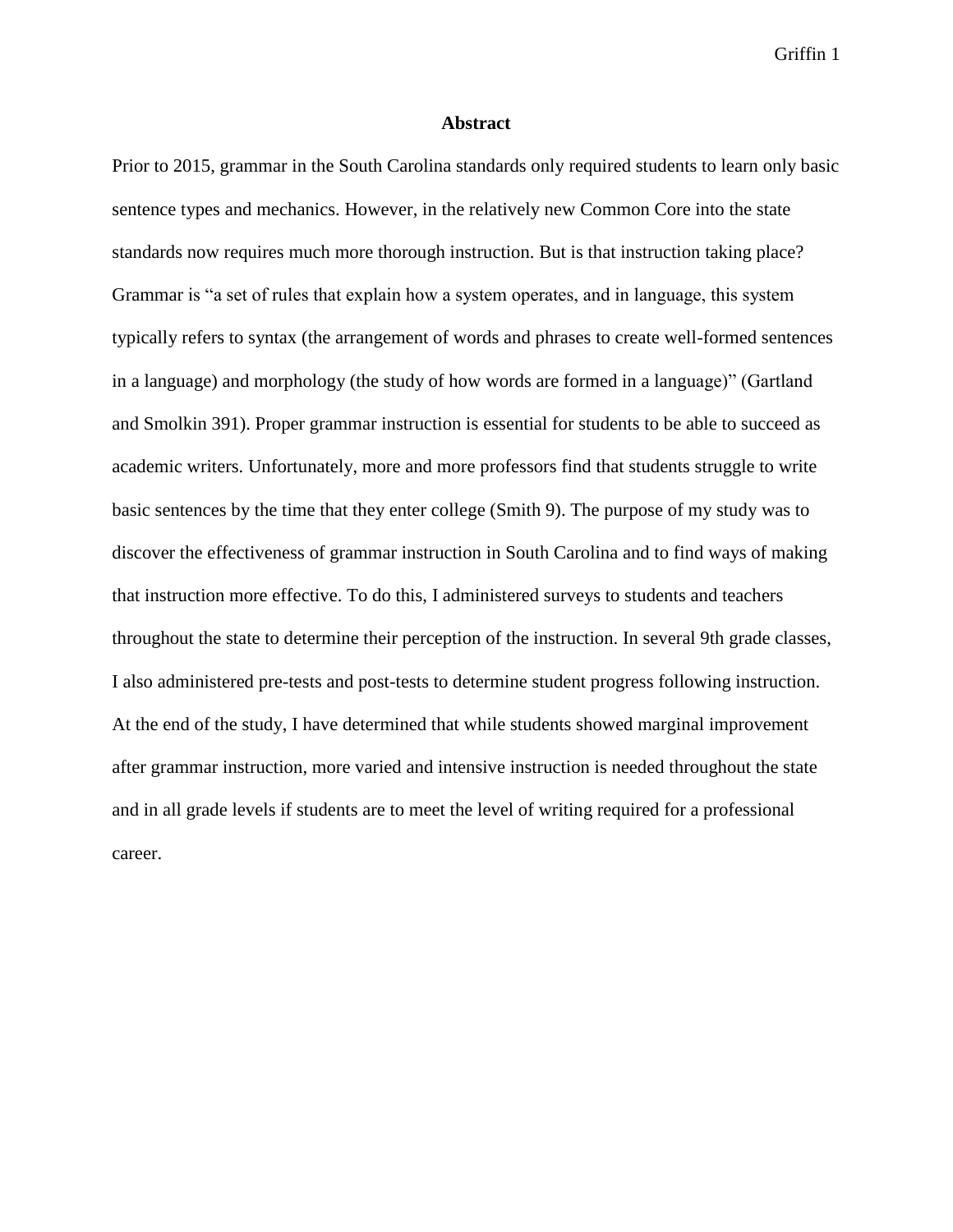### Grammar Implementation in the Classroom

The exact definition of what grammar is has changed over a number of years. The Linguistic Society of America defines grammar as "simply the collection of principles defining how to put together a sentence" (Chung and Pullum). There are two classifications of grammar that are essential to understanding the complexities of its usage as well as the controversy surrounding its instruction: descriptive grammar and prescriptive grammar. In simple terms, descriptive grammar "present[s] language as it is actually used by speakers and writers of various communities in different settings and contexts" (Gartland and Smolkin 392) and prescriptive grammar "describes how people should speak and write" (Gartland and Smolkin 392). In most classrooms, the focus lies on using prescriptive grammar to teach Standard American English, since this type of grammar is expected in professional settings. For that reason, the bulk of my research and the research discussed in this paper will focus on prescriptive grammar. However, descriptive grammar will be lightly referenced and discussed as well.

The primary question to be addressed here is not whether grammar should be taught, but instead how best to teach it. Unfortunately, there is no single or clear answer to this question. Rather, research has shown some clear examples of how this subject should not be taught. Shoudong Feng and Kathy Powers, both professors at the University of Arkansas, believe that "focusing on [writing] instruction is much more effective in improving student writing than on grammar and mechanics" (67). This instruction should not involve an "isolated teaching of grammar rules and concepts" which has been proved ineffective (Feng and Powers 67). We must still teach these same rules and concepts, but in a way that students can apply to their daily lives. Unfortunately, teaching grammar in isolation has resulted in "more and more college professors reporting that their students are incapable of writing complete sentences, and . . .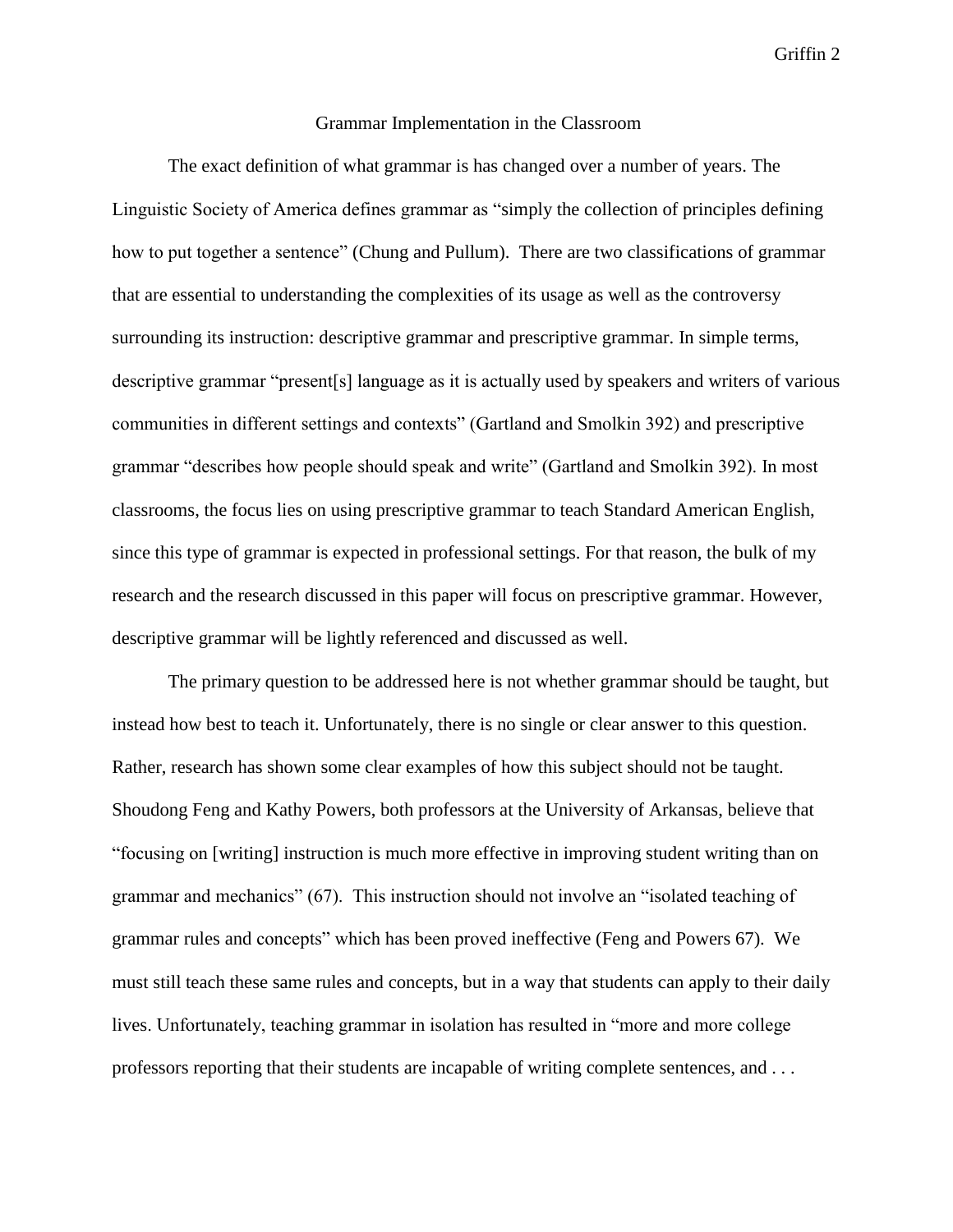finding major agreement problems in what is written" (Smith 9). My own research has shown a similar pattern of confusion in students throughout South Carolina.

## HISTORY OF GRAMMAR

Before I explain my findings, I first want to highlight some changes in the way grammar has been taught since its conception. Grammar first appeared with the ancient Greeks who formed a written language based on human speech that allowed them to create some of the greatest written works of all time (Hanganu 5). Grammar used to be primarily descriptive in nature—relying on ever-changing spoken language to construct written thought. These same Greeks referred to grammar as being "an experimental knowledge of the usages of language as generally current among poets and prose writers" (Hanganu 6). Likewise, "ancient scholars like Quintilian (35–95 C.E.), a Roman rhetorician, aimed to use grammar instruction as a means to produce habits of language that would enable students to become successful and productive citizens" (Gartland and Smolkin 392). This methodology involved students listening, reading, writing and speaking based on the models of scholars. Grammar remained fairly stagnant until the arrival of King Henry VIII, who decried exclusive control over grammar instruction, specifically through the Latin-based book by William Lilly which taught the eight parts of speech (Hanganu 14). Grammar instruction shifted slightly in the Elizabethan Era when the focus became how to speak correctly. This change occurred, "as a result of a large influx of new words (fascinatingly, Shakespeare himself introduced at least 1,700 new words to the English language), many scholars contended that English was 'out of control'"(Gartland and Smolkin 392). With all of these new words in play, scholars decided that there needed to be a set of rules in place explaining how to use these words effectively. This goal turned into an effort to standardize the English language, specifically in terms of words, spellings, and usage—hence the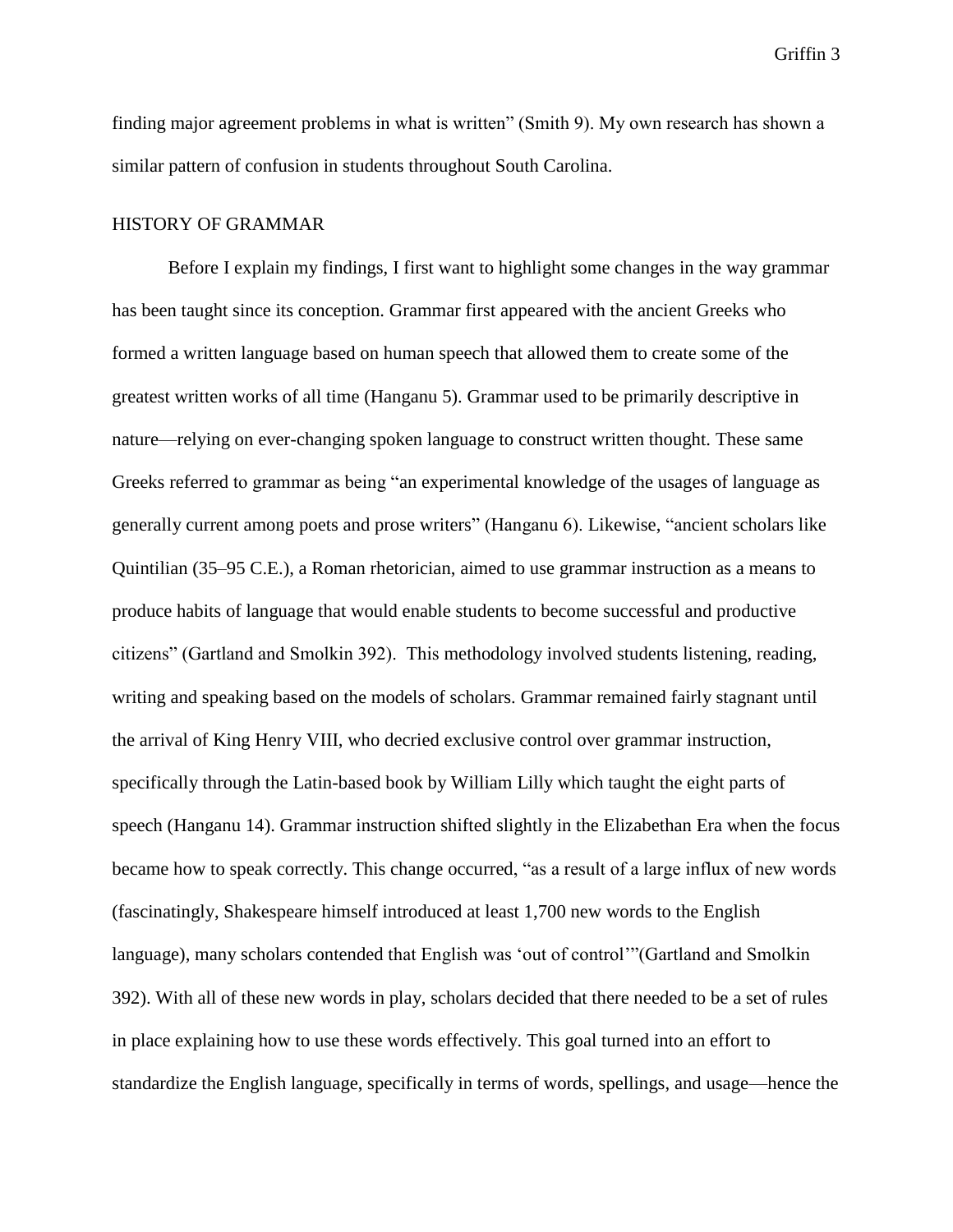creation of dictionaries, punctuation manuals, and yes, grammar manuals (Gartland and Smolkin 392). However, the purpose of these manuals quickly turned into an effort to "correct" the language of those in a lesser class by forcing them to adhere to these newly found rules.

By the 1700s, prescriptive grammar had become the primary method of instruction. In 1795, *The English Grammar* was published as the first book meant specifically for classroom use (Hanganu 16). Prescriptive grammarians wanted to base English on a Latin model; "their goal was to enable English speakers and writers of all classes to produce a single correct form, even if, in doing so, they had introduced awkward new rules from their Latin language reliance (such as the rule that forbids ending a sentence with a preposition)" (Gartland and Smolkin 394). This Latin shift is what initially started the strict rules and procedure-based pedagogy that has been the focus of grammar instruction for the last three-hundred years. It was not until the mid-to-late 20th century that people began to realize that this type of instruction was ineffective in helping students speak in Standard English. To combat this problem, in 1989 "organizations such as the National Council of Teachers of English (NCTE) suggested that teachers should reject approaches to grammar and usage study that support the linguistic imperialism of prescriptive 'school grammars'" (as cited in Gartland and Smolkin 394). Unfortunately, as teachers agreed to reject this approach, they did not agree to accept another in replacement. Since this time, grammar instruction has been inconsistent at best and non-existent at worst. Because of this ideological shift, students have not had the instruction needed for them to be able to communicate effectively.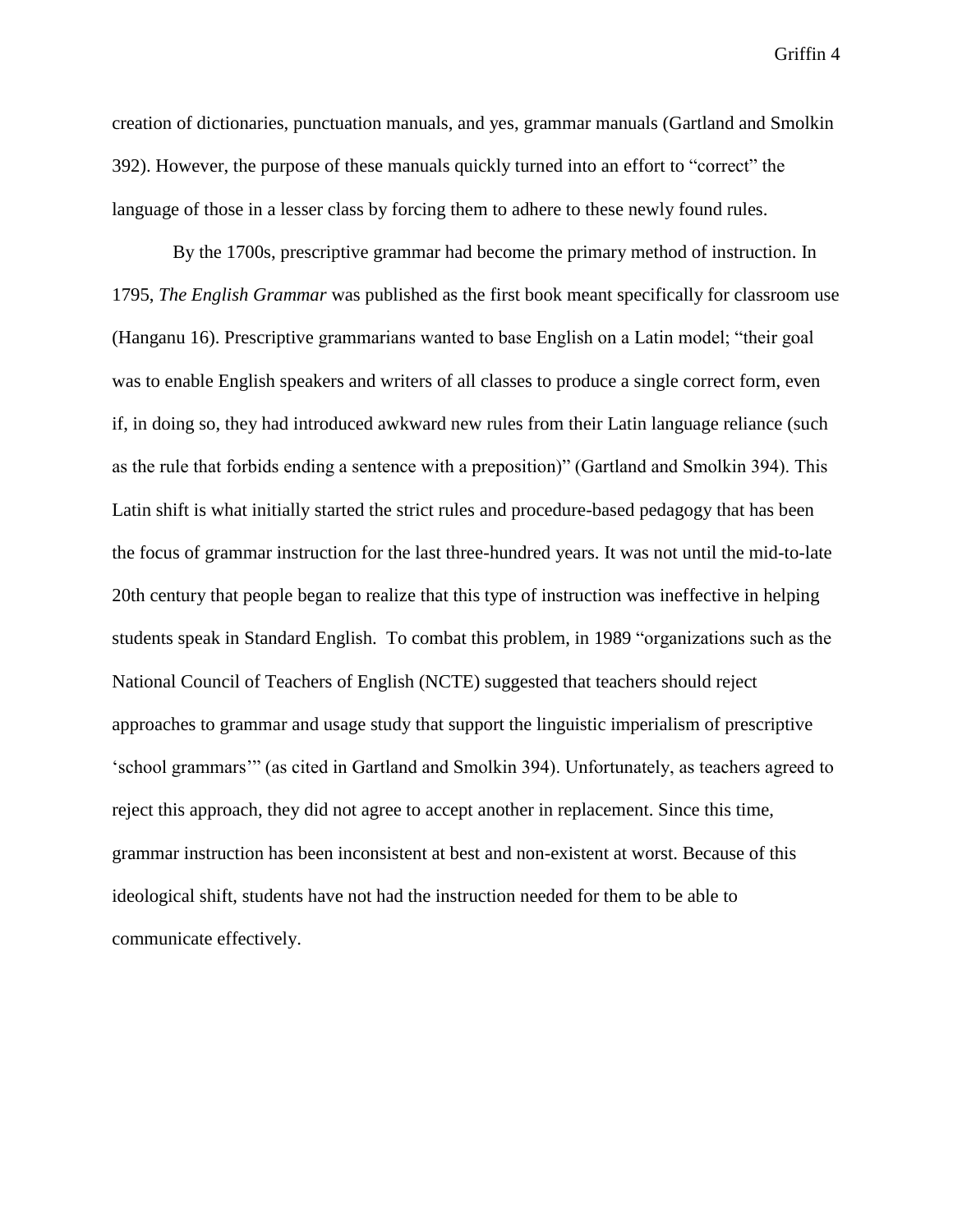### CURRENT PROBLEMS IN GRAMMAR INSTRUCTION

One of the largest problems that education currently has is that current teachers are victims of a lack of grammar instruction. If teachers do not know correct grammar, then how can they be expected to teach it? Since the 1960s, "Written expression [has become] recognized as the most neglected of the basic skills and there is no consensus on the best method for either teaching composition or evaluating it" (Robinson and Feng 2). This failure is, in part, because of the lack of confidence teachers have in the subject. When teachers feel confident about a topic, then they are more likely to spend time teaching in ways that foster collaboration and conversation; but when teachers are uncomfortable teaching the topic, the focus changes to rules without context (Gatland and Smolkin 393). However, Constance Weaver, Professor Emerita of English at Western Michigan University, believes that even if teachers are not grammar experts, they can learn the basics and make their purpose of teaching grammar, "to strengthen student writing. . . [by moving] away from teaching grammar in isolation and experiment instead with teaching less grammar but teaching it more effectively for writing" (5). With similar goals in mind, Dr. Luaren Gartland and Professor Luara Smolkin, both from the University of Virginia, suggest three principles to correct the problems currently found in schools.

The first principle that Gartland and Smolkin suggest, is to "integrate grammar instruction into the overall language arts curriculum" (393). By integrating grammar into writing and reading, students will be able to see the relevance behind the rules and regulations that are usually taught in school. More than this, students will be able to see how to improve their own work during everyday lessons. This principle is not meant to eliminate the typical curriculum, "nor is it meant to replace critical time spent reading, writing, and speaking. Integrated grammar instruction is meant to complement other language arts instruction" (Gartland and Smolkin 393).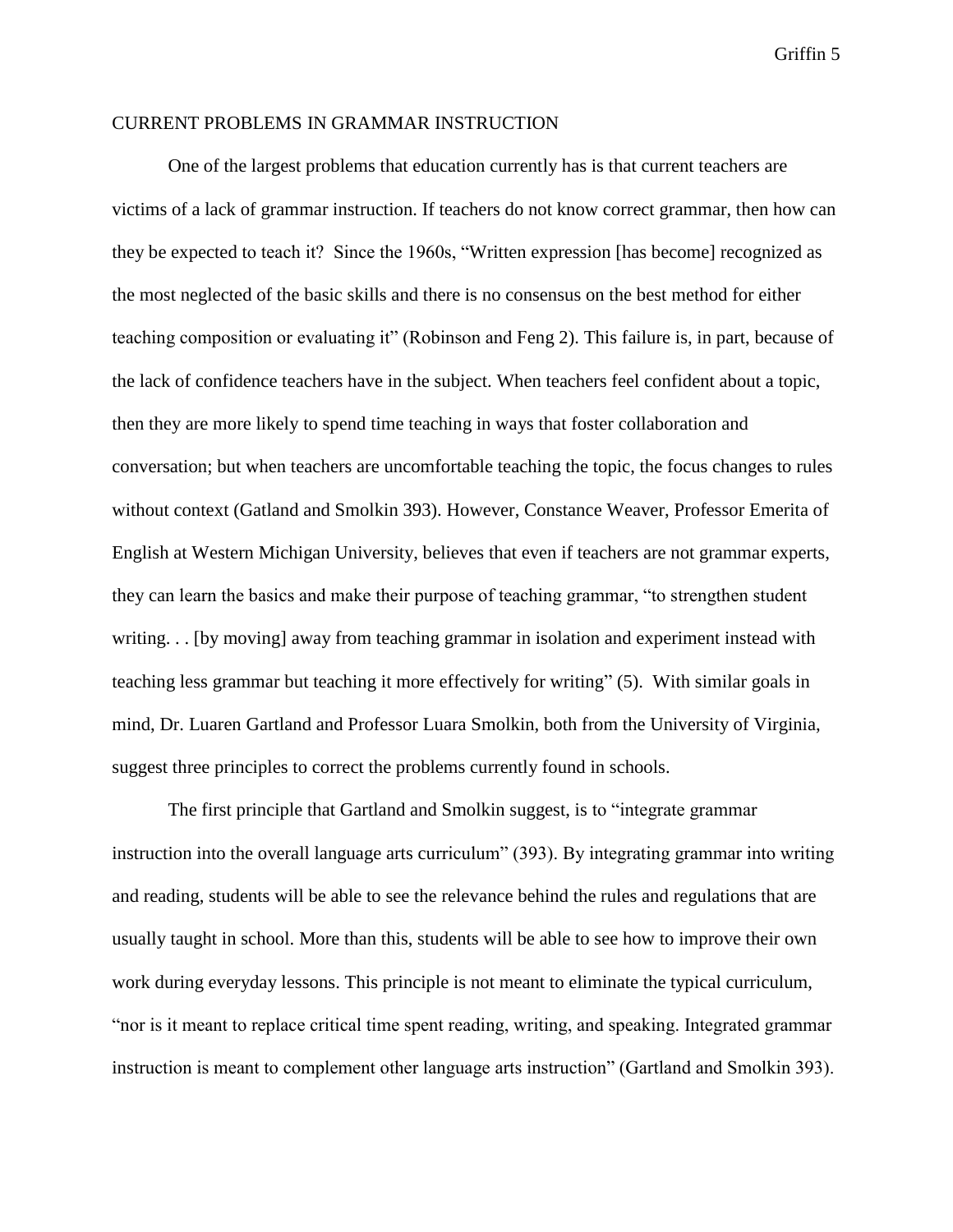As students read literature and write about it, they can also learn how to more effectively communicate their ideas by using Standard English. This approach is supported by the research of Mary Renwick, who says that students need to be taught skills more than they need to be caught the concepts (29). By integrating these skills into the English curriculum, students will be better equipped to apply the concepts into their written works and everyday speech.

The second principle that Garland and Smolkin suggest is to "develop clear objectives for grammar instruction (394). What this means is that in addition to knowing what each aspect of grammar is, students also must know what each aspect means (394). In order to accomplish this principle, teachers must take the initiative to set clear learning goals that go beyond basic cognitive ability. Students need to be able to understand why each element is important and what its purpose is in order to write with that element. Grammar instruction must be intentionally implemented with clear instruction if students are to grasp the concepts and use them effectively. Likewise, Renwick asserts,

I realized it was my job not to have students become clones of me in their usage but to make their transfer from language text to writing a meaningful step, one that would use more practical manipulation of their own words and less of the technical approach that is normally found in grammar text instruction (29).

Both sets of researchers agree that in order for students to become successful writers, the goal needs to be for students to understand the reason and practicality behind the instruction. By setting the clear objectives that Garland and Smolkin suggest, students will be better equipped to transfer the knowledge in these practical ways.

The third principle is that teachers must "Experiment With Specific Classroom Activities" (Garland and Smolkin 394). To accomplish this goal, the authors mention two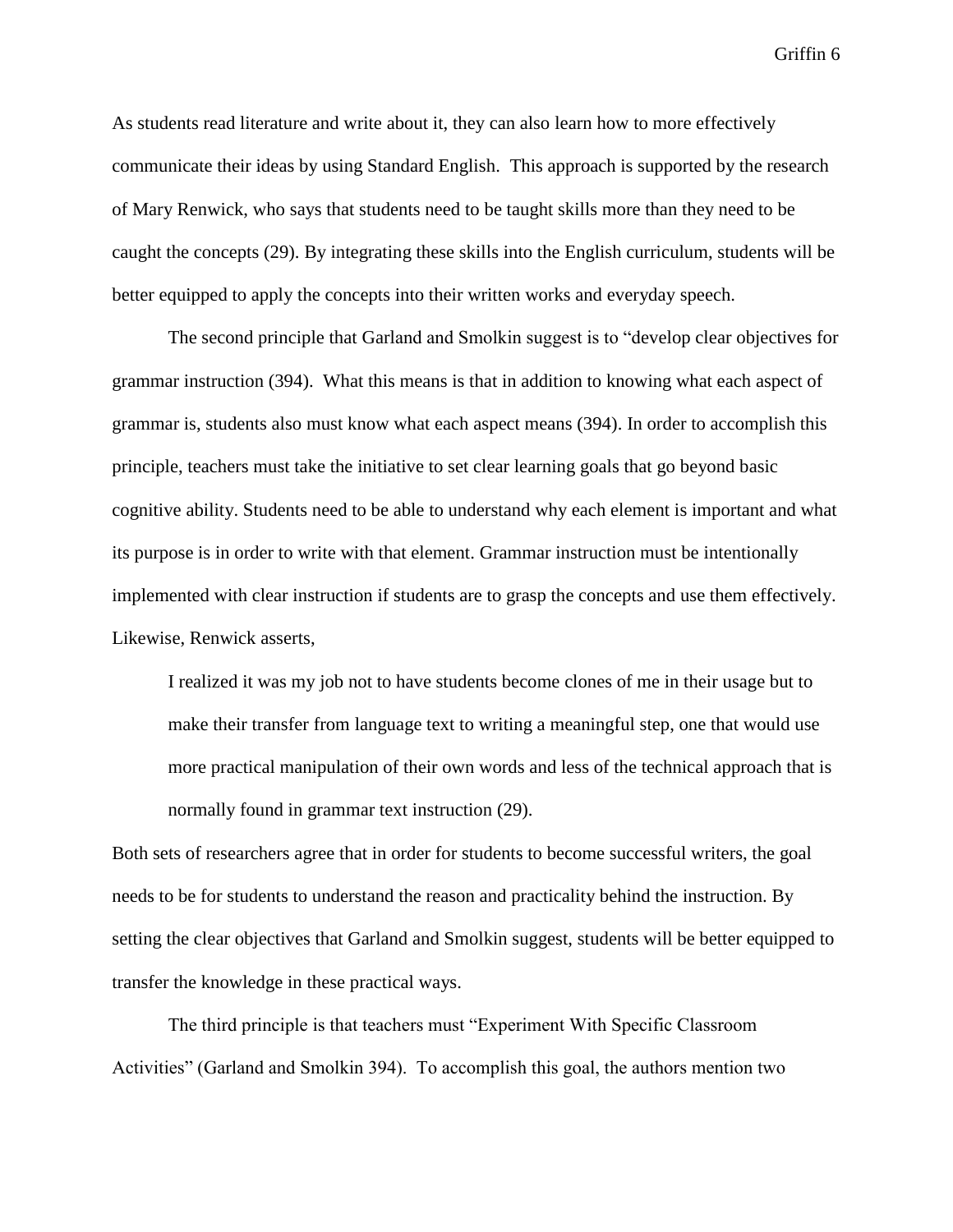different approaches: contrastive analysis and sentence combining attached to mentor texts. Contrastive Analysis is far from a new idea. It was, " originally developed by Charles Fries (1945), expanded and clarified by Robert Lado (1957), and demonstrated by in [*sic*] numerable dissertations" (Spolsky 251). Contrastive Analysis is, "the systematic study of languages that examines linguistic similarities and differences" (Garland and Smolkin 394). Ronald Wardhaugh, Professor Emeritus in the Department of Linguistics at the University of Toronto Based, defines this concept as being," the idea that it is possible to contrast the system of one language-the grammar, phonology and lexicon-with the system of a second language in order to predict those difficulties which a speaker of the second language will have in learning the first language and to construct teaching materials to help him learn that language" (124). In layman's terms, this strategy allows a student to compare sentence structure between different languages and/or dialects. Garland and Smolkin have found that this strategy is "popular among many teachers because it explicitly teaches SE [Standard English] while honoring the diverse linguistic resources that children bring to the classroom. Rather than forbidding children's non-SE dialects, teachers who use CA [contrastive analysis] are able to build on what children already know about language and leverage those resources to their advantage" (395). This strategy is effective because it allows students to use their knowledge of descriptive grammar from home in order to build on prescriptive grammar in the classroom. This methodology allows the students to feel valued as a resource to learning, rather than feel as though they are behind in the classroom because they are not as acquainted with Standard English as their peers are. Overall, this strategy "was most useful in providing a framework for the development of useful pedagogical grammar"(Spolsky 253). This strategy discourages simple error correction, but rather encourages students to recognize the context that they are writing for. This way, the students can maintain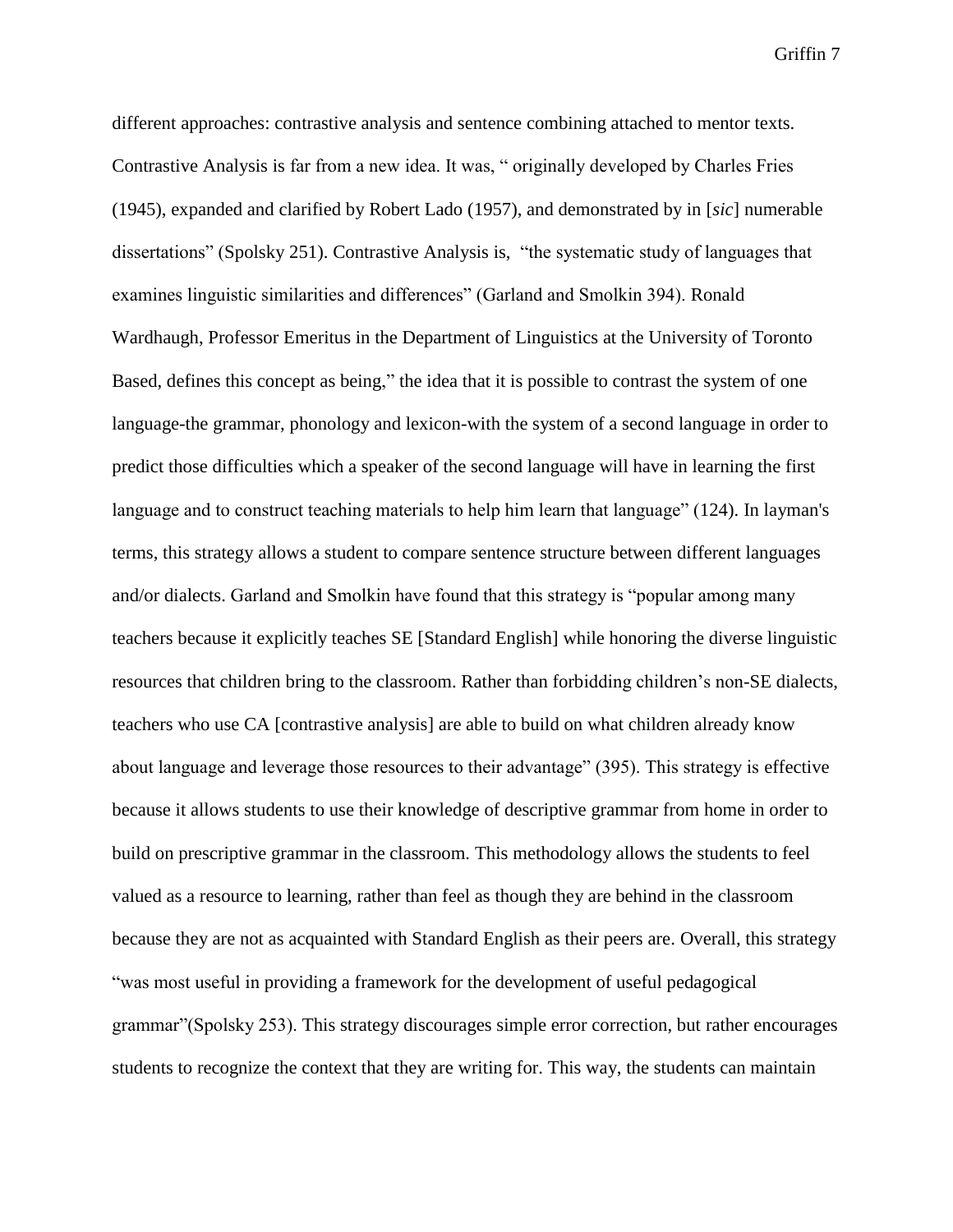their home dialect as part of their identities, while still using Stand American English when appropriate.

Sentence combining and mentor texts are the second approach that Gartland and Smolkin suggest. Prior to the 1980s, sentence combing was widely believed to be beneficial; however, between 1980 and 2000 rumors on its ineffectiveness caused the practice to die away (Dean 87). Sentence combining is when students find multiple ways to join simple sentences into compound or complex sentences. There are two types of sentence combining: open and cued. Cued sentences allow students to learn ways to combine sentences by following a series of directions, and open sentences allow the students to use their own creativity to combine the sentences (Dean 90). To introduce students to sentence combining activities, the teacher can use mentor texts that show the student how the same sentences can be combined multiple ways. For example, the teacher can take a passage from a text that the students are reading, break the sentence into smaller sentences, and allow the students to re-combine them with cued and open exercises (Dean 97). The teacher can then compare the passage to the original texts so that students can see the difference between what they created and what the author created with the same information. Gartland and Smolkin encourage these activities because, "SC [sentence combining] activities provide students with exposure to a variety of syntactical forms that they can ultimately use in their own speaking and writing" (398). Ideally, this practice will inspire the student to try multiple combinations in their own writing and increase their sentence variety. Students will be more prepared for advanced writing when they learn these basic skills.

While these principles may not correct all problems that students have when learning prescriptive grammar, this does provide a starting point for teachers to work with in creating new instructional practices. Garland and Smolkin's ideas create a solution for the problem that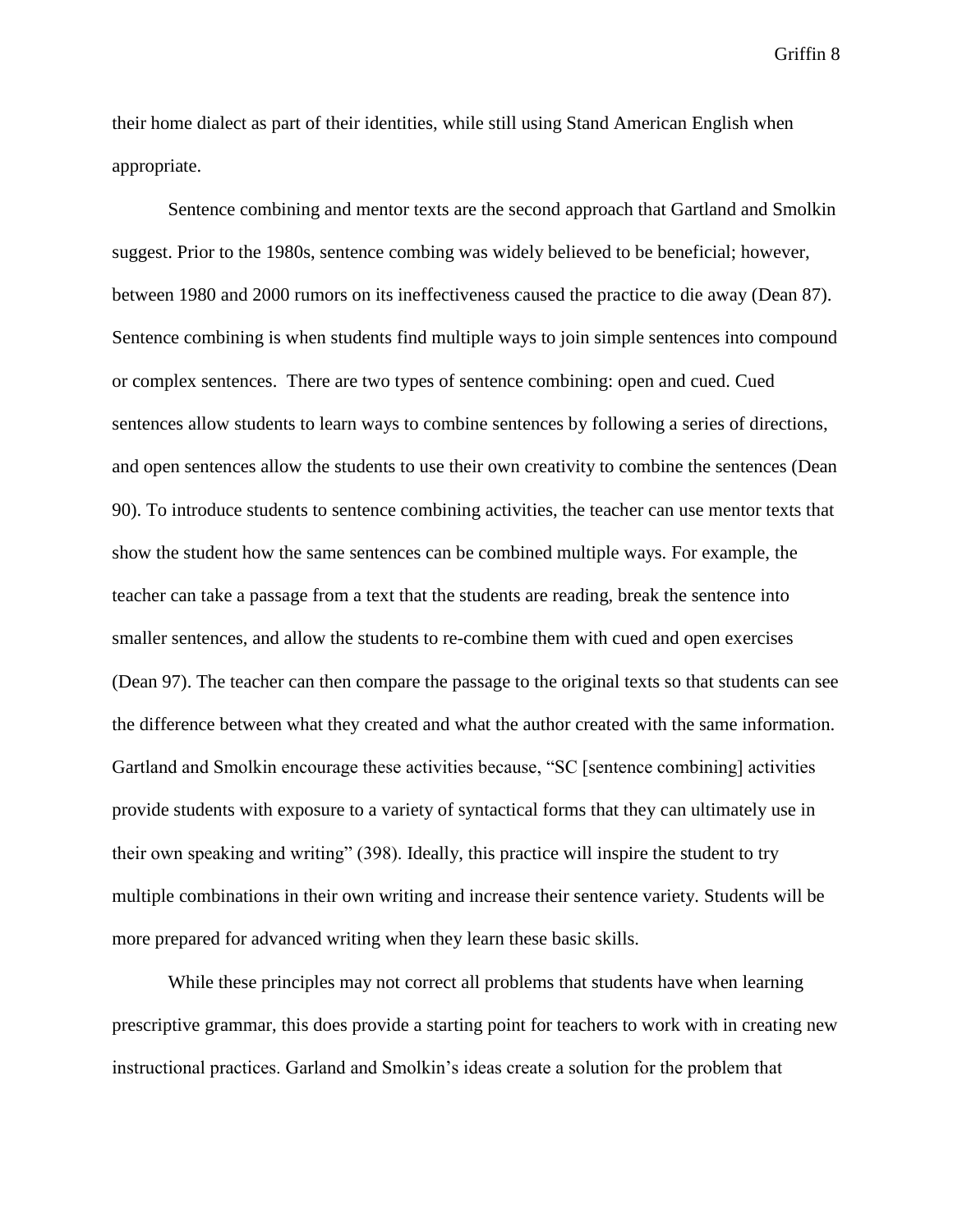Robinson and Feng present when they state, "struggling writers often lack or have ineffective strategies for accessing the knowledge they possess,[*sic*] therefore effective research-based strategies must be implemented in the classroom to help struggling writers to become successful writers" (3). The principles listed above are the type of research-based strategies needed to create successful writers in any grade level.

### COMMON CORE AND SOUTH CAROLINA

According to the 2016 State Report Card, the most recent report available, 57.3% of students did not meet or exceed expectations on the SC Ready ELA exam. Likewise, only 31.8% of students met the ACT College-Ready Benchmarks in South Carolina. The average ACT score in the state for 2016 was a 16.8 (Spearman and Randolph). Clearly, these reports are unsatisfactory. These English examinations consist of all aspects of English Language Arts, not only grammar. Unfortunately, there is no testing available at this time that specifically measures students' grammar preparation. However, a command of English grammar is needed for the writing portion as well as some of the multiple choice portion of the SC Ready, SAT, and ACT exams. Unfortunately, the attempt to teach grammar effectively is a relatively new idea in the South Carolina State Standards. Prior to 2015, "some states, like California, required grammar instruction, while other states, like South Carolina, only required that students master mechanics and sentence types by any means necessary" (Smith 1). South Carolina did not directly require teachers to teach grammar in their classrooms. All of this changed in 2015 when South Carolina adopted standards based on Common Core National Standards (Kerr). These standards focus on prescriptive grammar using Standard English " because it is the grammar that's associated with long-term success in public schools, completion of higher education, and employment with opportunities for professional advancement and financial rewards" (Gartland and Smolkin 392).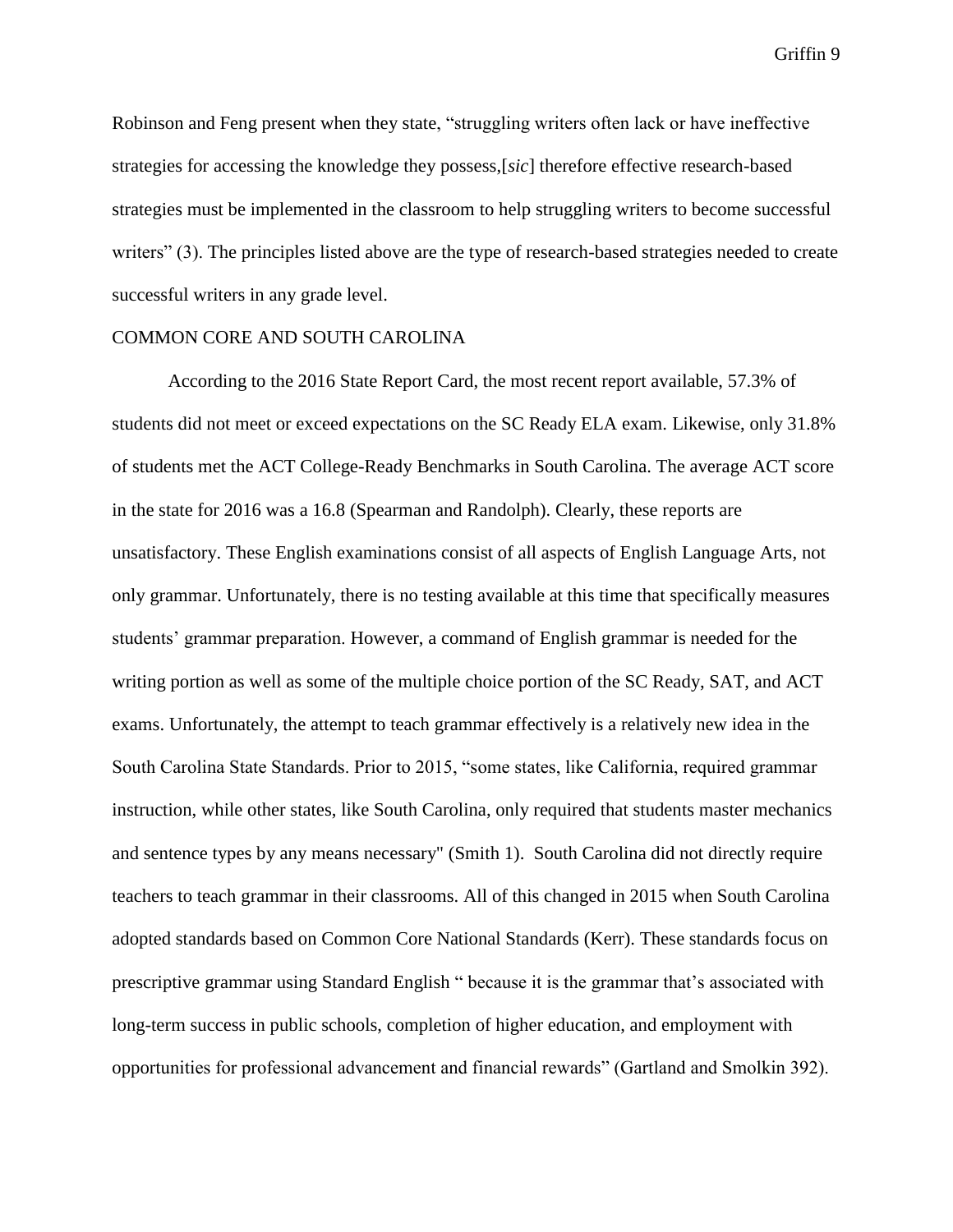Common Core breaks down grammar expectations by grade level. Now, teachers in higher grades are given students who have not had much practice at all with grammar prior to 2015. These students are now supposed to enter into advanced grammar instruction that will prepare them for the writing in college and beyond. For example, students are supposed to be able to use a variety of sentence structures by sixth grade and be able to correct misplaced and dangling modifiers by seventh ("Language Progressive Skills"). Gartland and Smolkin assert that "teachers face an imposing charge . . . there is an emerging consensus among researchers that teachers have a social responsibility to provide all students with access to SE grammar" (394). The problem is that students have not been given the prior knowledge needed to meet the demands of the new curriculum, and teachers have not been given the resources or preparation to know how to effectively fill the gaps in their students' education.

#### RESEARCH PURPOSE

Clearly, a firm foundational knowledge of the complexities and inner workings of grammar, as it is interconnected with writing, is essential for student success in high school and beyond. This foundation, laid in middle school at the latest, must involve explicit practice and explanation in Standard American English. With the adoption of Common Core, the foundation that should have been laid throughout the students' school career is instead being bottlenecked into later grades. The purpose of my study was to discover the effectiveness of grammar instruction in South Carolina and to find ways of making that instruction more effective. To do this, I administered surveys to students and teachers throughout the state to determine their perception of the instruction. In several 9th grade classes, I also administered pre-tests and posttests to determine student progress following instruction. At the end of the study, I have determined that while students showed marginal improvement after grammar instruction, more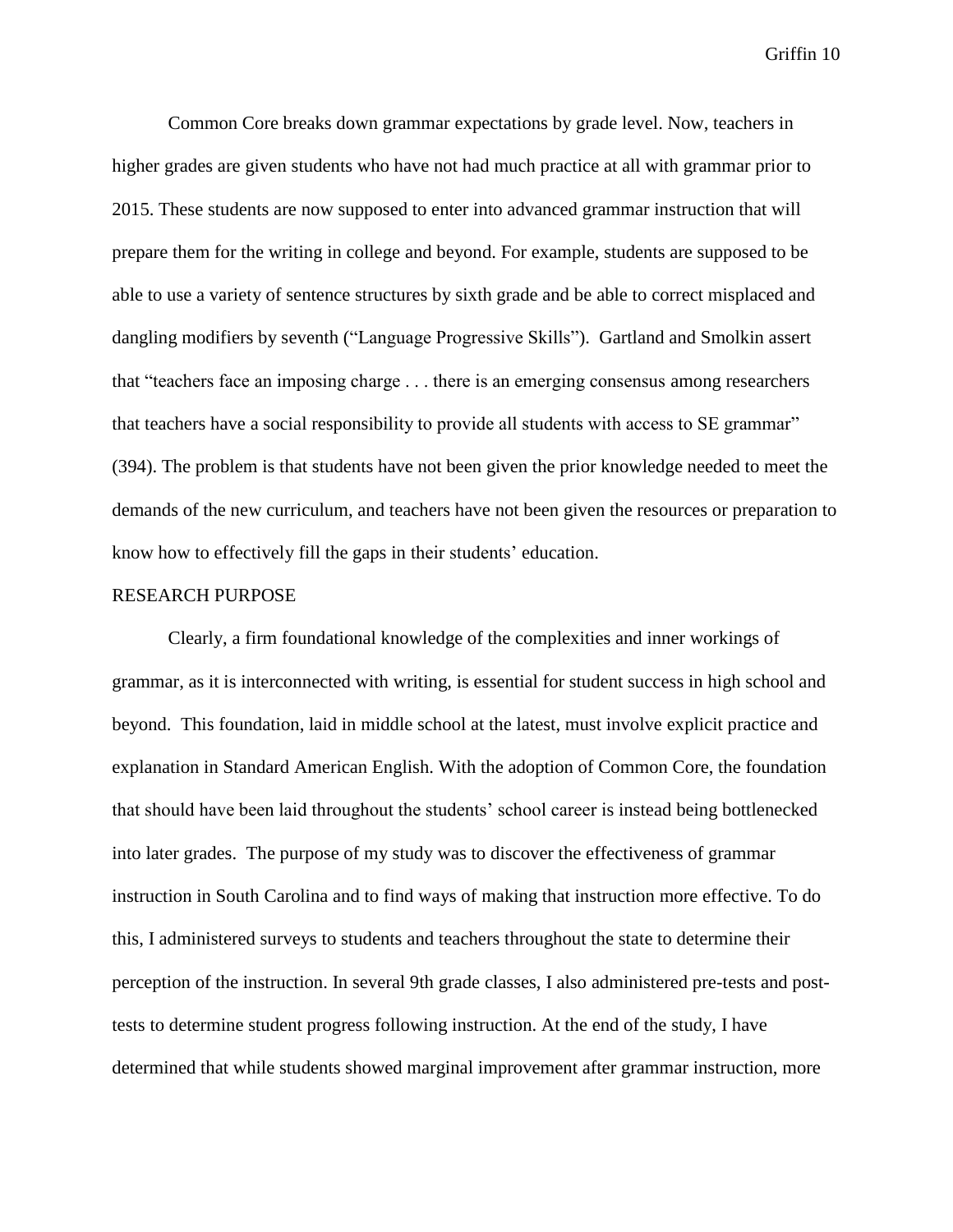varied and intensive instruction is needed throughout the state and in all grade levels if students are to meet the level of writing required for a professional career.

#### GRAMMAR SURVEY RESULTS

At the end of the 2016-2017 school year and once again at the start of the 2017-2018 school year, I emailed middle and high-school teachers throughout South Carolina and requested that they and their students complete an anonymous survey on grammar instruction in the classroom. Eighty-one students and forty-one teachers participated in the survey. The responses primarily came from Kershaw, Lancaster, Rock Hill, and York county schools. The results of those surveys are outlined in the following sections. See the appendix for tables detailing the results described below.

#### STUDENT SURVEYS

When students were asked to rate their level of satisfaction in learning grammar terminology (nouns, verbs participles, etc.) on a scale from one to five with one being very dissatisfied and five being satisfied, the average response was a 3.59 with an overwhelming 79% of the eighty-one students responding with either a three or four. This response suggests that students are reasonably satisfied with the instruction that they receive in parts of speech. Similarly, when the same students were asked to rate their satisfaction in learning to label parts of a sentence, the average response was 3.44 with 81% of students responding with either a three or four. Again, students are reasonably satisfied with this aspect of their instruction. This survey also revealed that these students were most satisfied with their learning of using correct grammar in speaking. The average response was 4.2 on this question. They were less satisfied, though not significantly so, with their instruction in writing. This response yielded an average score of 4.01. When asked about their instruction in using the conventions of grammar (punctuation and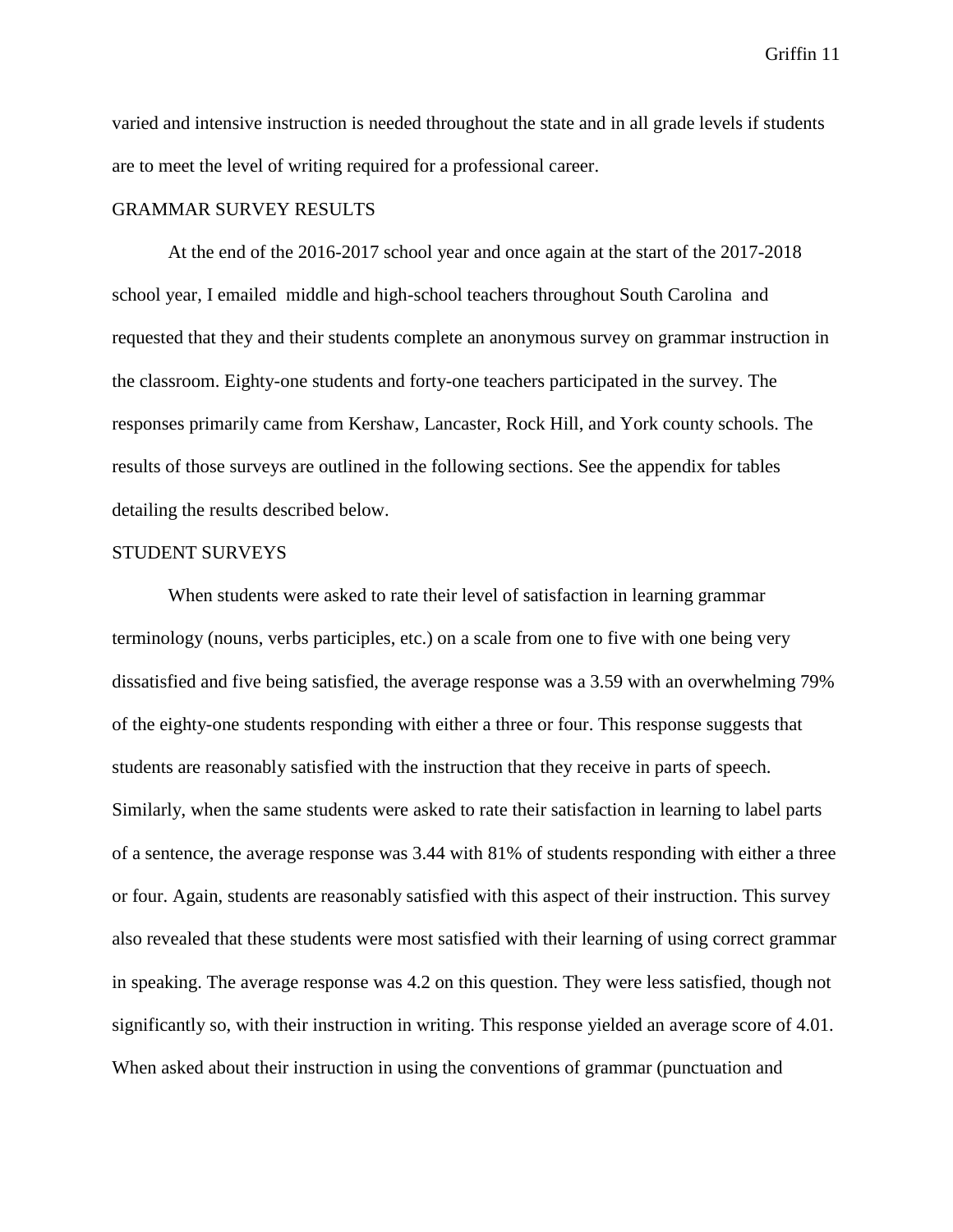spelling), students responded with the average response of 4.1. In all, this multifaceted questioning showed that students were most satisfied with using correct grammar in speaking and least satisfied with labeling parts of a sentence.

Question two asked students to rate their confidence in writing in Standard American English. Of the eighty responses to this question, only eight (10%) of the students responded that they were slightly confident. Thirty-nine (48.75%) of the students responded that they were moderately confident in this skill. Twenty-four (30%) of the students responded that they were very confident in their ability. Finally, 9 (11.25%) of the students were extremely confident in their ability. In all, 90% of students said that they were moderately to extremely confident in their ability..

Very similar results appeared in question three, which asked students how well they understand common errors in writing and how to avoid them. Only one of the students (1.23%) responded that they did not understand common errors at all. Six of the students (7.41%) responded that they understand this slightly. Thirty-three of the students (40.74%) responded that they understand this moderately well. The exact same number of students, thirty-three (40.74%), responded that they understand this very well. Finally, eight students (9.88%), responded that they understand this concept extremely well. In all, 91.36% of students said that they can recognize common errors in writing moderately to extremely well.

Despite their apparent confidence, when asked if they feel that further instruction in Standard American English could aid their preparation for high school, eleven (13.58%) of the students responded that it could slightly help them. Twenty-nine (35.8%) of the students responded that it could moderately help them. Twenty-four (29.63%) of the students that it could help them very much. Finally, seventeen students (20.99%) of the students reported that this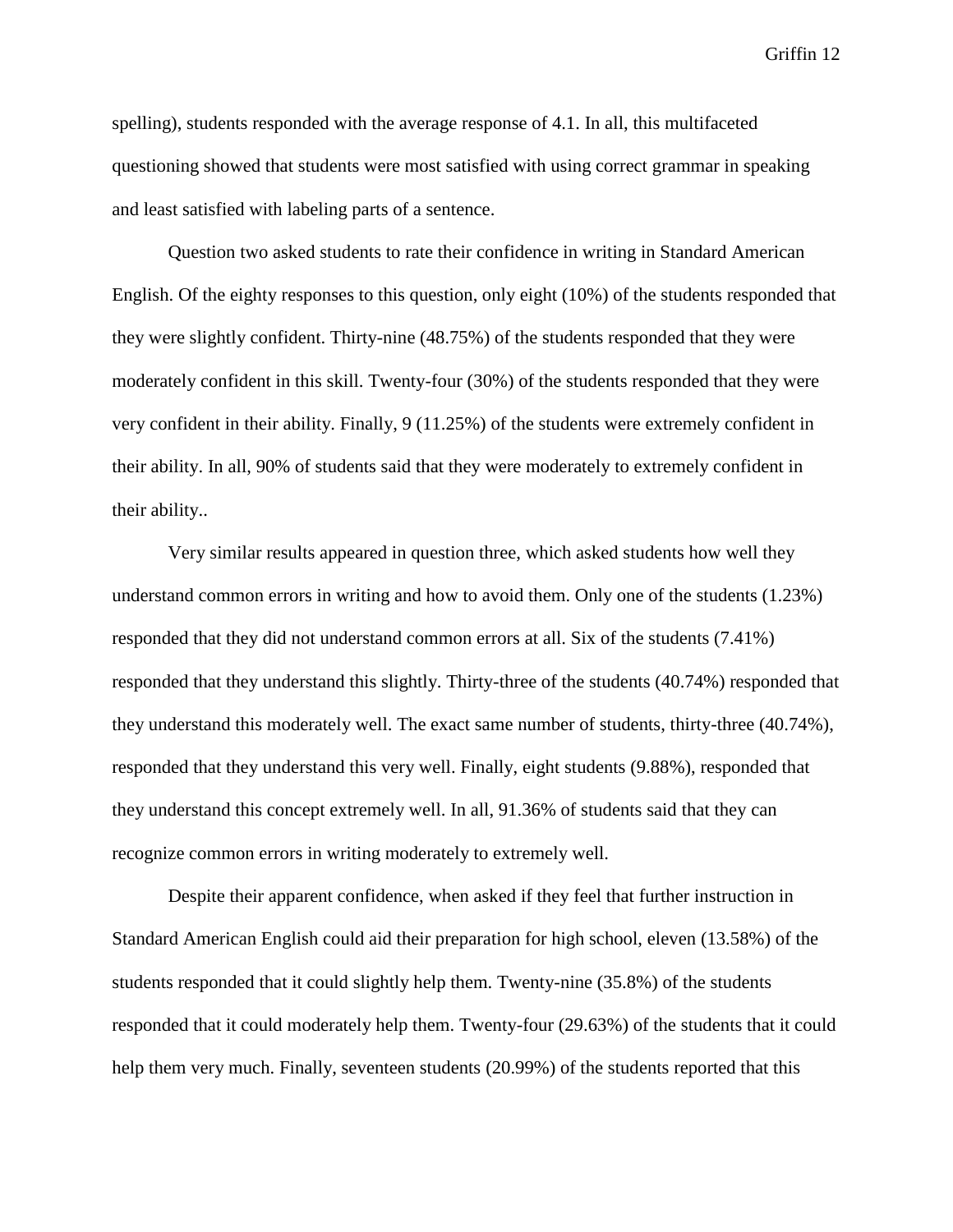would be extremely helpful. In all, 86.42% of the students surveyed responded that additional instruction would be moderately to extremely helpful for them.

Results were much more diverse in question five, which asked if students could identify a sentence as being exclamatory, declarative, or interrogative. Six students (7.59%) reported that they could do this none of the time. Ten students (12.66%) reported that they could do this some of the time. Sixteen students (20.25%) reported that they could do this half of the time. Twentysix students (32.91%) reported that they could do this most of the time. Finally, twenty-one students (26.58 %) claimed that they could do this all of the time. In all, 79.74% of students reported that they could identify these sentences half to all of the time.

Question six asked students if they knew what a prepositional phrase is and how to use it. Fifty-four students (69.23%) answered true and twenty-four students (30.77%) answered false. This suggests that the majority of students feel confident in this skill.

Question seven asked students if they knew how to use subjective, objective, and possessive pronouns in the proper case. One student (1.25%) responded that they strongly disagree that they have this knowledge. Fifteen students (18.75%) responded that they disagree. Sixty students (75%) claimed that they agree that they have this skill. Finally, four students (5%) strongly agree with this claim. In all, 80% of students believe that they can properly use pronouns.

In question eight, students were asked if they could write an example of a simple, compound, and complex sentence. Seventeen students (21.7%) disagreed with this assertion. Forty-eight students (64.54%) agreed with this statement. Finally, thirteen students (16.67%) strongly agreed with this claim. This means that 81.21% of the students surveyed believe that they can write an example of each type of sentence.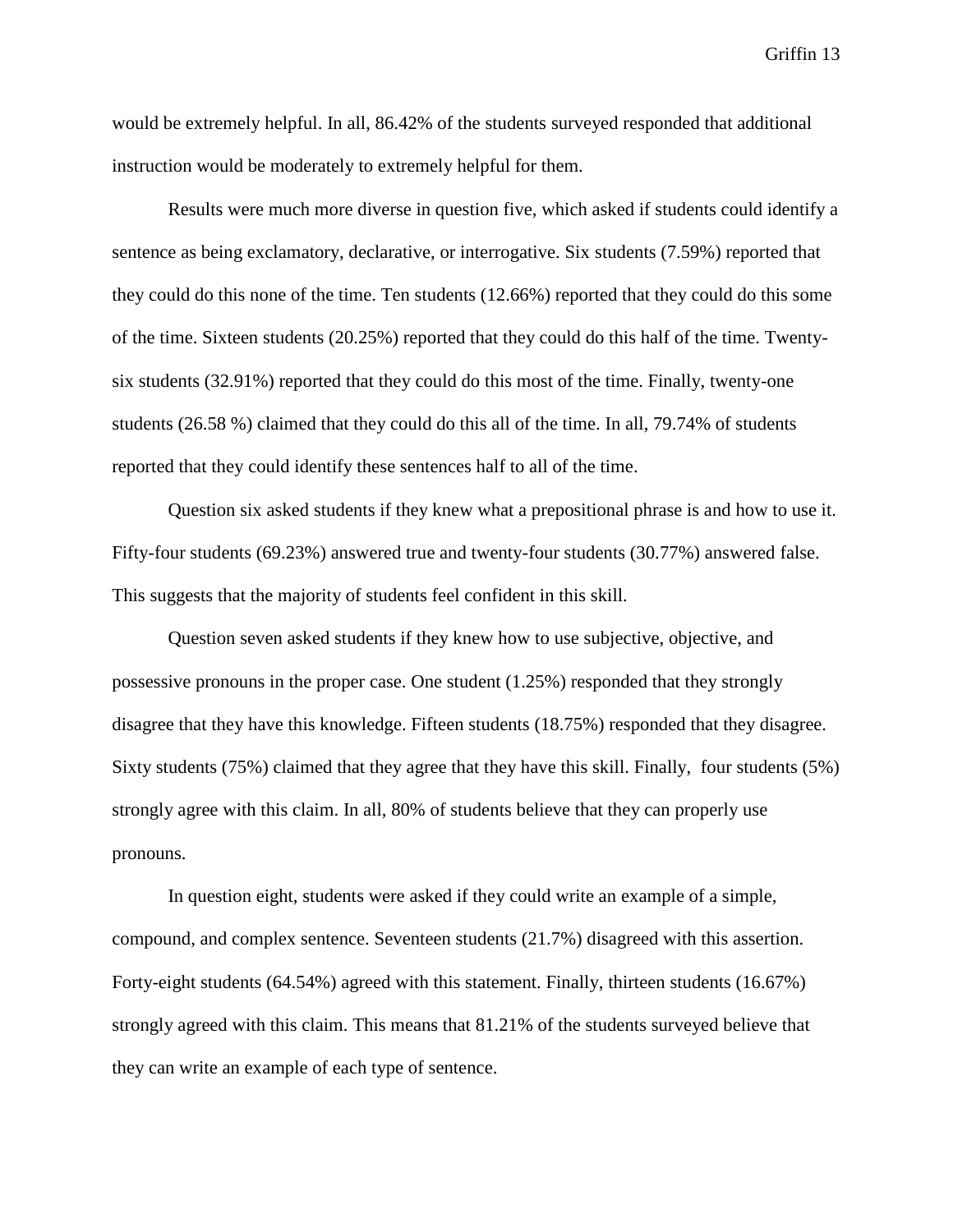The last multiple choice question on this survey asked students how their teacher taught grammar during the year. Seventeen of the students (21.52%) reported that their teacher combined the teacher of grammar with writing. Fourteen students (17.72%) reported that their teacher taught grammar separately from writing. Forty-four students (55.7%) claimed that their teacher both taught grammar with writing and outside of it. Fortunately, only four students (5.06%) claim that their teacher did not teach grammar. This means that nearly 95% of students had a teacher that taught grammar in some form.

The last question on this survey asked students to briefly describe their experience learning English grammar in the classroom. Unfortunately, this question is not included in the appendix due to an inability in the survey program to generate a concise list of responses. Instead, I will highlight the variety of the responses given.

- 1. "i feel like the bell ringers don't help at all. but they are good to pass time"
- 2. "we did a lot of interactive work last year and I learned how to label sentences and identify parts of speech"
- 3. "i have a difficult time when it comes to grammar and other things related to grammar"
- 4. "I was taught more on what nouns and such were, but not as much for how to use them. We never really went over structures of a sentence such as simple and complex sentences. We did go through basic grammar and did alot on writing [*sic*]."
- 5. "While learning English grammar in the classroom, I believe that we were thoroughly taught the concepts of grammar, and how important it is in writing and speaking. We learned grammar instruction, parts of a sentence, grammar conventions, and how to correctly use grammar in and out of writing. I understand the correct concepts of grammar and how to use it correctly."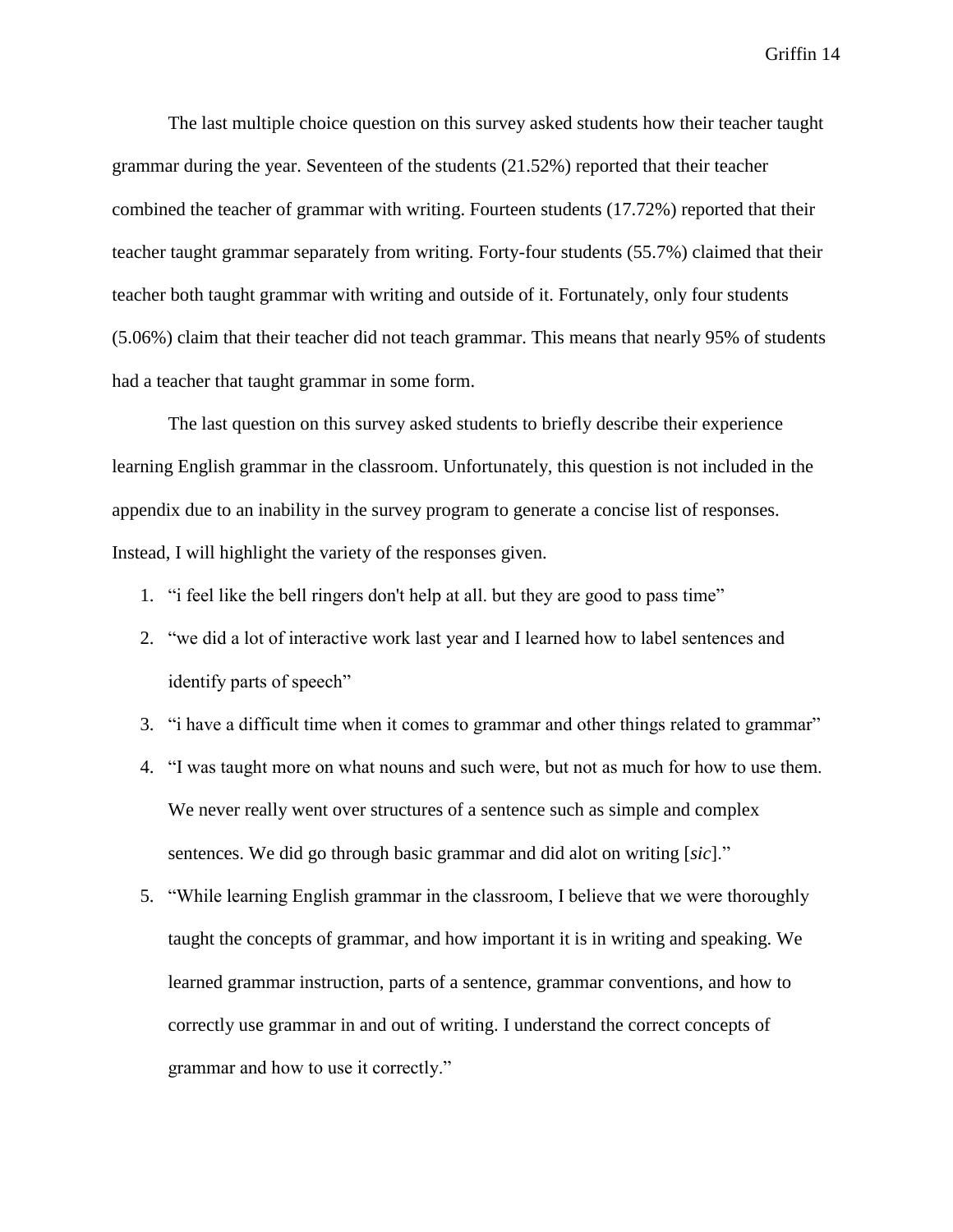- 6. "Although we did talk [*sic*] quite a few of notes for writing essays and other notes but we would not go over the notes that we took and wouldn't do activities to know how to use it."
- 7. Twenty-three students responded with some form of "it was good."
- 8. Eight students responded that they find grammar to be a difficult concept.
- 9. Seven students responded that bell-ringers made learning difficult.
- 10. Five students mentioned positive experiences in their grammar classes, particularly when using the program "NoRedInk [*sic*]."

## TEACHER SURVEYS

I gave teachers a similar survey to the one that I gave the students. I did this so that I could compare the data between the two to find similarities and discrepancies. However, I did add questions to the teacher survey in order to gain more insight into student ability. The results are detailed below, just as they were in the student section. Again, tables with the information can be found in the appendix.

When teachers were asked to rate their level of satisfaction in their students' understanding of grammar terminology (nouns, verbs participles, etc.) at the beginning of the year on a scale from one to five (with one very dissatisfied and five being satisfied), the average response was a 2.12 with 70.73% of the forty-one teachers responding with either a one or two. This suggests that teachers are very unsatisfied with student comprehension in parts of speech. Similarly, when the same teachers were asked to rate their satisfaction in student ability to label parts of a sentence, the average response was 1.73 with 82.93% of teachers responding with either a one or two. Again, teachers are very unsatisfied. This survey also revealed that these teachers, like their students, were most satisfied with their learning of using correct grammar in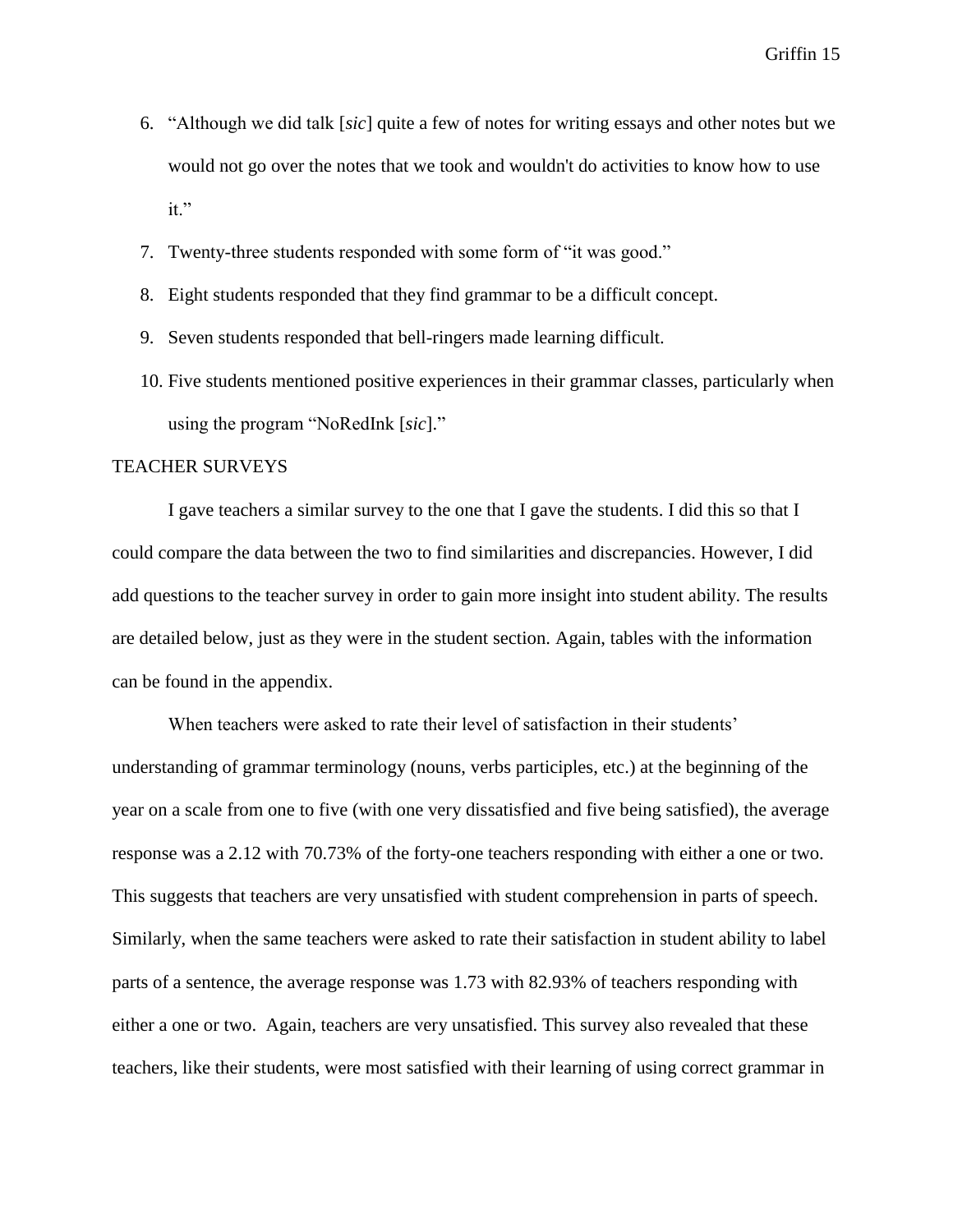speaking. However, this was only marginally so. The average response was 2.85 on this question. They were less satisfied, though not significantly so, with their use in writing. This response yielded an average score of 2.49. When asked about their students using the conventions of grammar (punctuation and spelling), teachers responded with the average response of 2.58. In all, this multifaceted questioned showed that teachers were most satisfied with using correct grammar in speaking and least satisfied with labeling parts of a sentence.

The second question, not included in the appendix, was constructed response. I asked teachers to describe their students' ability to write when they enter the classroom at the beginning of the year. Some of the responses are detailed below. I tried to choose responses that highlight the views most widely represented in the results.

- 1. "It depends if the student is CP or Honors. Honors students are usually fairly good writers but some do not understand a thesis sentence or a topic sentence. CP students (regular) have a range of abilities but many cannot recognize a fragment from a sentence."
- 2. "Most of the students I teach who are "at grade level" are able to form sentences on paper. (They do not often speak using complete sentences.) Most are aware that paragraphs exist and some are able to write good cohesive paragraphs. Many do not realize that paragraphs need to be indented. Some think that indentation can be in the center of the line. It is as if when reading they do not notice the formatting of books, novels, etc. Many do not know simple conventions such as capitalizing the word I."
- 3. "Depending on whether the students are advanced or gen. ed. will determine their ability when entering my class. In advanced classes, I have an expectation that they are able to write with accurate conventions but will need assistance with voice and organization. In addition, students do not yet know how to develop a thesis or support an argument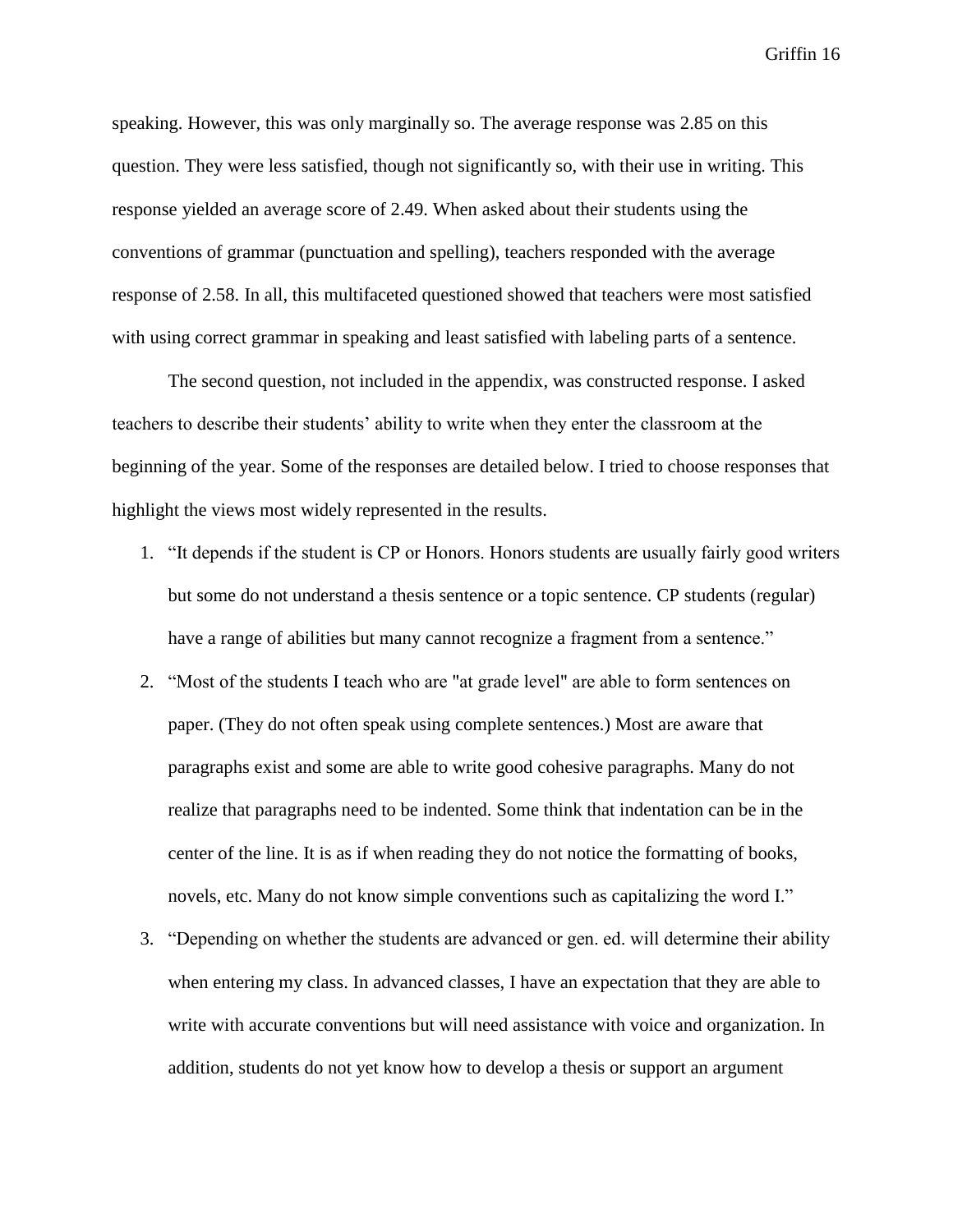effectively. Gen. Ed. students come to me with varying degrees of writing abilities. Some may not use punctuation, understand capitalization rules, or basic phonetic spelling rules. (A favorite example: are = our. To which I exclaim "Arrrr, was ye raised by pirates!?"

- 4. "Well, considering the fact that I teach Honors English II to Freshmen, as well as lowlevel English I, I have a very mixed bag of students in this department. Overall, my Honors students know how to compose sentences, but they do not know how to analyze, and write in a very short, choppy manner. They struggle with comma usage and comma splices especially, and lack a wide vocabulary, leading to overuse of the same word. They understand how to write a basic sentence, but they do not remember a lot of the parts of speech or how the parts work together. They know how to write because they read, but they cannot explain why a sentence does or does not work."
- 5. "The English I students are very likely to write the same way that they speak colloquially. They often use slang, misunderstood words, subject-verb disagreement, etc. They struggle with adopting the formal tone of academic writing, and also lack a wide vocabulary. Their understanding of punctuation is limited to periods and questions marks; many of them have never used a semicolon, have no idea what it is for, and avoid commas as well because they would rather not have any than have them in the wrong place."

The third question asked teachers to rate their confidence in their students' ability to write in Standard American English. Seven teachers (17.5%) stated that they were not confident in their students' ability. Thirteen teachers (32.5%) stated that they were slightly confident in their students' ability. Fifteen teachers (37.5%) stated that they were moderately confident. Four teachers (10%) said that they were slightly confident. Finally, only one teacher (2.5%) responded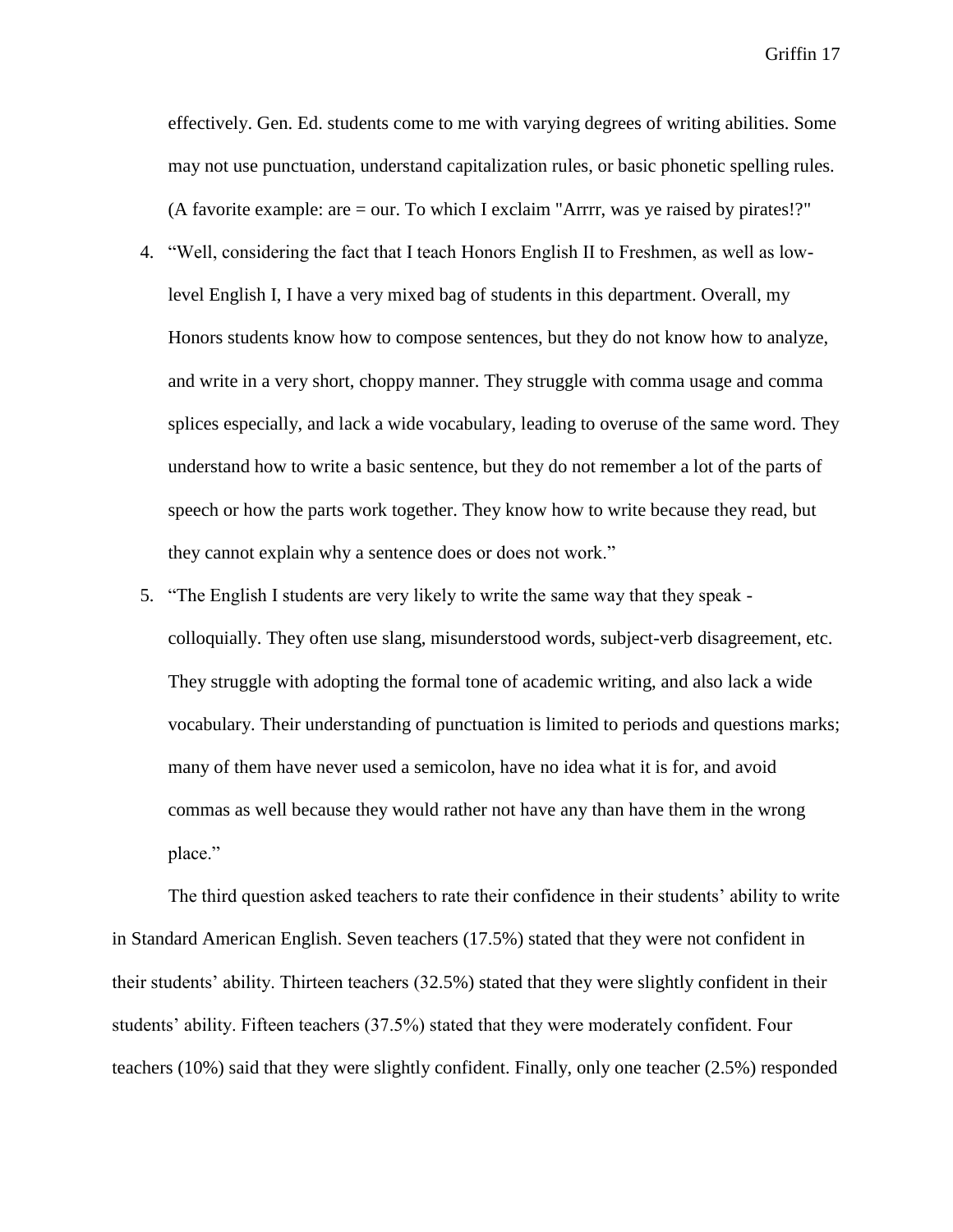that they were extremely confident. Overall, this poll on the response to this question was split precisely evenly between teachers answering that they were not or only slightly confident (50%) and teachers saying that they were moderately to extremely confident (50%).

Question four asked teachers how well their students understand common errors in writing and how to avoid them. Three of the teachers (7.5%) stated that their students did not understand this at all. An overwhelming twenty-one teachers (52.5%) stated that their students understand this slightly. Fifteen of the teachers (37.5%) stated that their students understand this moderately well. Only one teacher (2.5%) stated that her students understand this very well. None of the teachers reported that their students understand this concept extremely well. In all, 60% of teachers said that their students recognize common errors in writing only slightly well or not at all.

Question five asked teachers if further instruction in Standard American English could aid their students' preparation for high school. No teacher responded either *not at all* or *slightly well*. Nine teachers (22.5%) responded that it could moderately help. Eleven teachers (27.5%) responded that it could very much help. Twenty teachers (50%) responded that it could help their students extremely. That means that 100% of teachers surveyed believe that further instruction would help prepare students to some extent.

The sixth survey question asked teachers if the students who enter their classroom could identify a sentence as being *exclamatory*, *declarative*, or *interrogative*. Six teachers (15.38%) responded that the students could do this none of the time. Fourteen teachers (35.9%) responded that their students could do this some of the time. Nine teachers (23.0%) responded that their students could do this half of the time. Eight teachers (20.51%) responded that their students could do this most of the time. Only two teachers (5.13%) responded that their students could do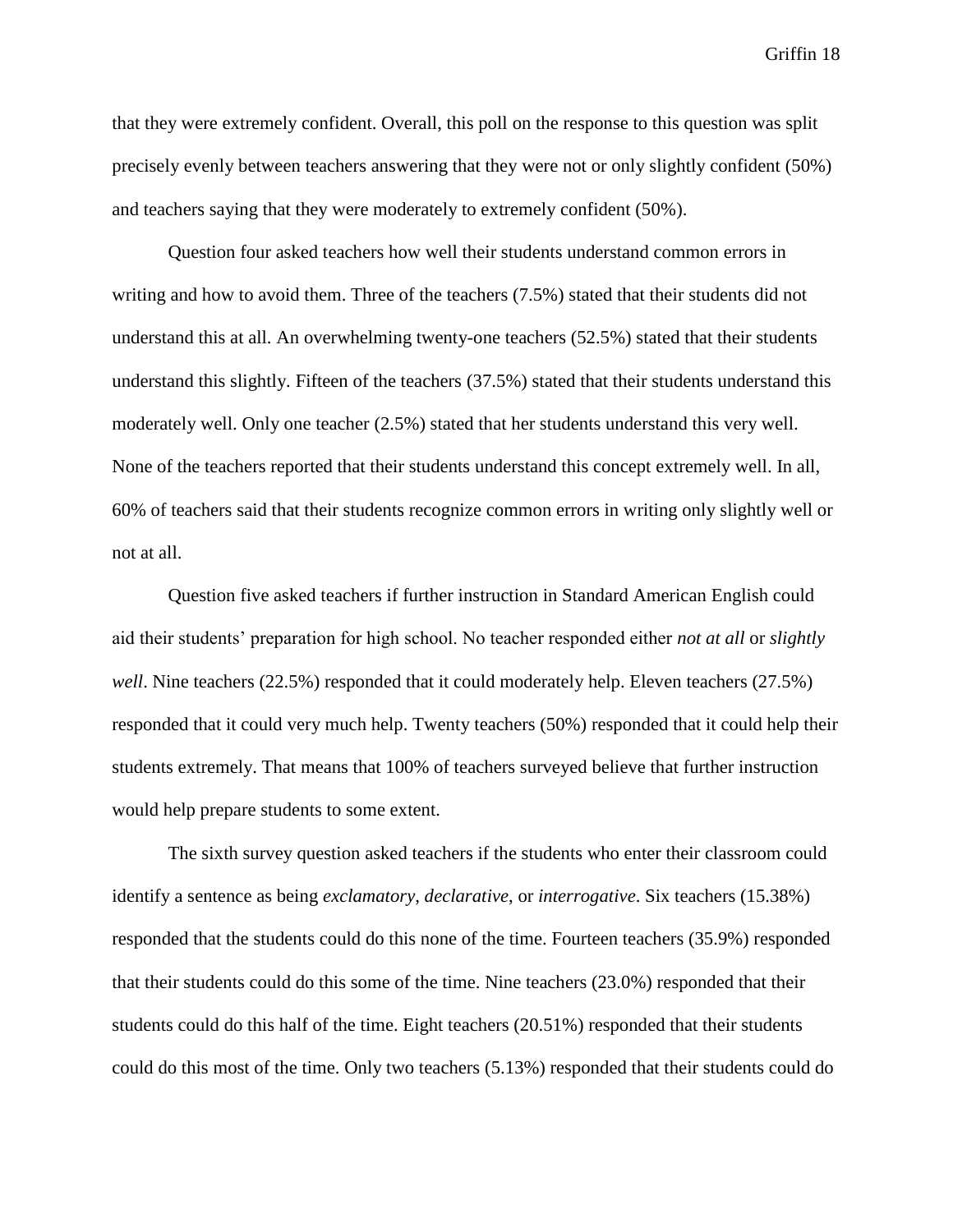this all of the time. The mean value for this particular question was 2.64, with 58.98% of the responses being either some of the time or half of the time.

When teachers were asked in question seven if students knew what a prepositional phrase was and how to use it, six teachers responded affirmatively. On the other hand, thirty-three teachers (84.62%) responded with it being a false statement. Clearly, unlike the students, teachers do not believe that students have this skill.

Question eight asked teachers if students know how to use subjective, objective, and possessive pronouns in the proper case. Eleven teachers (28.95%) responded that they strongly disagree that students have this knowledge. Eighteen teachers (47.37%) responded that they disagree. Eight teachers (21.05%) claimed that they agree that they have this skill. Finally, one teacher (2.63%) strongly agrees with this claim. In all, 76.32% of teachers disagree or strongly disagree that students can properly use pronouns.

In question nine, teachers were asked if students could write an example of a simple, compound, and complex sentence. Twelve teachers (30%) strongly disagreed with this claim. Twenty teachers (50%) disagreed with this claim. Eight teachers (20%) agreed with this claim. Finally, no teacher strongly agreed with this claim. This means that 80% of the teachers surveyed believe that their students are not able to write an example of each type of sentence.

When teachers were asked if there should be a larger emphasis on teaching English grammar in the standards, two teachers (5%) strongly disagreed. Three teachers (7.5%) disagreed. Nineteen teachers (47.5%) agreed. Finally, sixteen teachers (40%) strongly agreed. In total, 87.5% of teachers surveyed believed that there should be a larger emphasis in the standards.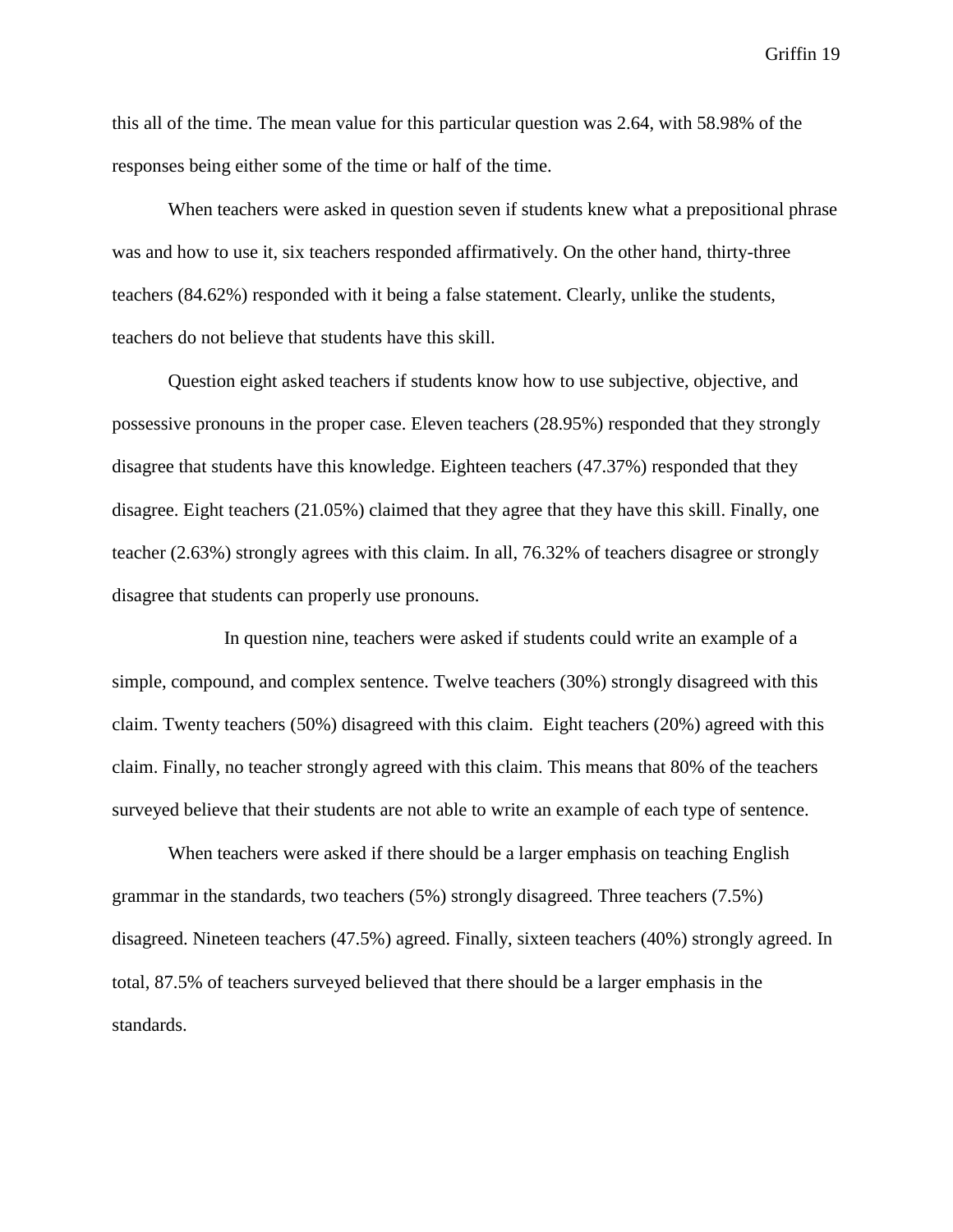In the last multiple-choice question on the survey, I asked teachers how they teach grammar. Nine teachers (23.09%) reported that they teach grammar in writing. One teacher (2.56%) reported that he or she teaches grammar in isolation. Twenty-eight teachers (71.79%) reported that they teach grammar both through writing and separate from writing. Only one teacher (2.56%) reported that he or she does not teach grammar to his or her students. Fortunately, this means that 97.44% of teachers surveyed teach grammar in some form.

The last question on the survey asked teachers to describe their experience teaching grammar in the classroom. This question is not included in the appendix, but an overview of the most common responses is listed below.

- 1. "We have NO TIME to teach grammar in depth in our allotted time for ELA. I try to get to the basics, but mostly it is a quick run through."
- 2. "I include a fall warm up that is a review of grammar skills and I also teach new grammar skills such as dangling or misplaced modifiers. Students practice on web based platforms like classrooms.com and no red ink."
- 3. "The only students who have had any real grammar instruction are those who transfer in from another district - mostly from out of state. My non-honors students, even if they can write an acceptable essay, claim that they have never been exposed to parts of speech or parts of a sentence. I have had English teachers tell me that they do not teach English grammar because they don't know how; they've never had it in school either.
- 4. I find it odd that with all the emphasis on using graphic organizers to assist students in making connections, we fail to see how diagramming sentences can provide insights into our language. I also notice that Spanish and French teachers spend a significant amount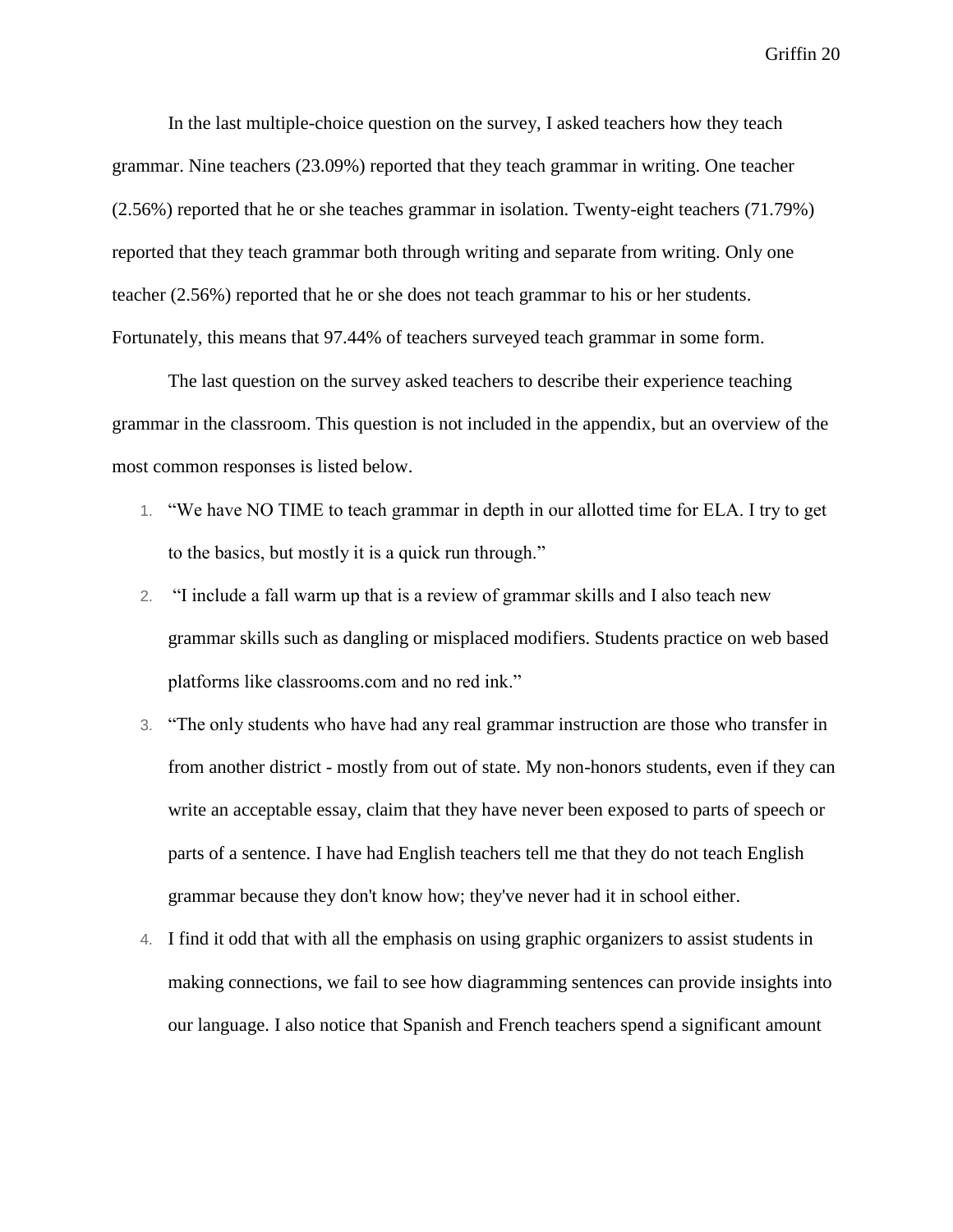of time with basic language grammar skills, while we are chasing our tails with "Whole Reading Theory."

- 5. "I have taught grammar in the classroom for 15 years or more at many grade levels, but I typically was 'the lone ranger' in doing so. Many of the elementary teachers focus on reading instruction because of state testing. By middle school, that trend often continues because seldom do your ELA teachers enjoy teaching grammar. They are often readers themselves and would prefer to spend the limited class time teaching reading through classroom novel studies."
- 6. "It is hard to fit grammar into instruction at the high school level. Especially with the amount of gaps students have. It becomes time consuming to get them caught up to where they should be at the 9th grade level before being able to move on to other aspects. Grammar is a constant issue when it comes to writing.

## GRAMMAR TESTS

As part of my research, I contacted several 9th grade teachers from around the state and asked them to administer identical pre-assessments and post-assessments to their students before and after their usual grammar instruction. The content of the assessments came directly from what students were supposed to learn in the standards from kindergarten to eighth grade. Each of the three classes who took this test were students in CP classes (non-honors) with varying needs within the class. A copy of the test can be found in the appendix along with an answer key.

The questions on each test were broken into seven grammatical categories: parts of speech, clauses, sentence type, parts of a sentence, verbals, pronouns, and a written clause. In the paragraphs that follow, I will describe how well each class on average performed in each category before and after instruction. I will then describe the class averages as a whole before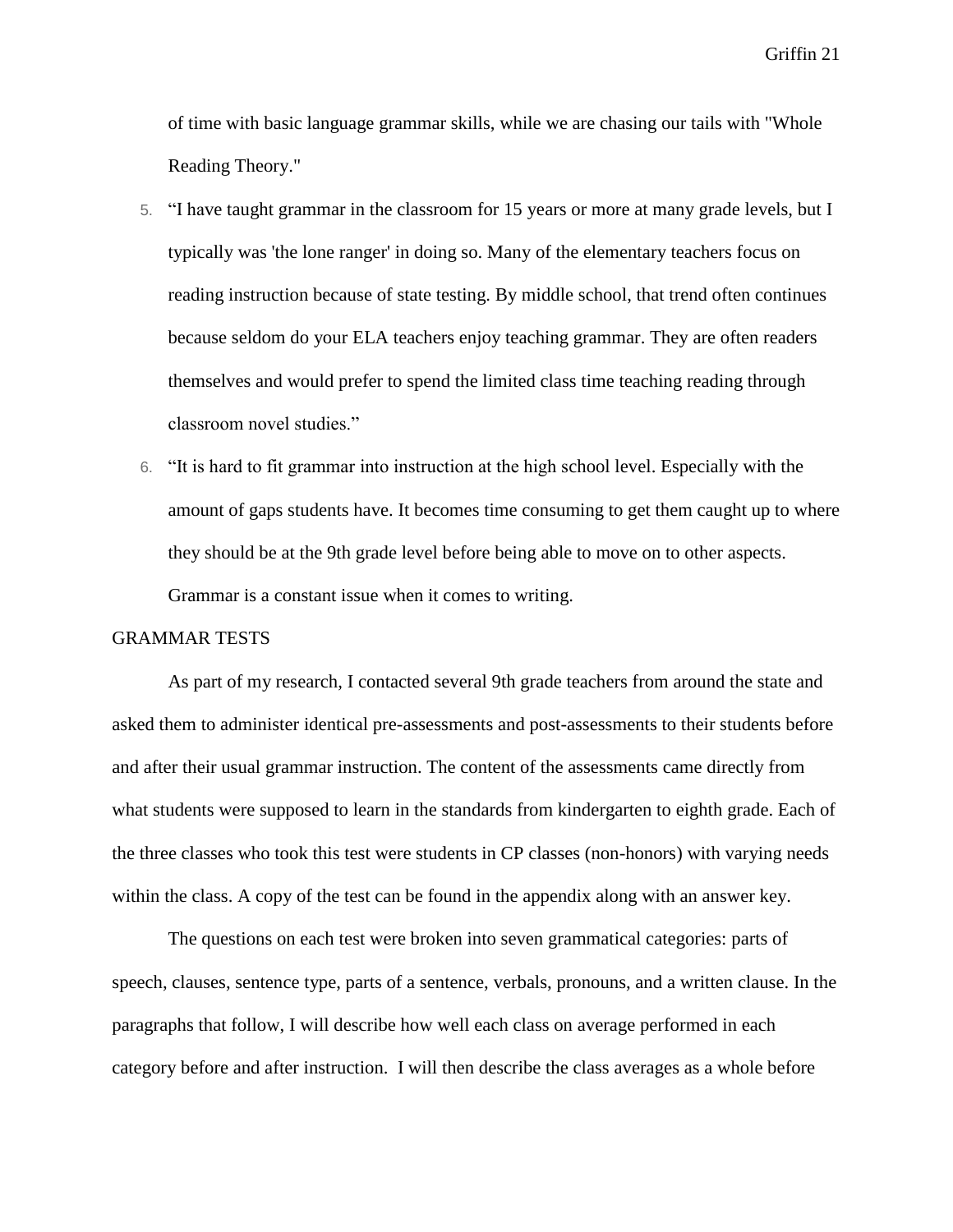and after instruction. Please remember, students were not specifically taught the skills on the test. Teachers were instructed to use their normal grammar instruction strategies after the pre-test to see if their usual strategies were successful in bridging any missing information.

The first category is parts of speech. There were eight questions in this category. In the first classes' pre-test, students correctly answered two of the eight questions on average. On the post-test, they could identify four. This means that the class went from identifying 25% to 50% of the questions. On the second classes' pre-test, the class was able to identify two and a half of the answers on average. On the post-test, this number increased to four. This means that students went from 30% correct to 50% correct after instruction. In the final class, students were able to identify two correct answers on the pre-test and three on the post-test. This showed growth from 25% to 30% after instruction.

The second category is clauses (independent and dependent). In the first class, both the pre-test and post-test showed the same result. The students were able to correctly answer only one of the three clause-based questions. In the second class, students went from answering only one of the questions to answering two of them. This shows growth from 33% to 66%. In the third class, there was no growth between the pre-test and post-test. Both tests have an average of one correct response.

The third category is sentence type (compound, complex, exclamatory, interrogative, etc.). In the first class, the pre-test showed an average of three out of five correct answers. The post-test showed three and a half out of five. This is a growth of 58% to 69% correct. In the second class, both the pre-test and post-test had the same score, three out of five. In the third class, there was no growth as well. Students scored two out of five on both the pre-test and posttest.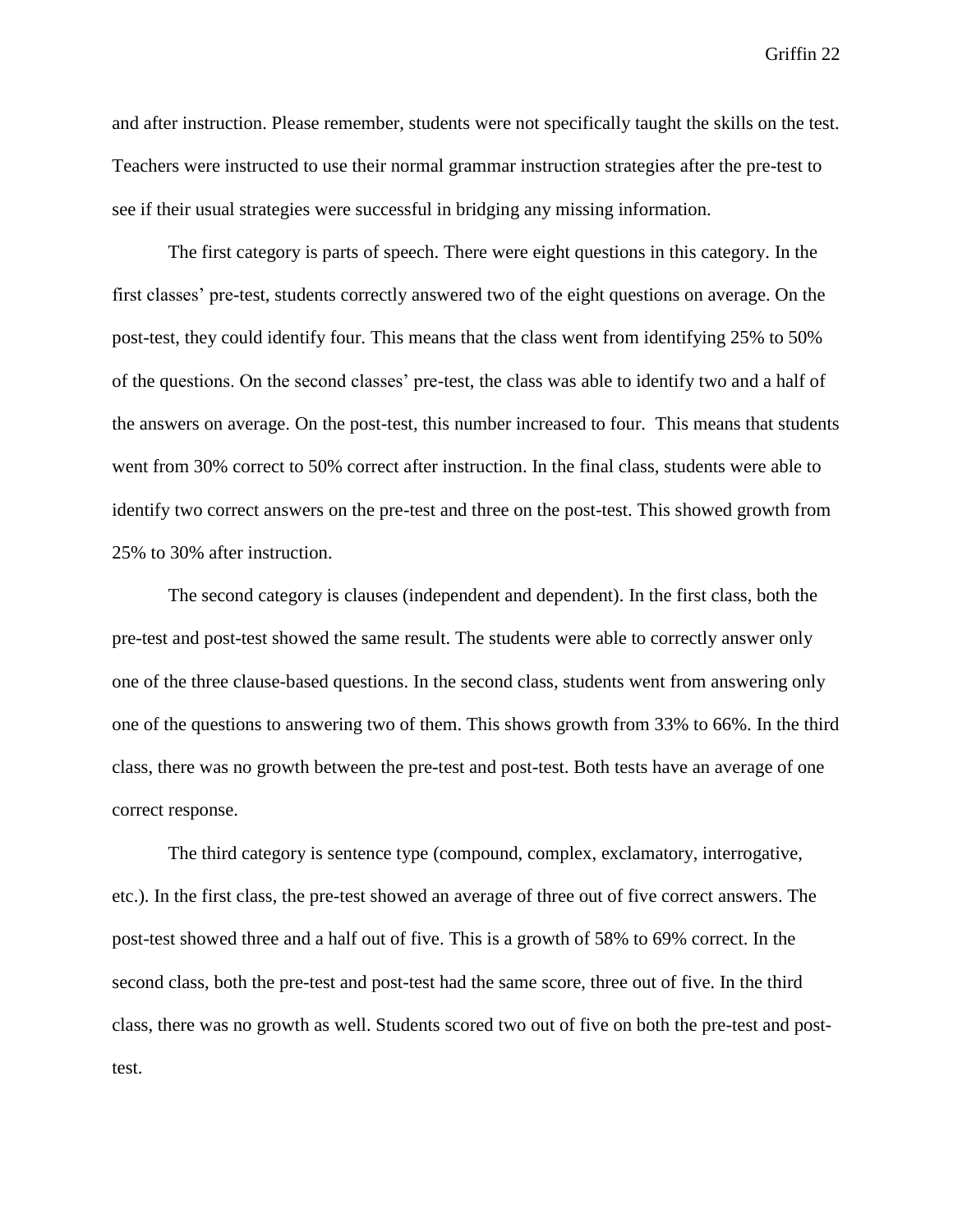The fourth category is parts of a sentence (subject, predicate, direct object, etc). There were five questions in this section. In the first class, there was no change between the pre-test and post-test. Both tests showed an average score of three. In the second and third class, there was also no growth. All four tests (two pre-tests and two post-tests) showed an average score of two and a half out of five. It does not appear that any instruction took place for this question.

The fifth category is verbals (gerunds, participles, and infinitives). There are two questions in this category. In the first class, the pre-test and post-test both showed an average score of one half out of two. In the second class, there was growth between the pre-test score of one and the post-test score of one and a half. In the third class, the scores remained stagnant between the pre-test and post-test scores of one-half out of two questions.

The sixth category is pronouns. There are nine questions in this category. In the first class, there was growth from the pre-test score of eight to a post-test score of nine. In the second class, there was similar growth from a pre-test average of seven and a half to eight on the posttest. Finally, in the last class, there was growth from a pre-test score of six to a post-test score of seven.

The seventh category is a written clause that asked students to turn an independent clause into a dependent one. Of all the tests given, only three of the forty-seven students were able to correctly transform the sentence. One student could do it on the pre-test and two more were able to on the post-test.

As a whole, the first class saw growth from 50% to 59% after instruction. The second class saw growth from 53% to 61%. Finally, the third class saw growth from 46% to 50%. While these increases in skill level are not by any means high, they do show that the students are capable of growth and that with more targeted instruction, the growth could be higher.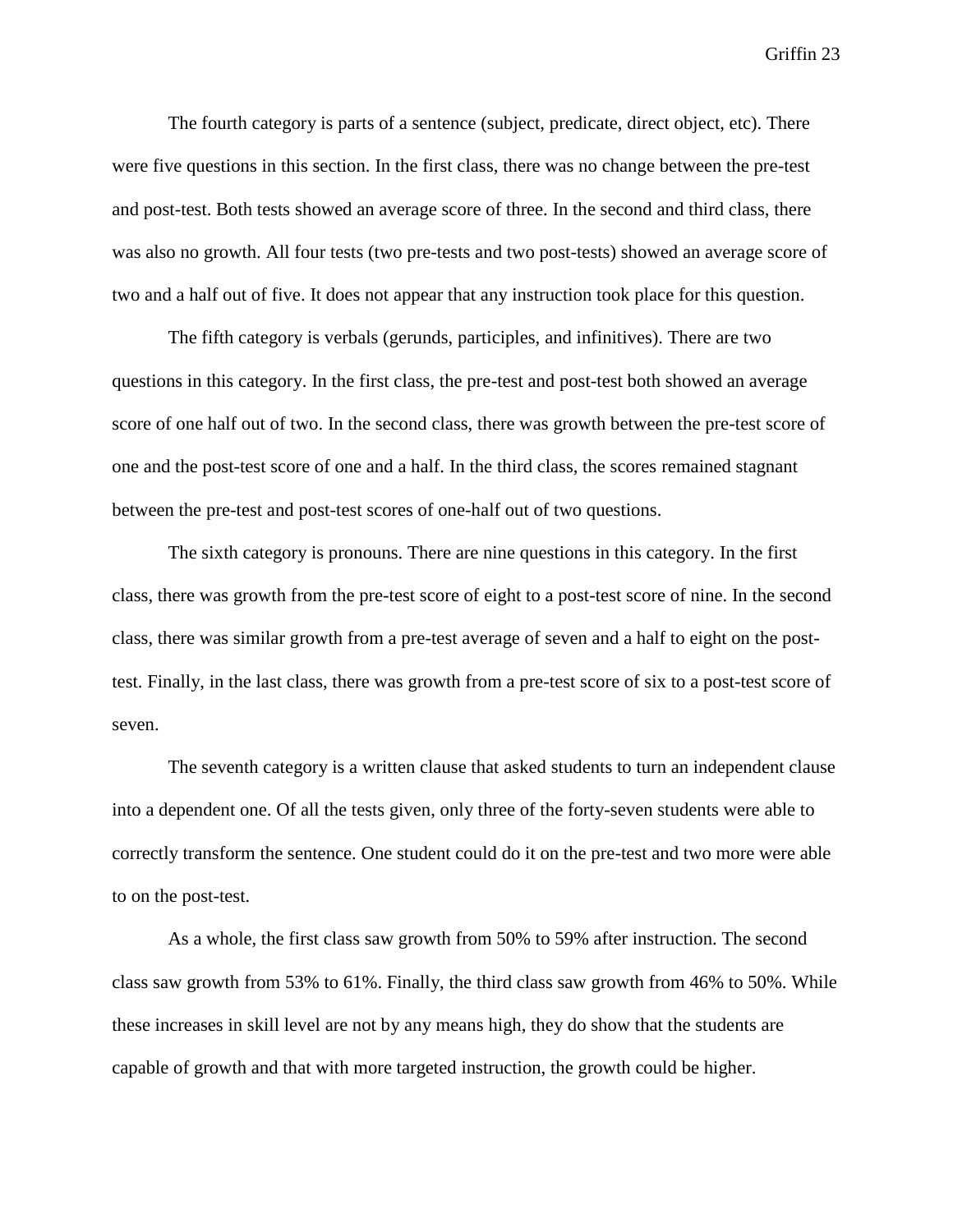## CONCLUSIONS ACROSS RESEARCH

Based on the student feedback from the surveys, the majority of the students clearly believe that that they have received high-quality grammar instruction. Every single response on the survey indicated that the majority of students are confident in their skills and knowledge. This response is a sharp contrast to the teacher surveys on the same topics, in which the majority of teachers, on every question, assert that their students do not have the skills or knowledge needed. Why is there such discrepancy between the two surveys?

Based on the pre-test and post-test results, the data appear to favor the side of the teachers' survey. A breakdown of each topic, across each form of research, is shown in the table below:

|                                 | <b>Student Survey</b>                            | <b>Teacher Survey</b><br><b>On Students</b>                     | Pre-Test               | Post-Test            |
|---------------------------------|--------------------------------------------------|-----------------------------------------------------------------|------------------------|----------------------|
| Parts of Speech                 | 79%<br>Moderately to<br>Extremely<br>Satisfied   | 70.73%<br>27% Average<br>Dissatisfied<br>Score                  |                        | 46% Average<br>Score |
| Clauses                         | 81.21% Agree or<br><b>Strongly Agree</b>         | 80% Strongly<br>35% Average<br>Disagree or<br>Score<br>Disagree |                        | 44% Average<br>Score |
| Sentence Type<br>Identification | 79.74%<br>Half to Most of<br>the Time            | 58.98% Some to<br>Half of the Time                              | 59% Average<br>Score   | 61% Average<br>Score |
| Parts of a<br>Sentence          | 91.36%<br>Moderately to<br><b>Extremely Well</b> | 60% Slightly<br>Well or Not at<br>All                           | 51.3% Average<br>Score | 52% Average<br>Score |
| Pronoun Usage                   | 80% Agree or<br><b>Strongly Agree</b>            | 76.32%<br>Disagree or<br>Strongly<br>Disagree                   | 74% Average<br>Score   | 84% Average<br>Score |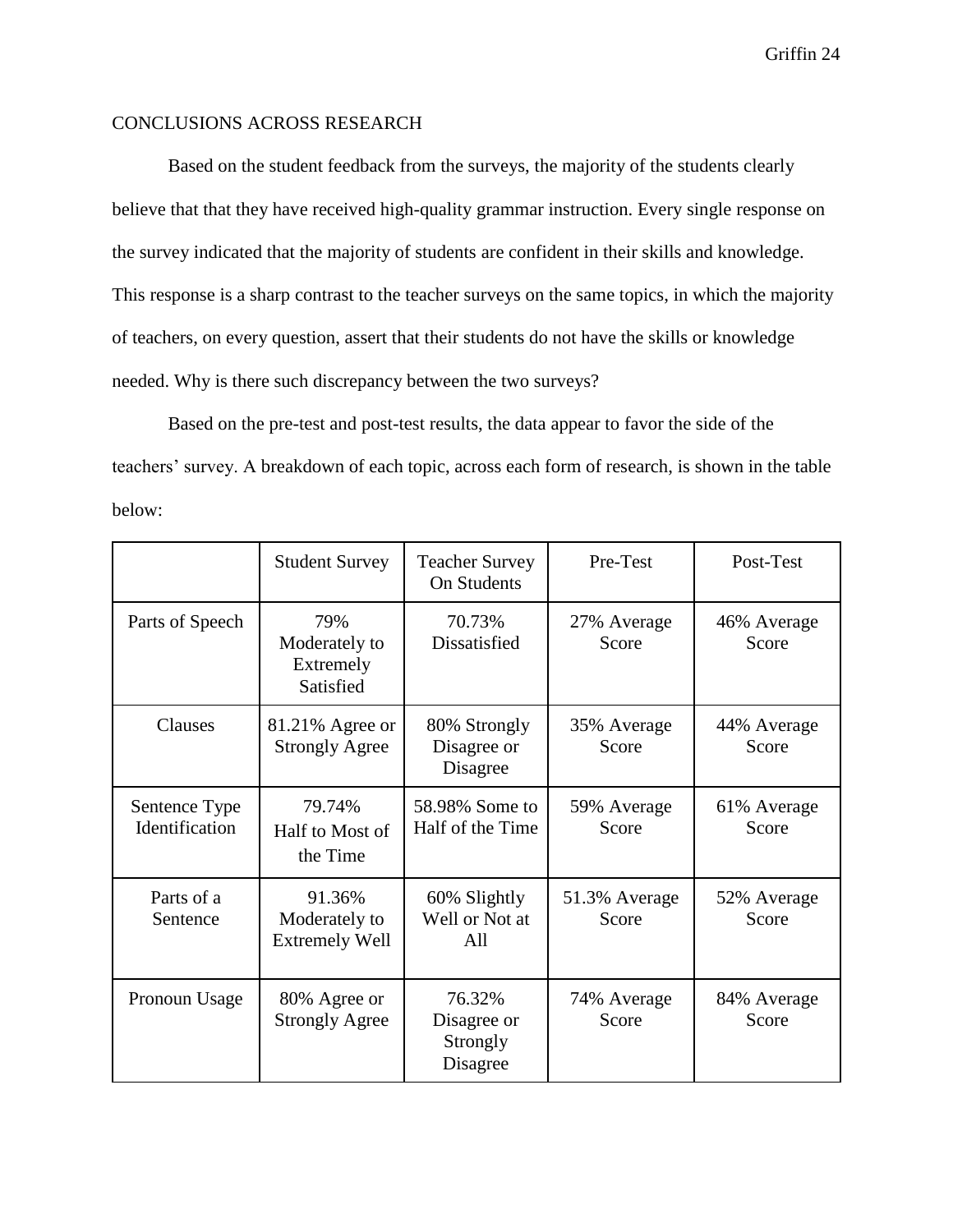Based on the current grading scale in South Carolina, a sixty is passing. With this scale in mind, the only "passing" topics listed above are Sentence Type Identification in the post-test and Pronoun Usage in the pre-test and post-test. Clearly, the teachers surveyed have a right to feel dissatisfied in their students' abilities. The answer to this problem lies primarily in the written responses of both the teachers and students.

Several students stated that their teachers rely on bell-ringers as the only type of grammar instruction taught to them. Bell-ringers are when a teacher has students begin class by completing a prompt on the board. Typically, the teacher will review the correct answers to the bell-ringer, but will not teach the concept in-depth. The concepts taught in the bell-ringer typically do not correlate to the rest of the curriculum. Other students remembered "taking notes," but they did not remember being given "activities to know how to use it." Students also regretted that while they know what the concepts, like parts of speech, are, they never learned how to use them. Finally, a significant portion of the students admitted that grammar is hard. It is true that without clear and constant instruction, grammar can be a confusing and troublesome topic for students. I would like to note that while many of the comments were negative, students noted particular success with online programs such as "NoRedInk [sic]." This response suggests that perhaps the methodology of how grammar is presented, particularly through media that students are used to, could play a role in making this otherwise cumbersome topic more accessible.

Teachers have their own reasons as to why it is difficult for students to understand grammar-based topics; one of these is particularly relevant to my own research. The only teachers who volunteered to administer the pre-test and post-test to their students were College Preparatory (CP) teachers. Teachers have noted a clear difference in the writing abilities of CP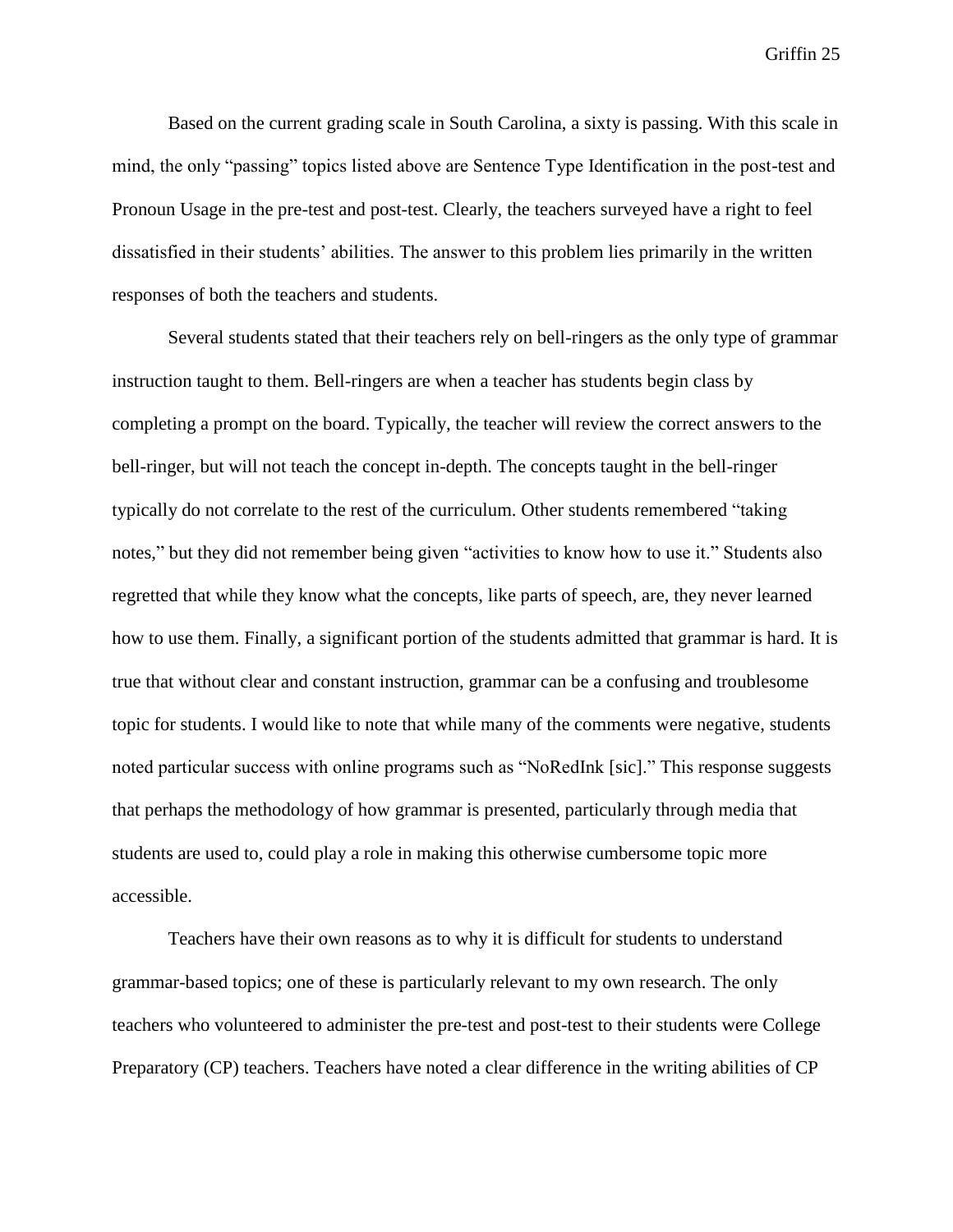students and Honors, primarily due to the typical students' background in these classes. While they are quick to admit that CP students have a "wide range of abilities," they also recognize that "many cannot recognize a fragment from a sentence." Does this fault lie entirely on the students? Of course not. However, one teacher recognizes that, "students are very likely to write the same way that they speak - colloquially. They often use slang, misunderstood words, subject-verb disagreement, etc." It is then the job of the teacher to correct these misunderstandings and teach students the difference between Standard English and their own unique dialects. Without this correction, students have no reason to believe that what they hear at home is inappropriate for school.

I believe that part of the problem that these surveys attest to is that many students do not recognize the difference between dialect and Standard American English. They believe that if they hear people say something, then it is correct. This is not entirely unfounded. Just because something is not standard does not make it "wrong." It only makes it un-academic. Perhaps recognizing and celebrating this distinction would help to clear-up several of the problems that teachers are seeing in student writing. The distinction, while subtle, is crucial.

This research was far from perfect. The surveys and tests, due to limited resources, were done on a volunteer-basis. The tests themselves were only given to three classes with very similar demographics and types of learners. If this research were to be continued, as I believe that it should be, then I would suggest trying to get it backed by school administrators to make the surveys mandatory for all schools. I would also differentiate the surveys by grade level and class identification (CP/Honors/AP). Finally, I would also expand the pre-tests and post-tests to a larger pool with varying identification and grade-level. I believe that it would also be interesting to see if varying types of instruction (direct instruction, technology-based, teaching grammar in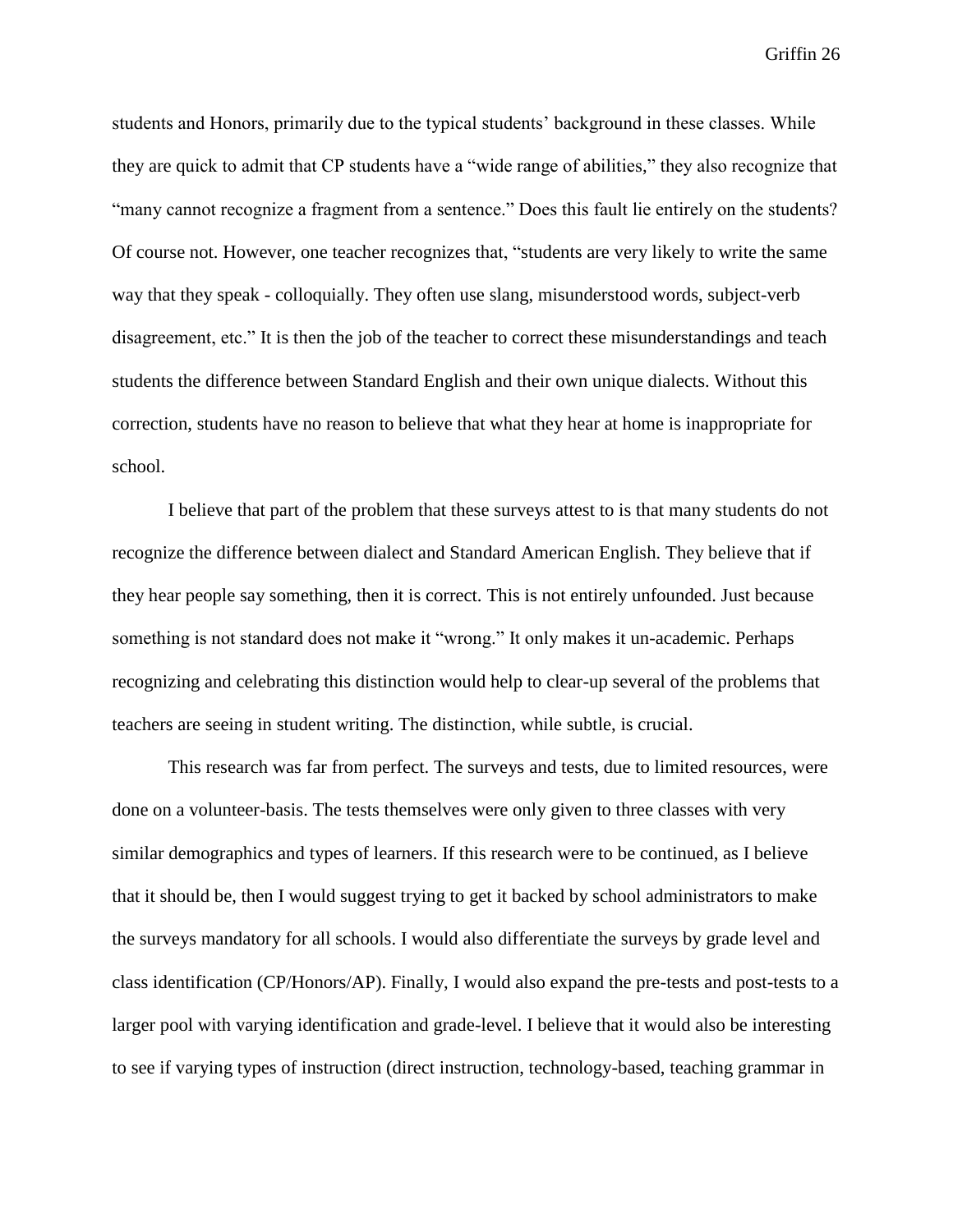writing, and teaching grammar in reading) affect the results of the tests. This instruction could be done with similar student groups in identical grades.

Regardless of the shortcomings in the research, the results still show an interesting problem in our education system. Our students believe that they have a strong command of the English language, while the test-results and teacher surveys suggest a very different reality. How then do educators correct the problem? Unfortunately, there are not many ideas currently out there. For the most part, the solutions are grouped into three categories: teaching grammar in reading, teaching grammar in writing, and teaching grammar in technology. Even so, teaching grammar in reading and writing can easily be looked at as one in the same. For the purposes of this paper, I will choose to join them as one strategy.

#### **SOLUTIONS**

In this next section, I will detail these two strategies for addressing the juxtaposition of students' perceived knowledge and their actual knowledge. These strategies are not meant to be taken in isolation. Instead, they should be used in combination and as a means to reinforce grammatical concepts. While I am highlighting these strategies in this section, I strongly encourage further research and exploration before they are implemented into the classroom. Also, I encourage teachers to add their own creative twists to these strategies so as to make them fit into their own classroom dynamic.

#### **TECHNOLOGY**

Technology is more dominant in education than it ever has been before. Across the state, districts are making efforts to promote 1:1 technology, meaning having one device available for every student. Typically, these are laptops or iPads. For example, Richland School District two has successfully implemented 1:1 technology in grades three through twelve where each student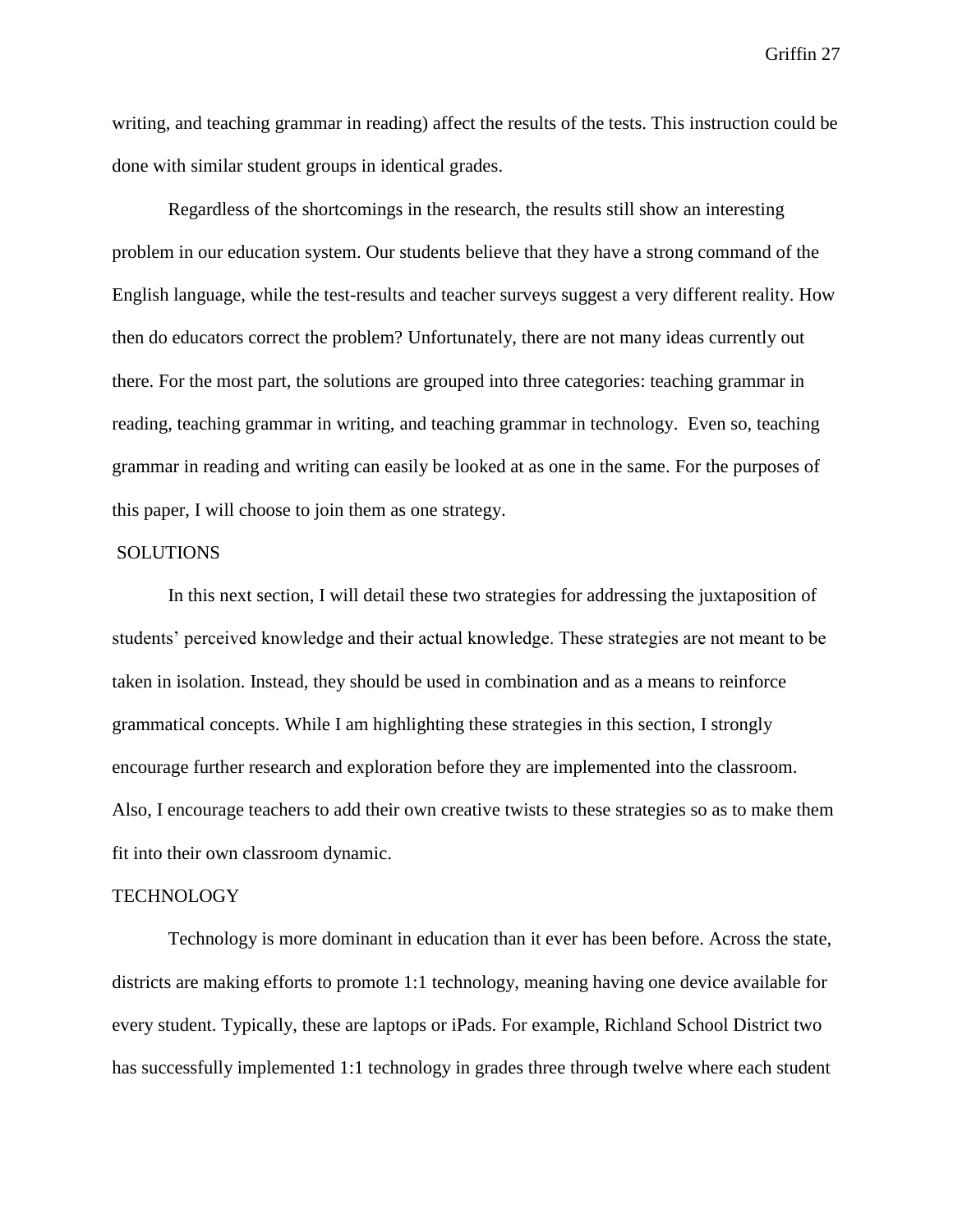has his or her own laptop (Zais 19). For technology to be increasingly more dominant in our school system, teachers need to adapt their strategies to meet those changes. For the most part, this type of instruction has already been done in writing. Teachers have opened up to using programs like Microsoft Word and Google Docs, but " as student become more technologically savvy in creating and writing drafts, teachers must consider changing the way they implement grammar" (Lacina 248). For instance, students can use online chat rooms for this purpose. The teacher would act as a facilitator as students suggest revisions, share ideas, and talk about writing (Lacina 248). Technology-based instruction will make grammar instruction feel more natural for today's technology natives. Additionally, websites can serve as a way for students to publish their work and enter contests. A few popular websites for submitting writing are NCTE.org, TeenInk.com, and Writing.com (Gallagher 138). Contests like these can make students feel as though their writing is valued and their work is validated.

There are numerous websites and online programs devoted to this topic. Some top examples are NoRedInk, which has been mentioned previously. This website teaches students basic skills by tracking student progress on particular topics. The teacher creates a virtual classroom and creates learning modules for the students. Two similar websites are Quill and Virtual Grammar Lab (Ferlazzo, "Four Strategies"). These sites also allow teachers to make virtual classrooms. These websites allow the students to experience a self-paced and interactive world of grammar instruction. The teacher still gets to assign the lessons and reviews that are relevant to the course, but the full burden of instruction is no longer solely on the teacher. These websites can act as a practice tool or as an assessment tool. Regardless of the teachers' choice, the students are able to experience grammar through a familiar media. The teacher can monitor and evaluate student progress through the website as well.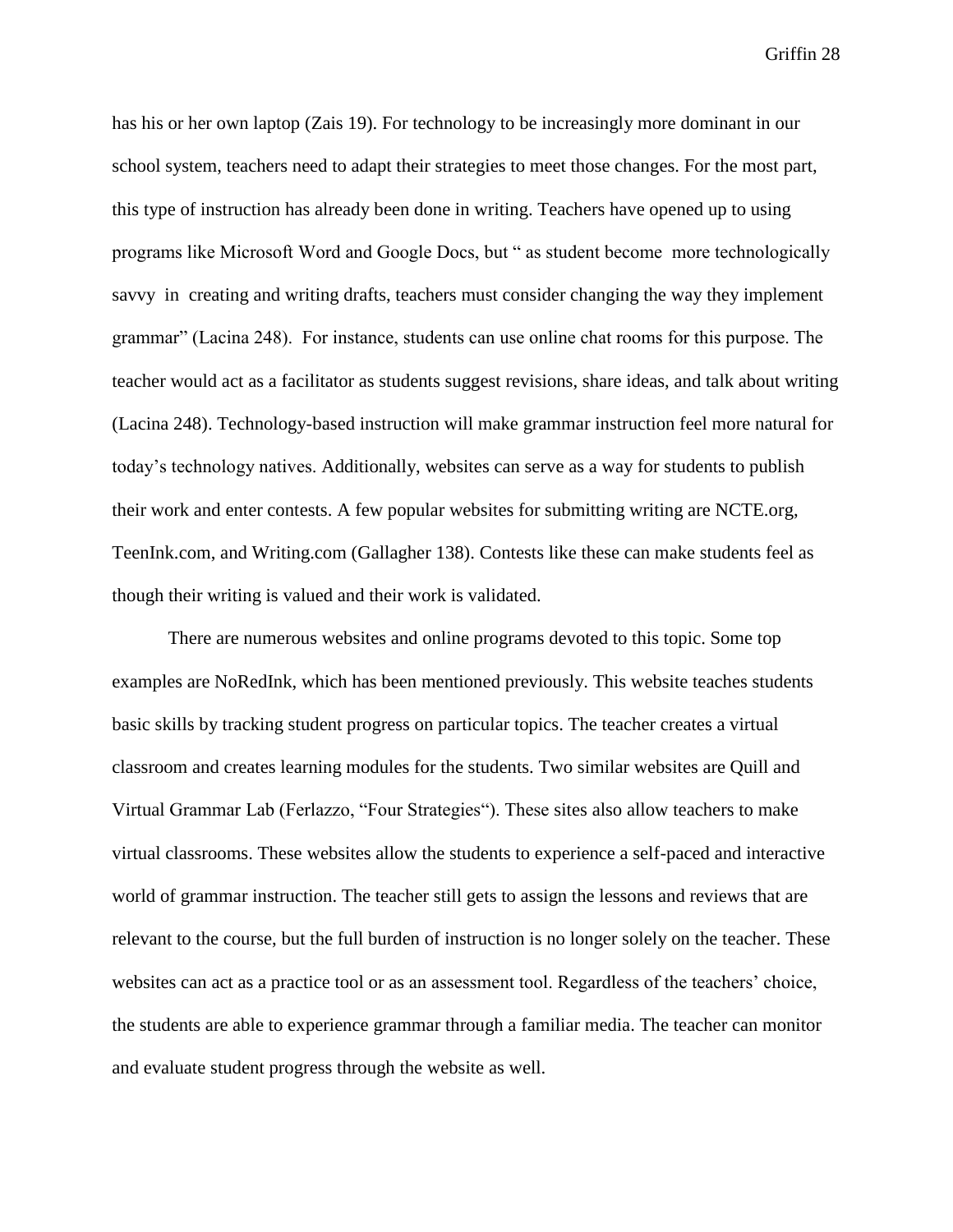Larry Ferlazzo, a teacher at Luther Burbank High School in Sacramento, California, and winner of several awards, including the 2007 International Reading Association Award For Reading and Technology, has written several articles and created a blog which detail several of his award-winning practices. One of his posts comprises a list of free online tools for grammar instruction through technology; these tools are listed in order of student ability with headings describing each tool. Among this list are such resources such as Grammar Gold, which supplies auditory support to the lessons; BrainPop, with interactive movies; Road to Grammar, which has quizzes; and many other amazing resources (Ferlazzo, "The Best Sites"). A link to this resource, the most comprehensive list that I could find, can be found in the Works Cited page.

This availability does not, however, mean that technology-based instruction should replace normal classroom instruction. Technological instruction may make grammar more relevant and accessible to technology natives; however, technology has not advanced to the point to make it enough on its own. Programs such as Noredink and Quill, which automate instruction, are beneficial, but while " an automated approach to concept-based grammar instruction may be effective for at least some aspects of one particular pedagogical objective . . . it is clearly not a substitute for live teaching of it at this point" (Lyddon 109). As stated previously, these websites work best as a practice tool or as an assessment tool. Students need direct instruction so that they can ask questions and see the application of the theory. Rather than teach several things poorly, we should teach few things deeply and well; or, as Weaver calls defines it, instruction should be "an inch wide and a mile deep" (16). Students can then use these online programs as a means of practicing what they learned from this deep instruction. Technological tools, as a supplement, can be a huge resource to a classroom teacher.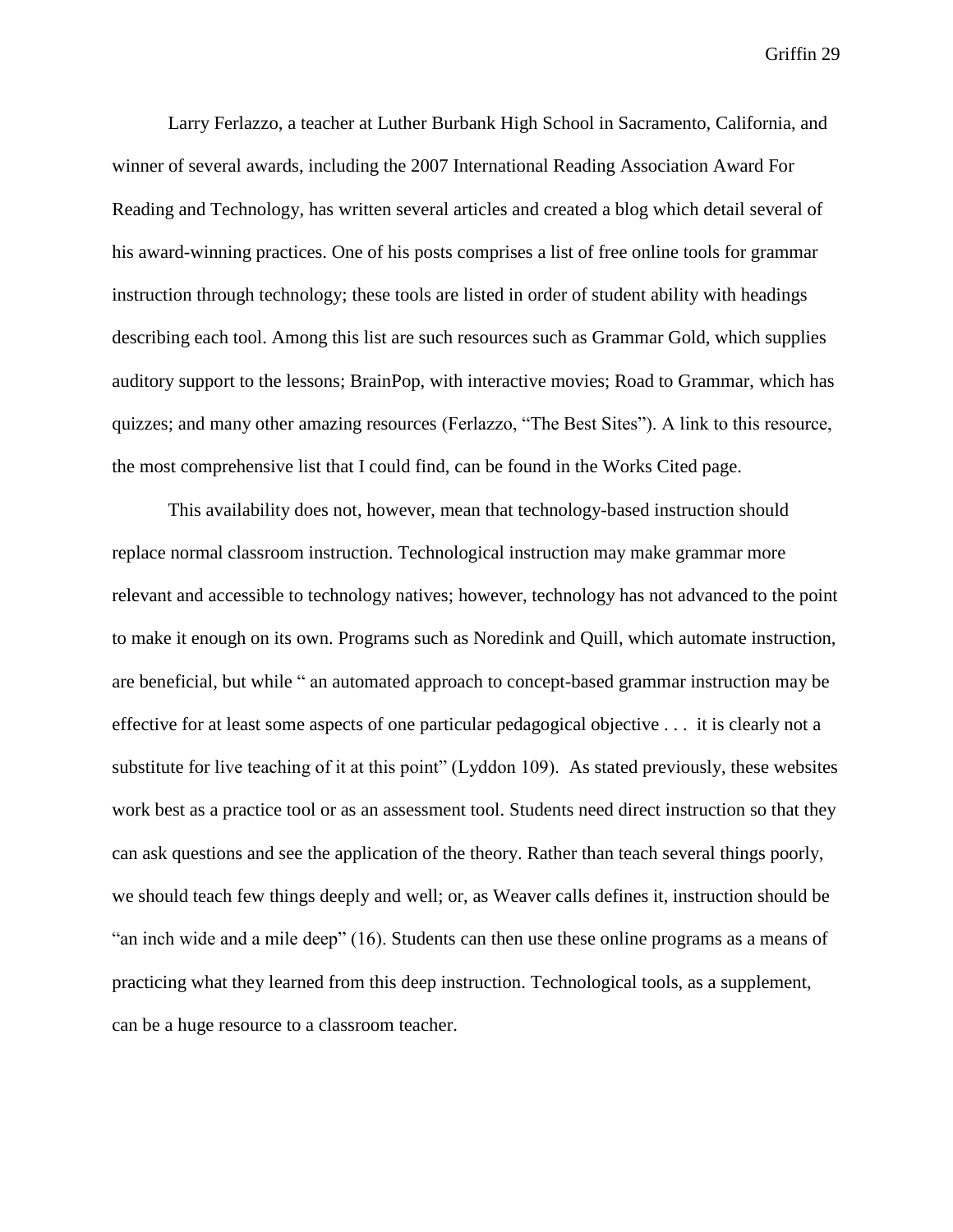### TEACHING GRAMMAR IN READING AND WRITING

A popular current trend in education is Teaching Grammar in Writing. In fact, "at present, more and more researchers and educators seem to support grammar teaching, but only in the context of reading and writing" (as cited in Feng and Powers 68). This practice is particularly true in the revising, proofreading, or editing stage, when the content seems most relevant to the students. Teaching grammar in writing allows the student to see their errors and understand how they impede comprehension.

One example how this theory was tested came in a study from an elementary classroom. [Shoudong Feng](http://go.galegroup.com/ps/advancedSearch.do?method=doSearch&searchType=AdvancedSearchForm&userGroupName=winthropudl&inputFieldNames%5B0%5D=AU&prodId=AONE&inputFieldValues%5B0%5D=%22Shoudong+Feng%22) and Kathy Powers conducted research with their fifth grade class to find out if teaching grammar in writing was truly effective. In their study, the teachers collected three different writing samples throughout the year and judged the quality based on sentence structure, usage,and mechanics. To clarify, Feng and Powers determined the following:

For example, under Usage, there are wrong case, confusion between homophones, and wrong verb forms. Under Sentence Structure, mistakes were classified into having no subject, incorrect subject-verb agreement, and sentence fragments. Finally in Mechanics, punctuation, spelling, capitalization, apostrophe, and incorrect plural forms are identified. (68)

Based on the errors that they encountered, the teachers then hosted mini-lessons with the students to help them locate and correct the errors in their writing. After the mini lessons, the students would work in small groups so that they could help each other correct these errors. The teachers would collect further samples and repeat this process throughout the year. The teachers determined that while students showed clear growth after the lesson, some errors returned at the end of the year. Feng and Powers concede that, "One possible explanation is that the information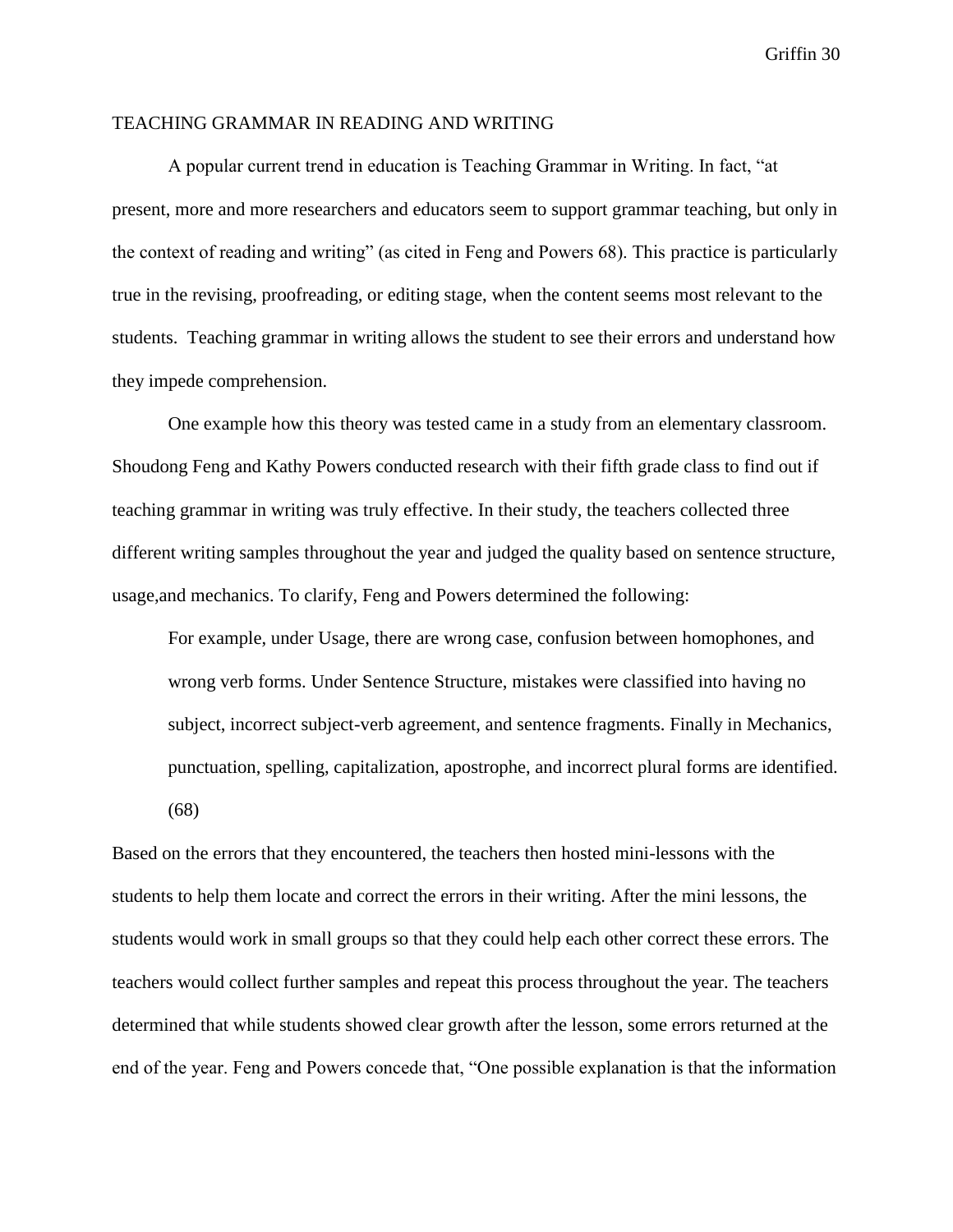from the mini-lesson instruction was not as well retained at the end of the school year as it was a week after it was presented" (69). A similar model to the one that Sheng and Powers suggest could be easily implemented into any elementary, middle, or high school classroom.

A similar study was also done by fifth grade teachers, Lisa Robinson and Jay Feng. These teachers chose eighteen students as subjects to use in examining common errors in the students' writing. Then, based on their errors, the teachers used PowerPoint to deliver their mini-lessons with a variety of strategies that the teachers had learned in a professional-development training (Robinson and Feng 9). The students would immediately, after the lesson, work on revising and editing their work based on what they learned. The teachers and students would hold these minilessons and work sessions for one hour a day, three days a week, for eleven weeks (Robinson and Feng 10). Before this study, both teachers taught grammar in isolation and saw no growth in student writing. However, the teachers reflect that with this new approach, "the students were able to see their errors and receive targeted instruction as well as receive additional feedback from the teachers" (Robinson and Feng 13). Teaching grammar in this way helps students to make connections between the rules and the application of those rules. Without this specific and targeted instruction, students struggle to see the relevance to their own writing and how it helps them communicate effectively.

In addition to teaching grammar in writing, students should also be taught grammar in reading so that they can see the relationships between the two language areas. Allowing students the opportunity to dissect what they read in terms of grammar is a great activity to show them how language works. For example, students can translate fairy tales and poetry into Standard English by paraphrasing each line and then examine the difference between the text (Rothstein and Rothstein 168). This activity will allow students to see how the writer manipulated the line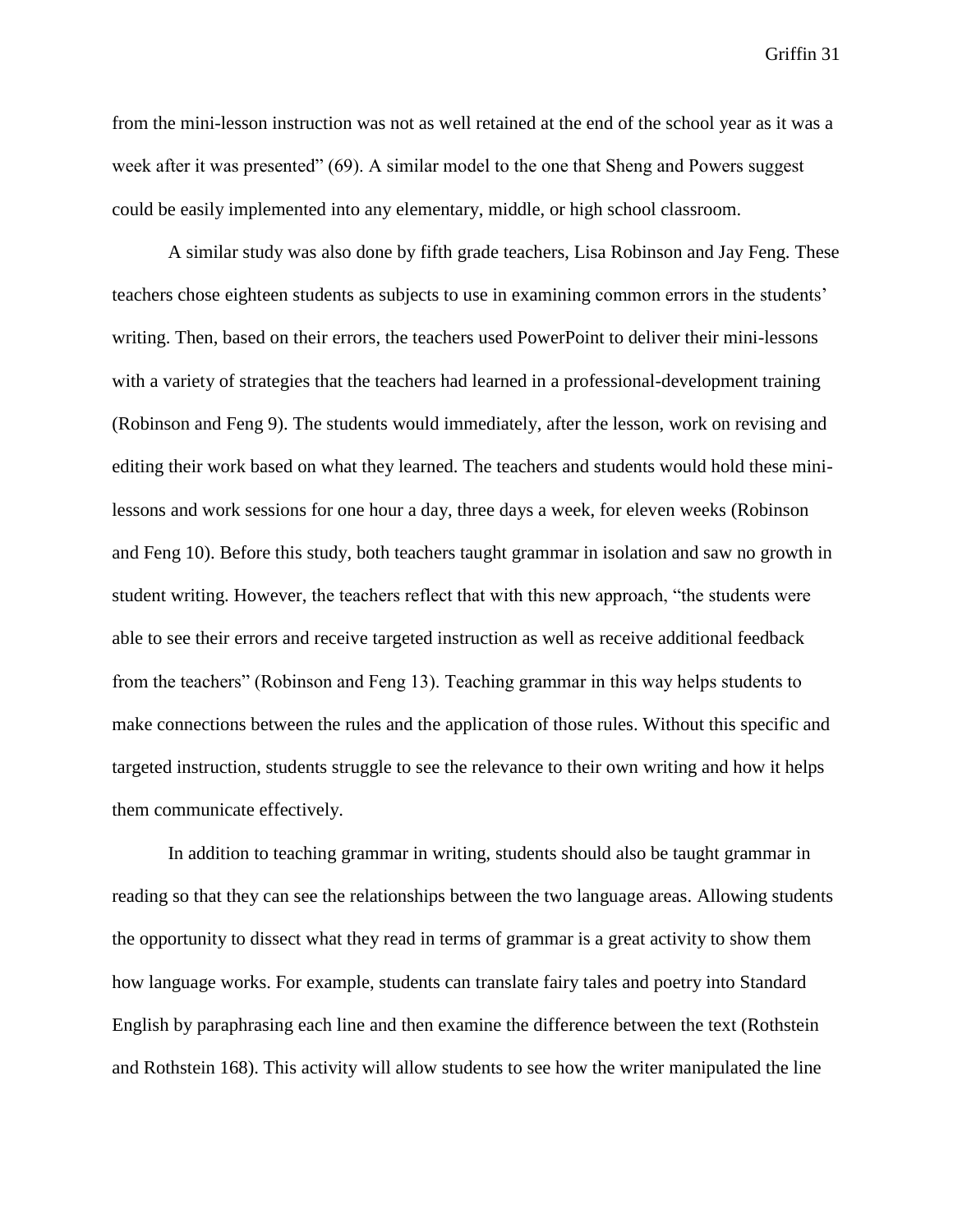in order to convey a new message and would be an excellent way to teach parts of speech so that students can identify how the author manipulated language when changing the order of the sentence. The inclusion of grammar in reading could also be extended into texts with more difficult language patterns, such as Shakespeare and Chaucer. Another activity to help with this skill is to read poems, such as Lewis Carrol's "Jabberwocky" and replace the nonsensical words with likely English substitutes- categorize the word by the part of speech" (Rothstein and Rothstein 169). This activity is very similar to a Mad Lib, but with more academic application. Such an activity would help students to see how knowing parts of speech can help them make sense of difficult texts, and will eventually translate into helping them build on their skill of learning difficult vocabulary when reading through context clues.

#### **CONCLUSION**

South Carolina is in desperate need of emphasis in grammar instruction. Since the introduction of Common Core in 2015, teachers are attempting to provide remedial instruction to students in order to help them reach the skill-level needed for success in higher education and the workforce. Students do not realize their lack of preparation before they enter higher education, and therefore do not see the need to focus on any direct grammar-instruction that they are given. Teachers, in return, struggle to help students see the necessity of knowing and using Standard American English in their writing and communication. In part, this miscommunication is due to the lack of distinction between descriptive grammar, which allows for the correctness in student dialect, and prescriptive grammar, which requires the rules and form of Standard English.

Therefore, teachers have to work to help students both see both the significance and connections between grammar and communication—in reading as well as writing. While there are a variety of strategies and resources available to accomplish this goal, until grammar is seen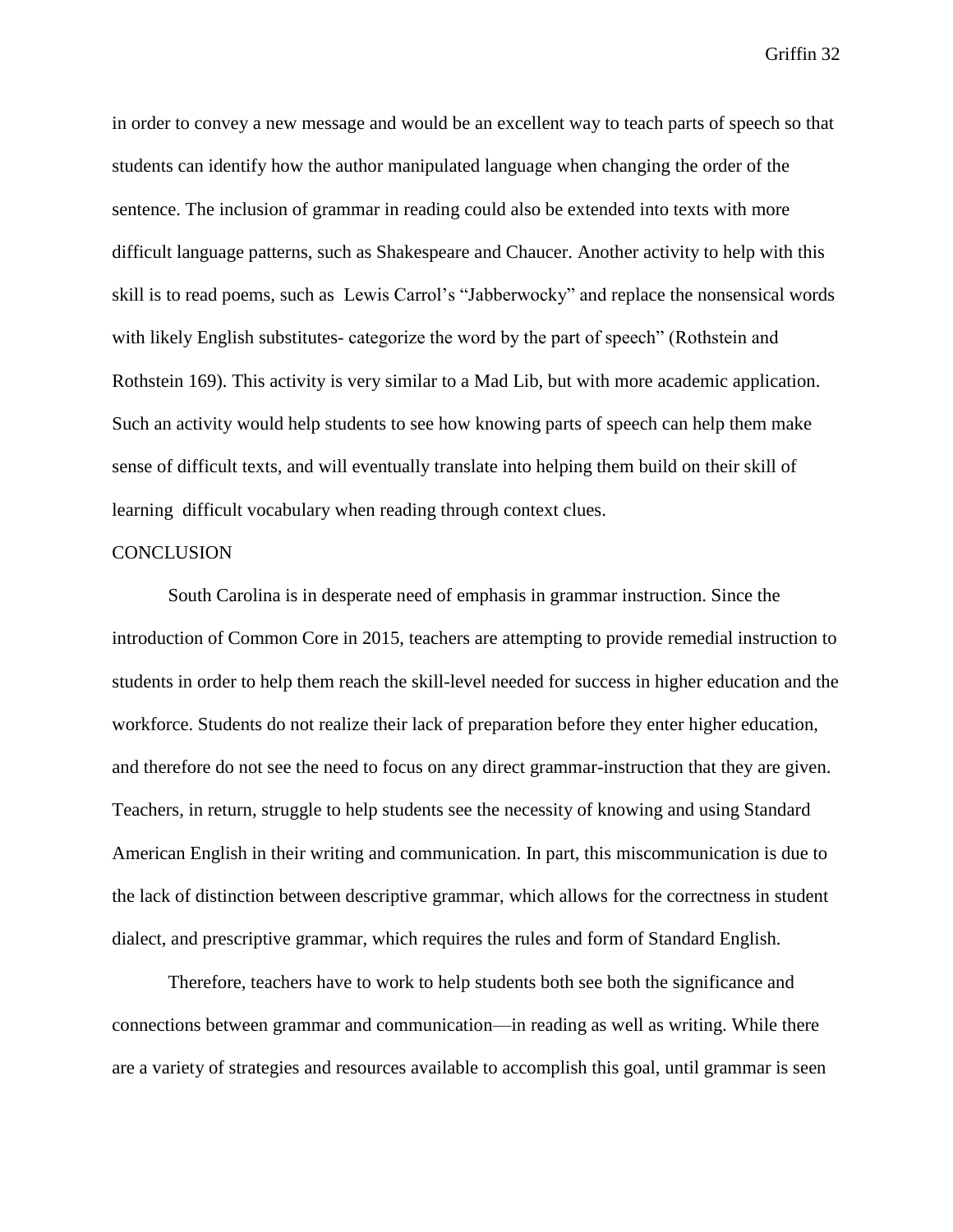as a necessary component of education, none of them will truly be effective. Grammar instruction in South Carolina should clearly be an object of concern. However, based on teachers' own admission on their surveys, most do not feel that what they teach is either valued by or effective for their students. I hope that by presenting these findings, further research will be done and eventually, more emphasis will be placed on a skill-set that sets students up for success or failure in their future careers.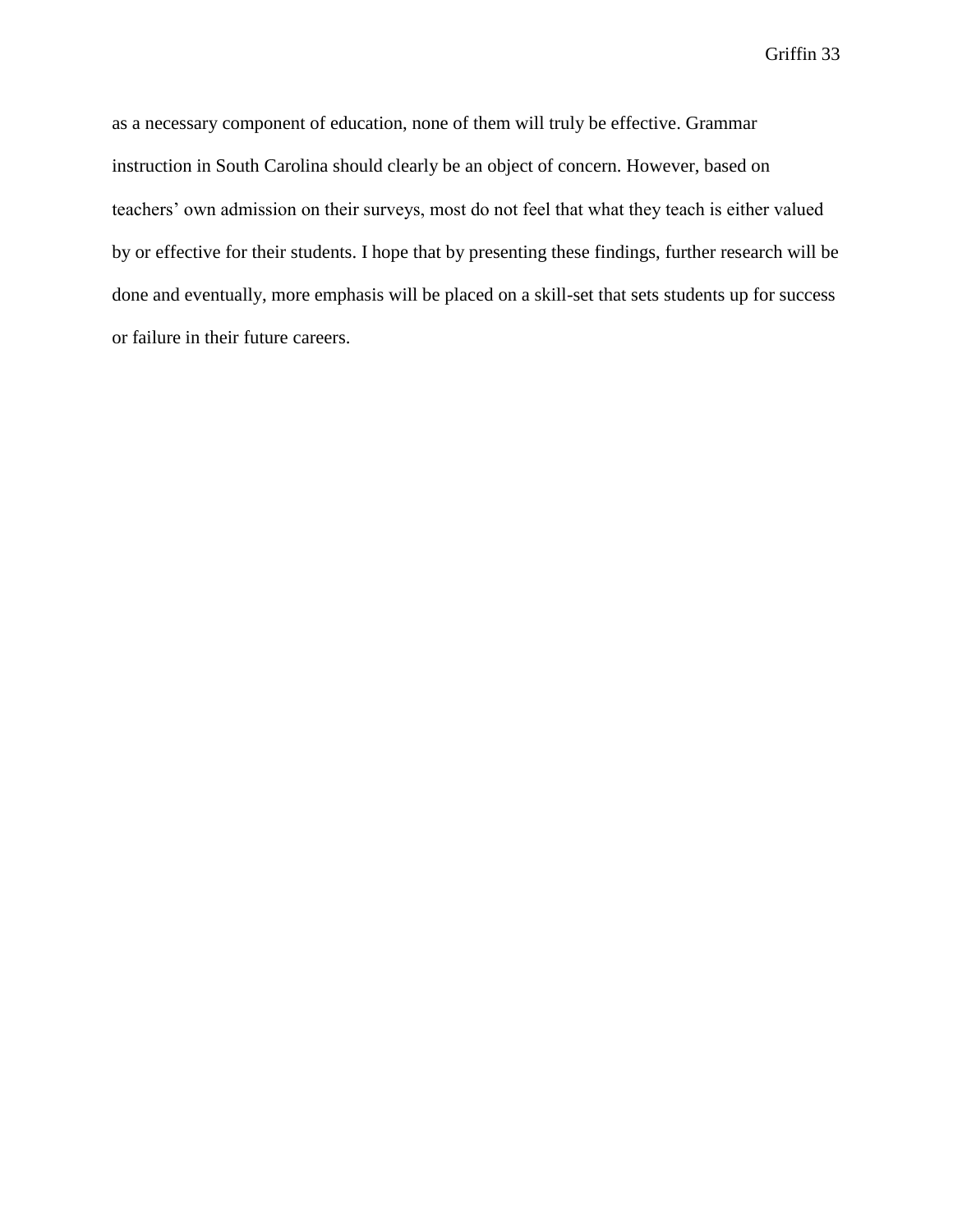### Appendix

## STUDENT SURVEYS

### Question One Results

## Rate your satisfaction level with the following aspects of your experience learning English grammar last year:

(Very dissatisfied) 1 - - 2 - - 3 - - 4 - - 5 (Very satisfied)

Answered: 81 Skipped: 0

|                                       | [1] 1    | $[2]$ 2 | (3)3   | 1414   | $[5]$ 5 | Rating Average | <b>Response Count</b> |
|---------------------------------------|----------|---------|--------|--------|---------|----------------|-----------------------|
| Grammar Terminology                   |          |         |        |        |         |                |                       |
| Instruction (Nouns,                   | 1.23%    | 8.64%   | 30.86% | 48.15% | 11.11%  |                |                       |
| Verbs, Participles,<br>Gerunds, etc)  | $^{(1)}$ | (7)     | (25)   | (39)   | (9)     | 3.59           | 81                    |
|                                       |          |         |        |        |         |                |                       |
| Labeling parts of a                   | 0.0%     | 11.25%  | 41.25% | 40.0%  | 7.5%    |                |                       |
| sentence                              | (0)      | (9)     | (33)   | (32)   | (6)     | 3.44           | 80                    |
| Using correct                         | 0.0%     | 1.27%   | 24.05% | 27.85% | 46.84%  |                |                       |
| grammar in speaking                   | (0)      | (1)     | (19)   | (22)   | (37)    | 4.2            | 79                    |
| Using correct                         | 0.0%     | 7.41%   | 22.22% | 32.1%  | 38.27%  |                |                       |
| grammar in writing                    | (0)      | (6)     | (18)   | (26)   | (31)    | 4.01           | 81                    |
| Understanding the                     |          |         |        |        |         |                |                       |
| conventions of                        | 0.0%     | 6.25%   | 11.25% | 48.75% | 33.75%  |                |                       |
| grammar (punctualion<br>and spelling) | (0)      | (S)     | (9)    | (39)   | (27)    | 4.1            | 80                    |

## Question Two Results

# Based on your experience with grammar instruction, rate your confidence in your ability to write in Standard American English (using standard mechanics and grammar).

Answered: 80 Skipped: 1

|                      | <b>Response Percent</b> | Response Count |
|----------------------|-------------------------|----------------|
| Not confident        | 0.0%                    | 0              |
| Slightly confident   | 10.0%                   | 8              |
| Moderately confident | 48,75%                  | 39             |
| Very confident       | 30.0%                   | 24             |
| Extremely confident  | 11.25%                  | 9              |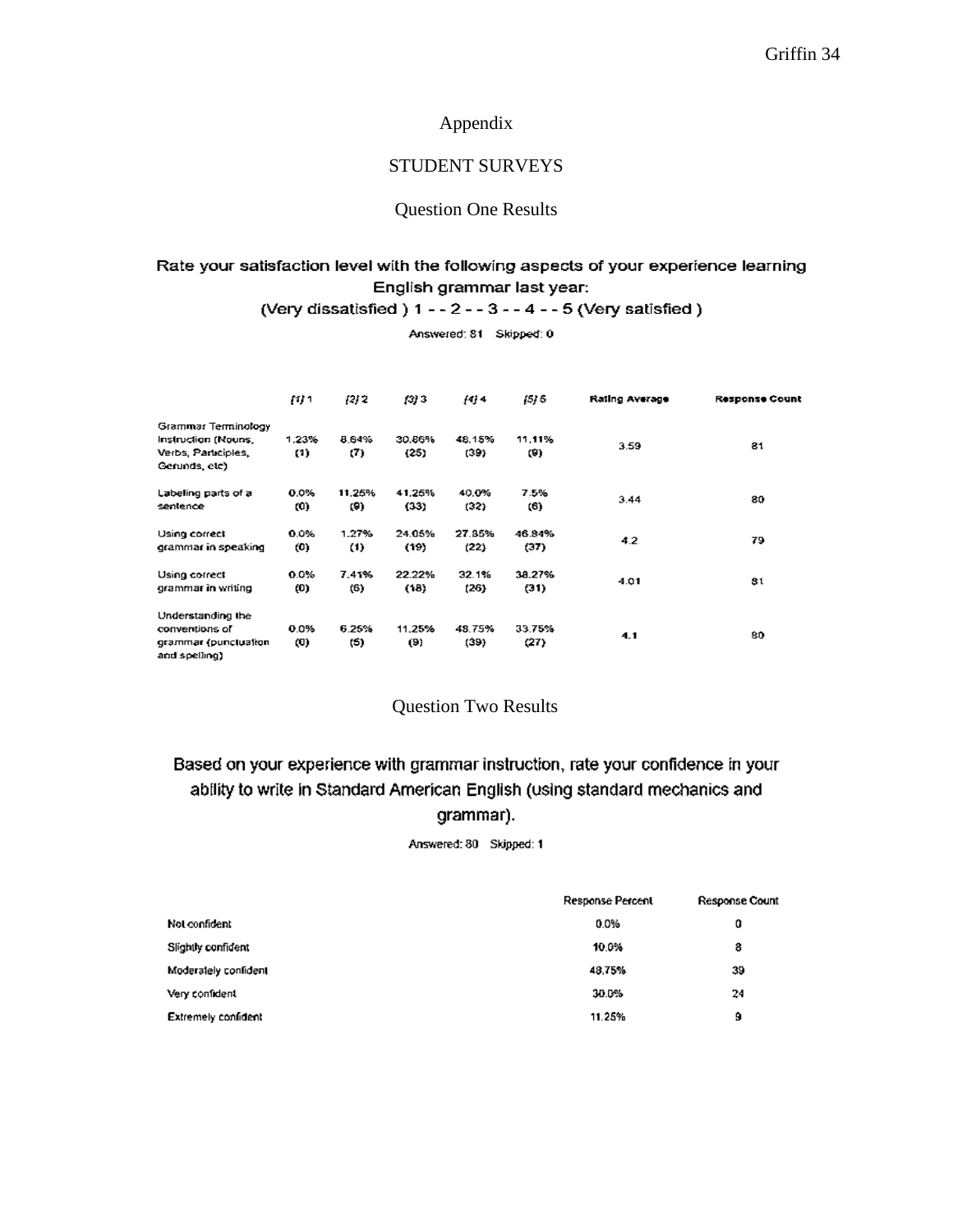## Question Three Results

# I understand common errors in writing and how to avoid them (such as sentence fragments).

Answered: 81 Skipped: 0

|            | Response Percent | Response Count |
|------------|------------------|----------------|
| Not at all | 1.23%            | 1              |
| Slightly   | 7.41%            | 6              |
| Moderately | 40.74%           | 33             |
| Very       | 40.74%           | 33             |
| Extremely  | 9.88%            | 8              |
|            |                  |                |

## Question Four Results

# Do you feel as though further instruction in Standard American English could aid your preparation for high school?

Answered: 81 Skipped: 0

|            | Response Percent | Response Count |
|------------|------------------|----------------|
| Not at all | 0.0%             | Đ              |
| Slightly   | 13.58%           | 11             |
| Moderately | 35.8%            | 29             |
| Very       | 29.63%           | 24             |
| Extremely  | 20.99%           | 17             |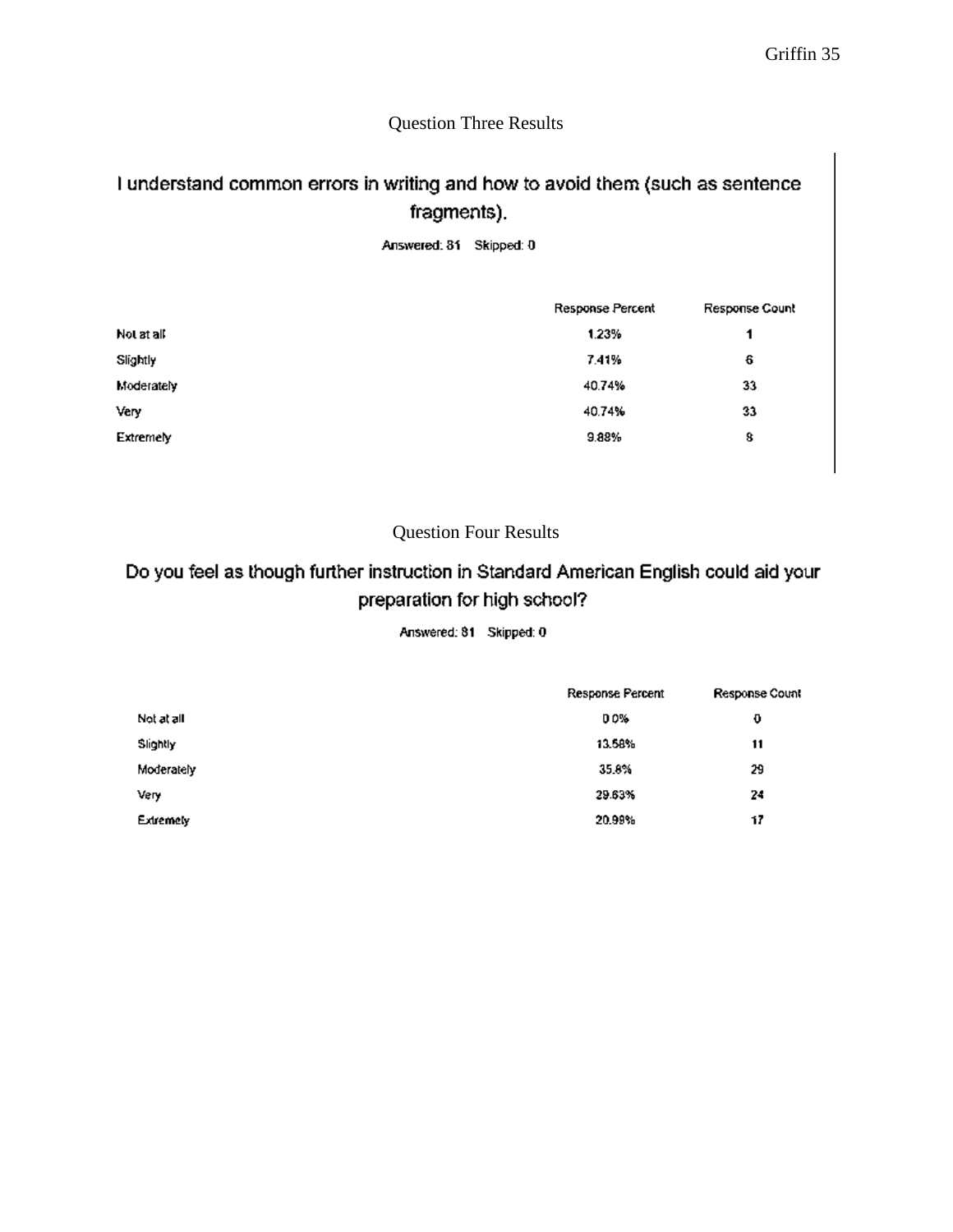## Question Five

## I can identify a sentence as being exclamatory, declarative, or interrogative,

## Answered: 79 Skipped: 2

|                   | Response Percent | Response Count |
|-------------------|------------------|----------------|
| None of the time. | 7.59%            | 6              |
| Some of the time  | 12.66%           | 10             |
| Half the time     | 20.25%           | 16             |
| Most of the time. | 32.91%           | 26             |
| All the time      | 26.58%           | 21             |

## Question Six Results

## I understand what a prepositional phrase is and how to use it.

Answered: 78 Skipped: 3

|       | Response Percent | Response Count |
|-------|------------------|----------------|
| True  | 69.23%           | 54             |
| False | 30,77%           | 24             |

## Question Seven Results

# I understand how to use subjective, objective, and possessive pronouns in the proper case.

Answered: 80 Skipped: 1

|                   | Response Percent | Response Count |
|-------------------|------------------|----------------|
| Strongly Disagree | 1.25%            |                |
| Disagree          | 18.75%           | 15             |
| Agree             | 75.0%            | 60             |
| Strongly Agree    | 5.0%             | 4              |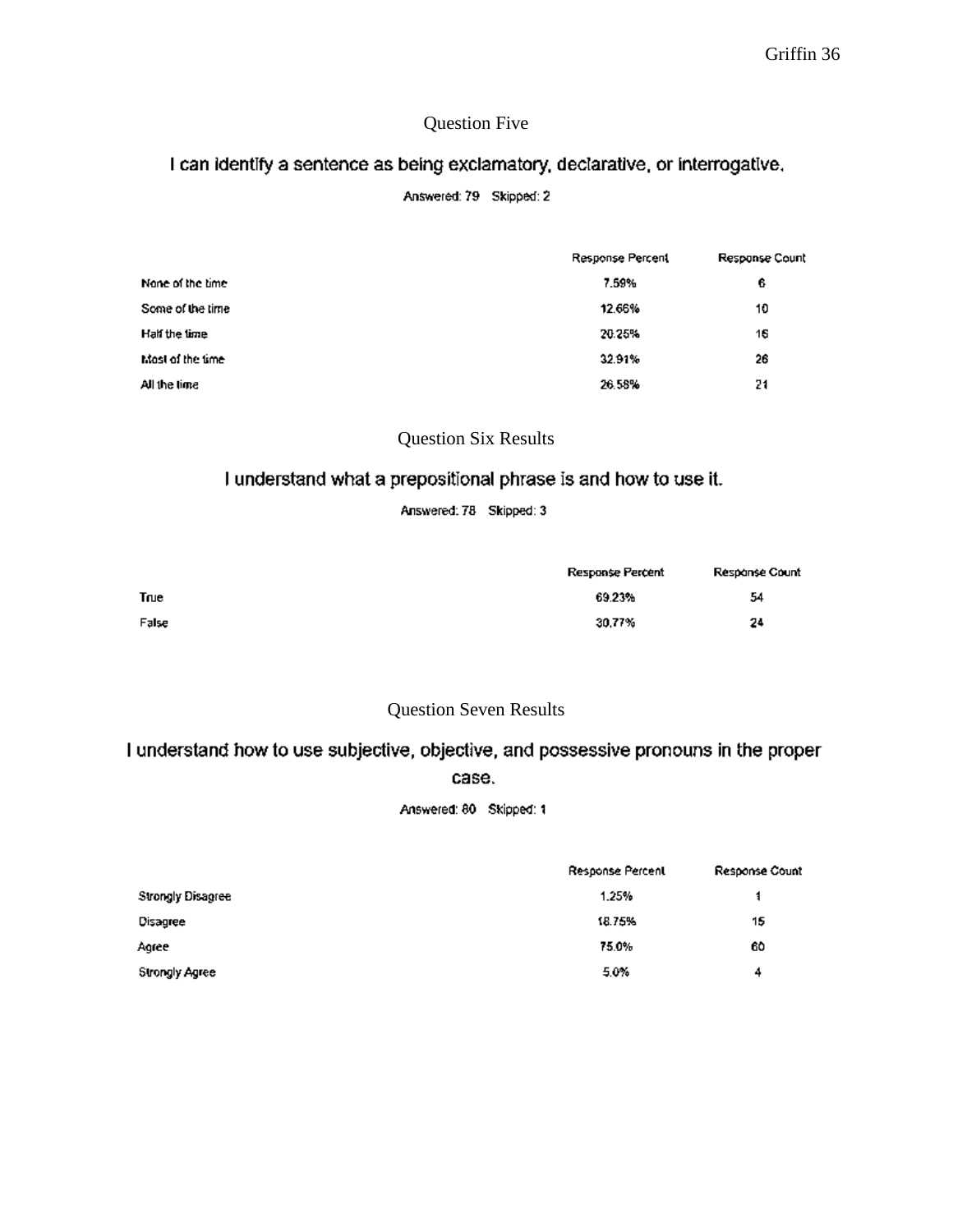## Question Eight Results

# If asked, I could write an example of simple, compound, complex, and compoundcomplex sentences.

Answered: 78 Skipped: 3

|                   | Response Percent | Response Count |
|-------------------|------------------|----------------|
| Strongly Disagree | 0.0%             | ٥              |
| Disagree          | 21,79%           | 17             |
| Agree             | 61.54%           | 48             |
| Strongly Agree    | 16.67%           | 13             |

## Question Nine Results

## When I learn grammar, my teacher last year

Answered: 79 Skipped: 2

|                                               | Response Percent | Response Count |
|-----------------------------------------------|------------------|----------------|
| combined the teaching of grammar with writing | 21.52%           | 17             |
| laught grammar separately from writing        | 17.72%           | 14             |
| did both A and B                              | 55.7%            | 44             |
| My leacher did not teach grammar              | 5.06%            | 4              |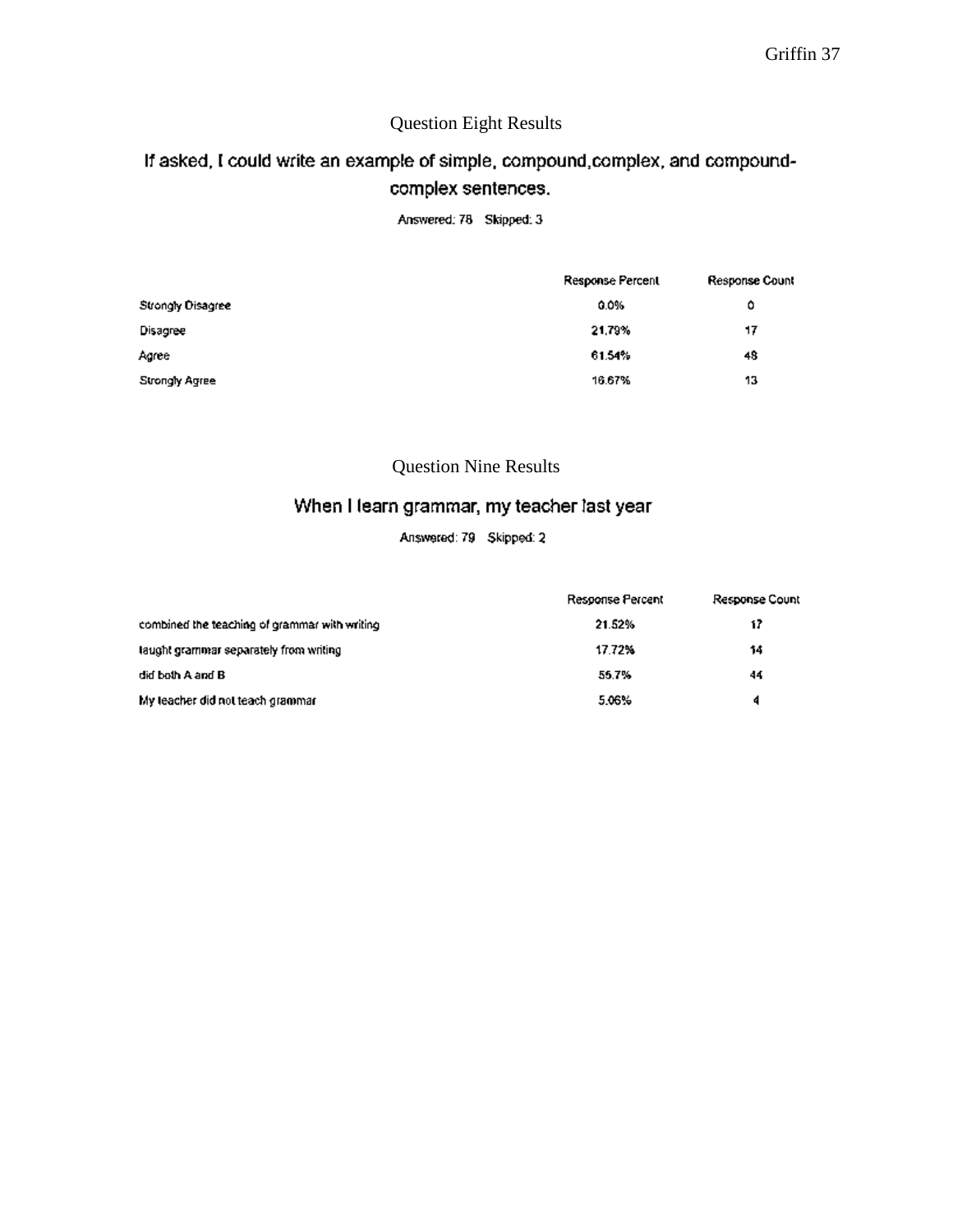## GRAMMAR SURVEYS ON TEACHER PERCEPTION

Question One Results

## Based on your experience with grammar instruction, rate your confidence in your students' ability to write in Standard American English (using standard mechanics and grammar).

Answered: 40 Skipped: 1

|                          |                      |                      | Response Percent | Response Count          |
|--------------------------|----------------------|----------------------|------------------|-------------------------|
| [1] Not confident        |                      |                      | 17.5%            | 7                       |
| [2] Slightly confident   |                      |                      | 32.5%            | 13                      |
| (3) Moderately confident |                      |                      | 37.5%            | 15                      |
| [4] Very confident       |                      |                      | 10.0%            | 4                       |
| [5] Extremely confident  |                      |                      | 2.5%             | 1                       |
|                          |                      |                      |                  |                         |
| Range                    | <b>Ace From Ioni</b> | <b>More Frequent</b> |                  | <b>CALL - ALL - ALL</b> |

|                 | <b>BULLER</b><br>гоза гладианн |           |                        |           | <b>MUID FIOVUOIK</b>    |      | <b>Medien</b> | Slandard  | Variance |
|-----------------|--------------------------------|-----------|------------------------|-----------|-------------------------|------|---------------|-----------|----------|
| From            | To                             | Frequency | Valuo                  | Frequency | Value                   |      | Mean          | Deviation |          |
| Not<br>conndent | Extremely<br>confident         |           | Exiremely<br>confident | 15        | Moderately<br>confident | 2.48 | 2.5           | 0.99      | 0.97     |

Question Three Results

## Rate your satisfaction level with the following aspects of your students' understanding of English grammar when they enter your classroom at the beginning of the year:

### (Very dissatisfied ) 1 - - 2 - - 3 - - 4 - - 5 (Very satisfied )

Answered: 41 Skipped: 0

| 1                                 | 2      | 3      | 4                 | 5                  | Rating Average | <b>Response Count</b>                |
|-----------------------------------|--------|--------|-------------------|--------------------|----------------|--------------------------------------|
|                                   |        |        |                   |                    |                |                                      |
| 24.39%                            | 46.34% | 21.95% | 7,32%             | 0.0%               |                | 41                                   |
| (10)                              | (19)   | (9)    | $\left(3\right)$  | $\left( 0 \right)$ |                |                                      |
|                                   |        |        |                   |                    |                |                                      |
| 48.78%                            | 34.15% | 12.2%  | 4.88%             | 0.0%               |                |                                      |
| (5)<br>(2)<br>(U)<br>(20)<br>(14) |        |        | 41                |                    |                |                                      |
| 4.83%                             | 31.71% | 39.02% | 21.95%            | 2.44%              |                |                                      |
| (2)                               | (13)   | (16)   | $\left( 9\right)$ | (1)                |                | 41                                   |
| 12.2%                             | 36.59% | 41.46% | 9.76%             | 0.0%               |                |                                      |
| (5)                               | (15)   | (17)   | (4)               | (0)                |                | 41                                   |
|                                   |        |        |                   |                    |                |                                      |
| 15.0%                             | 27.5%  | 42.5%  | 15.0%             | 0.0%               |                |                                      |
| (6)                               | (11)   | (17)   | (6)               | (0)                |                | 40.                                  |
|                                   |        |        |                   |                    |                | 2.12<br>1.73<br>2.85<br>2.49<br>2.58 |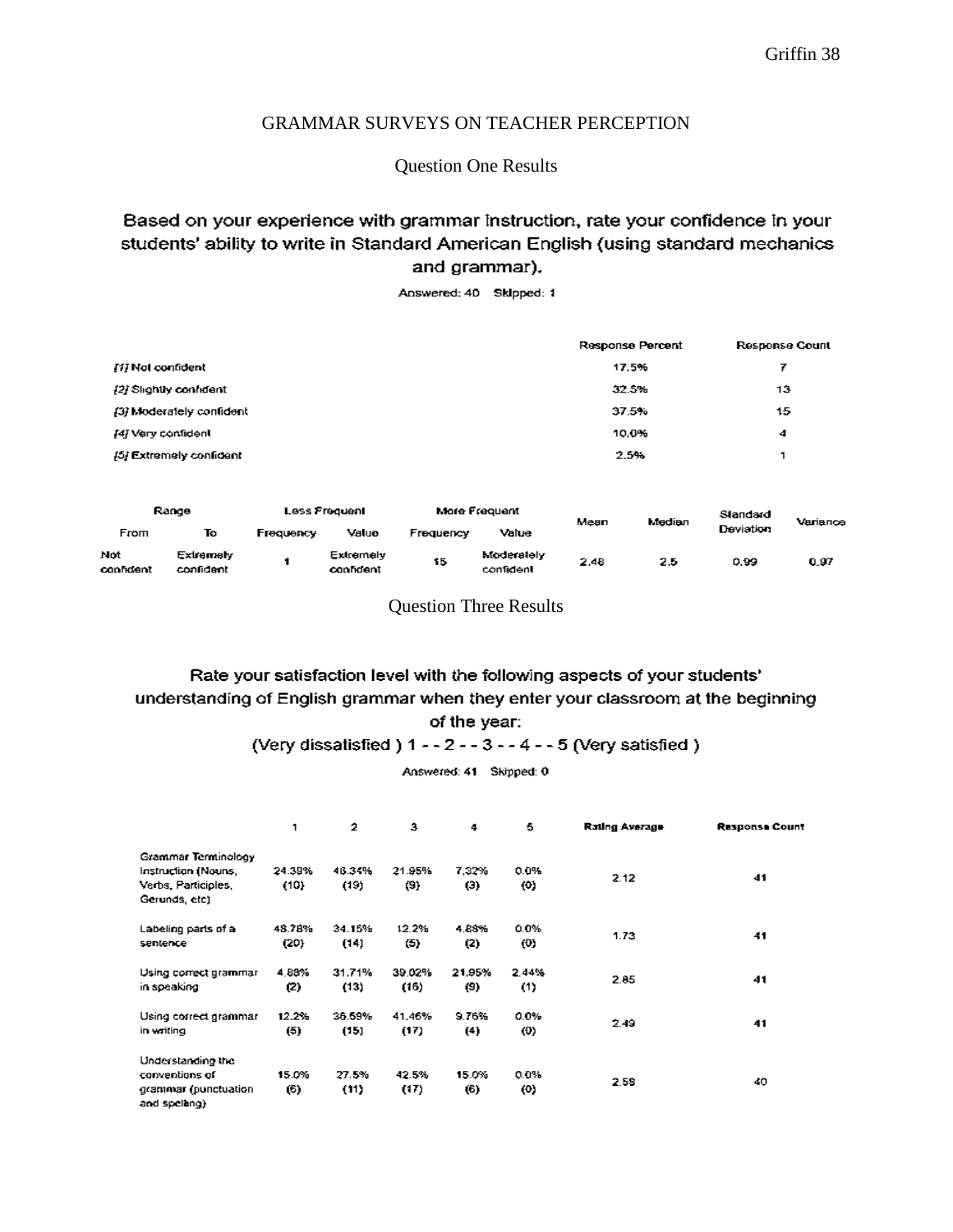## Question Four Results

# The students who enter my classroom appear to understand common errors in writing and how to avoid them (such as sentence fragments).

Answered: 40 Skipped: 1

|                | <b>Response Percent</b> | Response Count |
|----------------|-------------------------|----------------|
| [1] Not at all | 7.5%                    | 3              |
| [2] Slightly   | 52.5%                   | 21             |
| [3] Moderately | 37.5%                   | 15             |
| [4] Very       | 2.5%                    |                |
| [5] Extremely  | 0.0%                    |                |

| Range      |      | Less Frequent |       |           | More Frequent |      | Median | Standard  | Variance |
|------------|------|---------------|-------|-----------|---------------|------|--------|-----------|----------|
| From       | To   | Frequency     | Value | Frequency | Value         | Mean |        | Deviation |          |
| Not at all | Very |               | Very  | 21        | Slightly      | 2.35 |        | 0.66      | 0.44     |

## Question Five Results

# Do you think further instruction in Standard American English could aid your students' preparation for high school?

Answered: 40 Skipped: 1

|                | Response Percent | Response Count |
|----------------|------------------|----------------|
| fti Not at all | 0.0%             | 0              |
| [2] Slightly   | 0.0%             | 0              |
| (3) Moderately | 22.5%            | 9              |
| [4] Very       | 27.5%            | 11             |
| [5] Extremely  | 50.0%            | 20             |

| Range      |           | Less Frequent |            | More Frequent |           | Mean | Median | Standard  | Variance |
|------------|-----------|---------------|------------|---------------|-----------|------|--------|-----------|----------|
| Fram       | Т٥        | Frequency     | Value      | Frequency     | Value     |      |        | Deviation |          |
| Moderately | Extremely | 9             | Moderately | 20            | Extremely | 4.28 | 4.5    | 0.82      | 0.67     |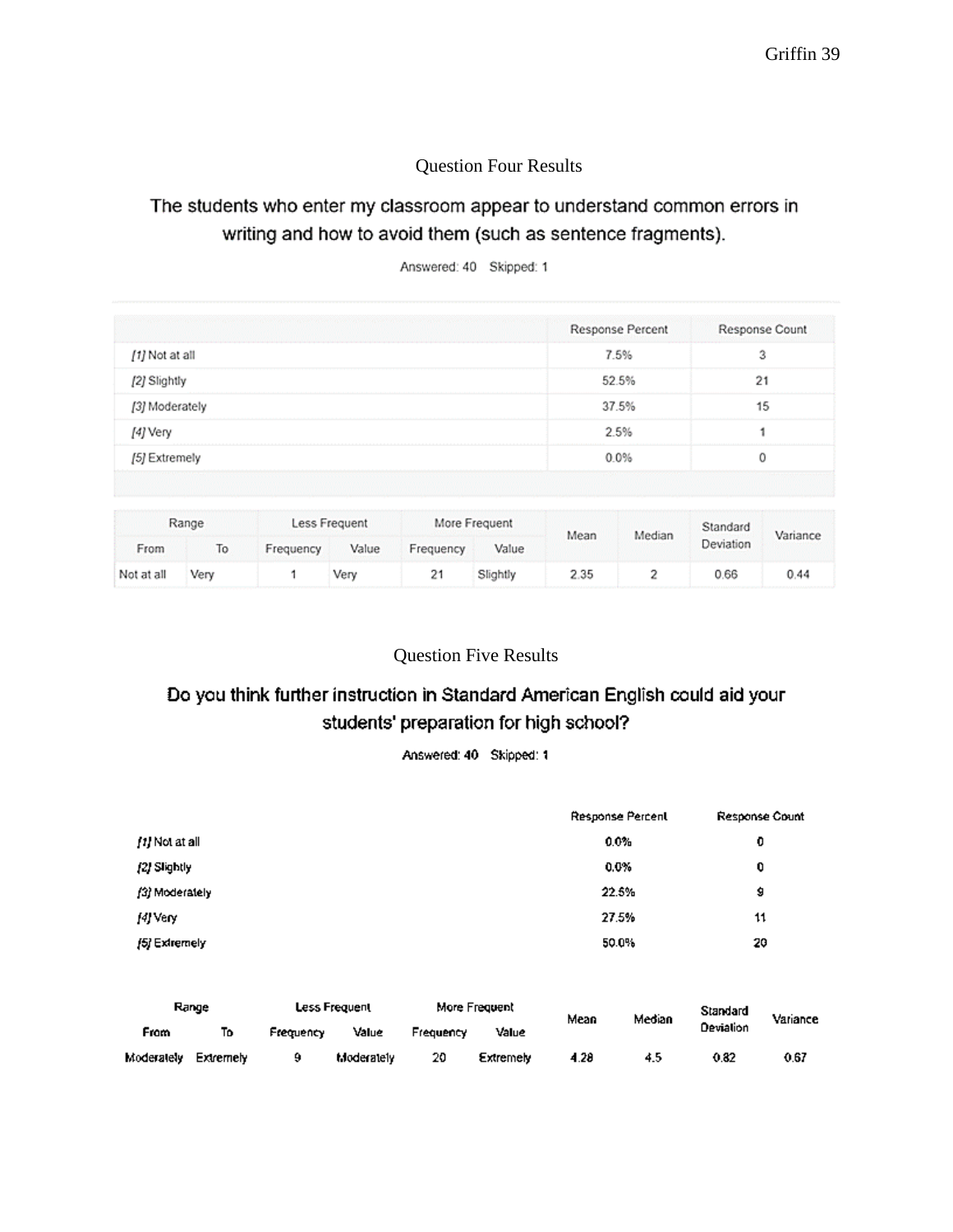## Question Six Results

# The students who enter my classroom can identify a sentence as being exclamatory, declarative, or interogative.

Answered: 39 Skipped: 2

|                             |                      |           |               |           |                     |        | <b>Response Percent</b> |           | Response Count |
|-----------------------------|----------------------|-----------|---------------|-----------|---------------------|--------|-------------------------|-----------|----------------|
| [1] None of the time        |                      |           |               |           |                     |        | 15,38%                  | ₿         |                |
|                             | (2) Some of the lime |           |               |           |                     |        | 35.9%                   |           | 14             |
| [3] Half the time           |                      |           |               |           |                     |        | 23.08%                  | 9         |                |
| [4] Most of the time        |                      |           |               |           |                     | 20.51% | 8                       |           |                |
| (SIAI the time              |                      |           |               |           |                     |        | 5.13%                   |           | 2              |
|                             | Range                |           | Less Frequent |           | More Frequent       | Mean   | Median                  | Standard  | Variance       |
| From                        | ĩ٥                   | Frequency | Value         | Frequency | Value               |        |                         | Deviation |                |
| None of the<br><b>Firma</b> | All the time         | 2         | All the time  | 14        | Some of<br>the fime | 2.64   | Ż                       | 1.14      | 1.29           |

time

## Question Seven Results

the time

# The students who enter my classroom understand what a prepositional phrase is and how to use it.

Answered: 39 Skipped: 2

|           |             |           |                        |           |                        |      | Response Percent |                       | Response Count |
|-----------|-------------|-----------|------------------------|-----------|------------------------|------|------------------|-----------------------|----------------|
|           |             |           |                        |           |                        |      |                  |                       |                |
| /1) True  |             |           |                        |           |                        |      | 15.38%           | Ģ                     |                |
| (2) False |             |           |                        |           |                        |      | 84.62%           | 33                    |                |
| From      | Range<br>Ťà | Frequency | Less Frequent<br>Value | Frequency | More Frequent<br>Value | Mean | Median           | Standard<br>Deviation | Variance       |
| True      | False       | 6         | True                   | 33        | False                  | 1.85 | 2                | 0.37                  | 0.13           |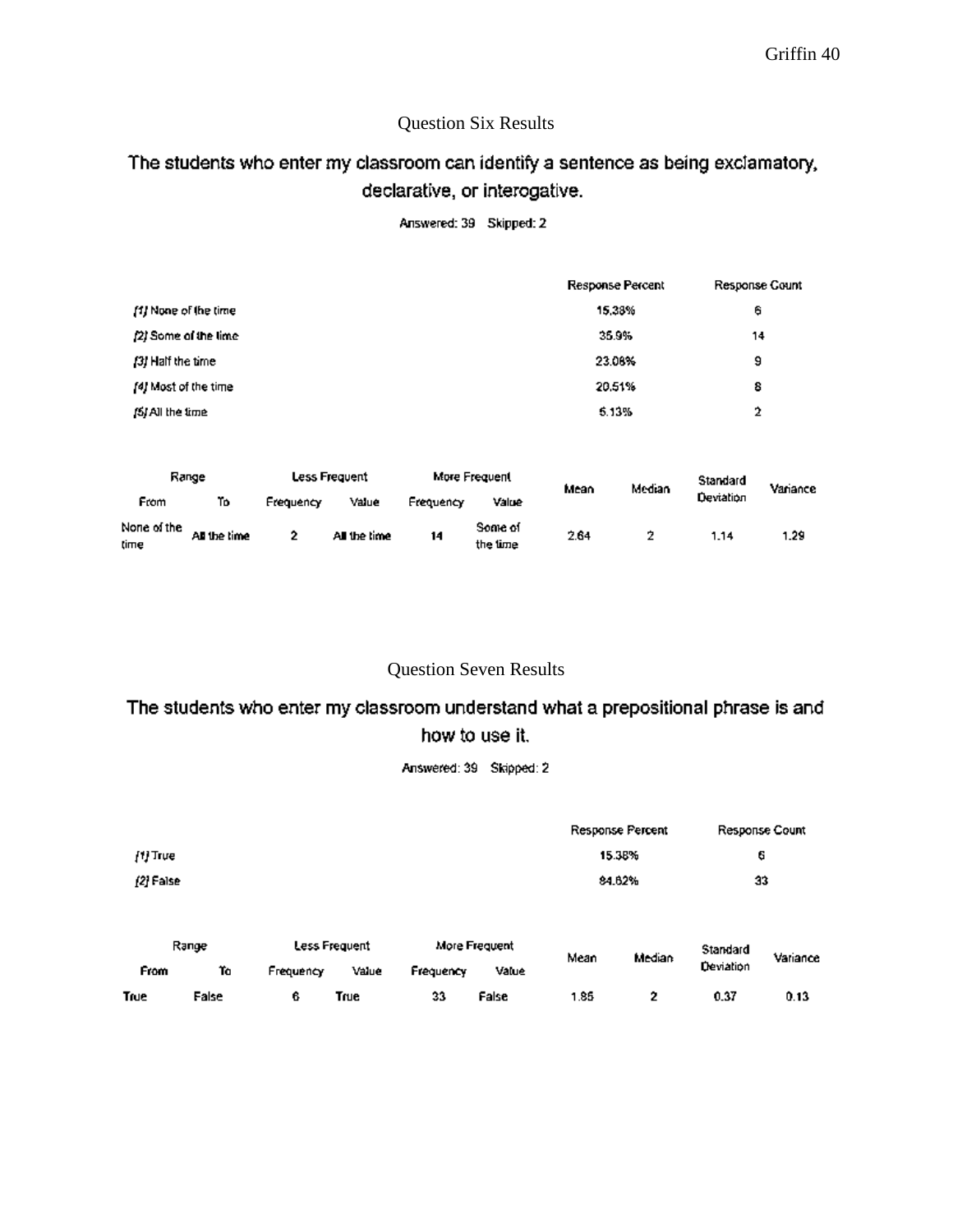## Question Eight Results

# The students who enter my classroom understand how to use subjective, objective, and possessive pronouns in the proper case.

|                      |                       |               |                   |           |                      |        | <b>Response Percent</b> |           | <b>Response Count</b> |  |
|----------------------|-----------------------|---------------|-------------------|-----------|----------------------|--------|-------------------------|-----------|-----------------------|--|
|                      | [1] Strongly Disagree |               |                   |           |                      | 28.95% | 11                      |           |                       |  |
| [2] Disagree         |                       |               |                   |           |                      |        | 47.37%                  |           | 16                    |  |
| [3] Agree            |                       |               |                   |           |                      |        | 21.05%                  | 8         |                       |  |
| [4] Strongly Agree   |                       |               |                   |           |                      |        | 2.63%                   | 1         |                       |  |
| Range                |                       | Less Frequent |                   |           | <b>More Frequent</b> |        |                         | Slandard  |                       |  |
| From                 | To                    | Frequency     | Value             | Frequency | Value                | Mean   | Median                  | Deviation | Variance              |  |
| Strongly<br>Disagree | Strongly<br>Agree     | 1             | Strongly<br>Agree | 18        | Disagree             | 1.97   | 2                       | 0.79      | 0.62                  |  |

Answered: 38 Skipped: 3

## Question Nine Results

# If asked, the students who enter my classroom could write an example of simple, compound, complex, and compound-complex sentences.

Answered: 40 Skipped: 1

|                       | <b>Response Percent</b> | Response Count |
|-----------------------|-------------------------|----------------|
| [1] Strongly Disagree | 30.0%                   | 12             |
| [2] Disagree          | 50.0%                   | 20             |
| [3] Agree             | 20.0%                   | в              |
| [4] Strongly Agree    | 0.0%                    | ٥              |

| Range                |       | Less Frequent |       |           | More Frequent |      | Median | Standard  | Variance |
|----------------------|-------|---------------|-------|-----------|---------------|------|--------|-----------|----------|
| From                 | Т٥    | Frequency     | Value | Frequency | Value         | Mean |        | Deviation |          |
| Strongly<br>Disagree | Agree | 8             | Aaree | 20        | Disagree      | 1.9  |        | 0.71      | 0.5      |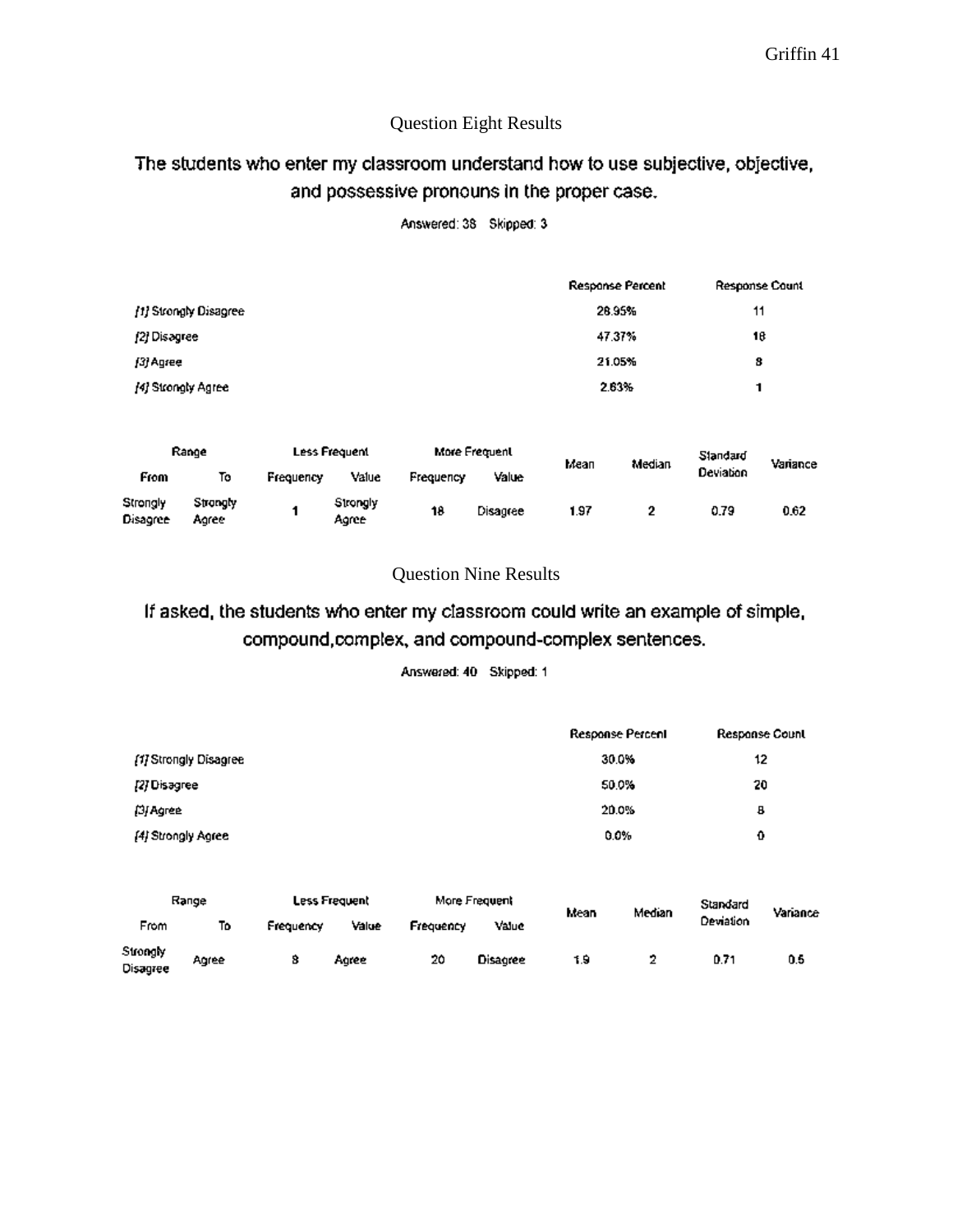# Question Ten Results

# In my opinion, there should be larger emphasis on teaching English grammar in the standards.

Answered: 40 Skipped: 1

|                       | Response Percent | Response Count |
|-----------------------|------------------|----------------|
| [1] Strongly Disagree | 5.0%             | 2              |
| (2) Disagree          | 7.5%             | 3              |
| [3] Agree             | 47.5%            | 19             |
| [4] Strongly Agree    | 40.0%            | 16             |

| Range                |                   | Less Frequent |                      | More Frequent |       | Mean | Median | Standard  | Variance |
|----------------------|-------------------|---------------|----------------------|---------------|-------|------|--------|-----------|----------|
| From                 | To                | Frequency     | Value                | Frequency     | Value |      |        | Deviation |          |
| Strongly<br>Disagree | Strangly<br>Agree | o             | Strongly<br>Disagree | 19            | Agree | 3.23 |        | 0.8       | 0.64     |

Question Eleven Results

## When I teach grammar, I

Answered: 39 Skipped: 2

|                                                | <b>Response Percent</b> | Response Count |
|------------------------------------------------|-------------------------|----------------|
| integrate the teaching of grammar into writing | 23.03%                  | a              |
| teach grammar separately from writing          | 2.56%                   |                |
| do both A and B                                | 71.79%                  | 28             |
| I do not leach grammar to my students          | 2.56%                   |                |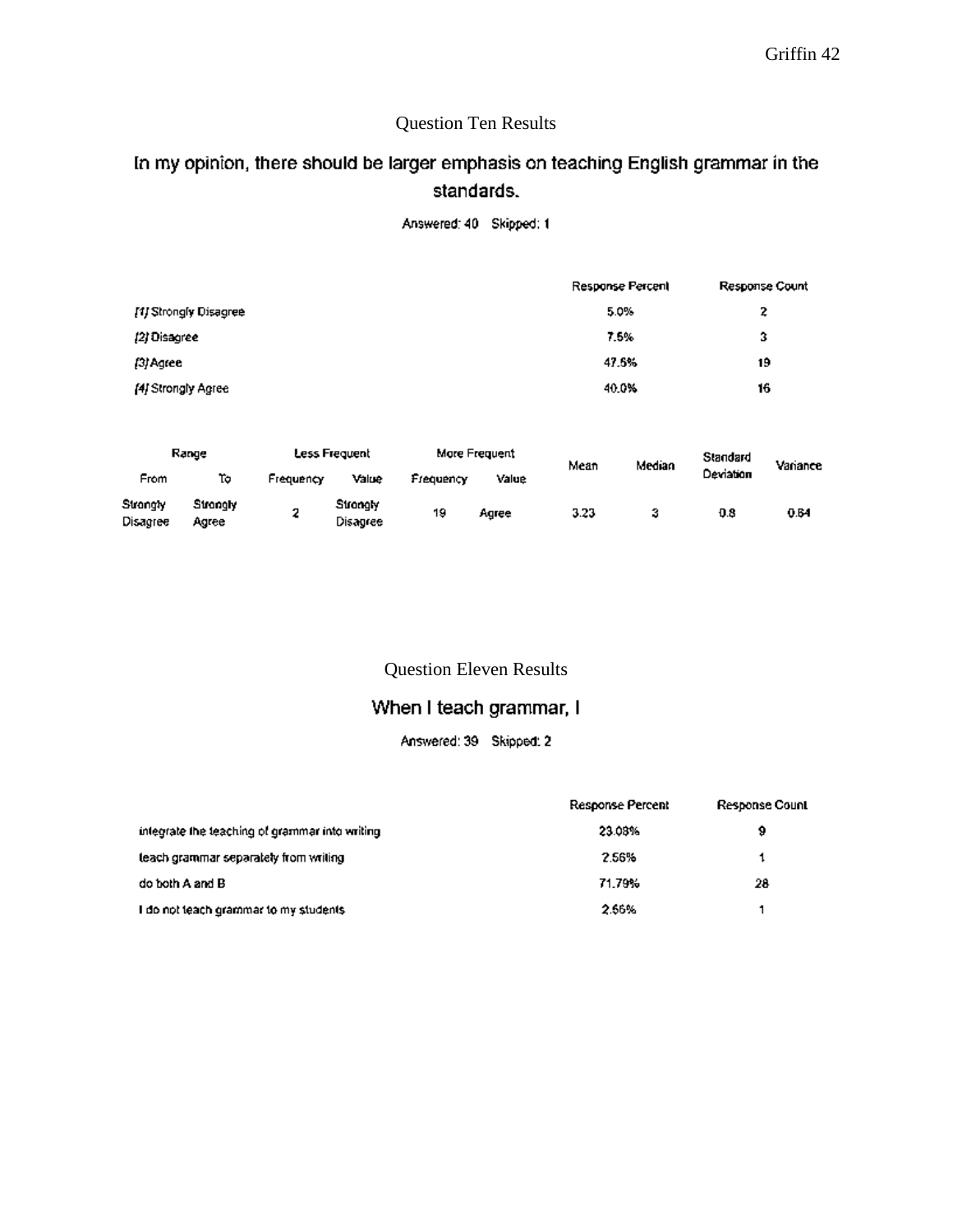## **Grammar Post-Assessment**

| Instructor: | Name:   |  |
|-------------|---------|--|
| Results:    | Class:  |  |
|             | Period: |  |
|             | Date:   |  |
|             |         |  |

## **Parts of Speech**

*Look at the bolded word in each of the following sentences, determine the part of speech, and write your answer on the answer sheet. Some choices may be used more than once and some may not be used at all.* 

- 1. The girl watched the rabbit jump in a hole.
	- a. Adjective
	- b. Adverb
	- c. Conjunction
	- d. Interjection
	- e. Noun
	- f. Preposition
	- g. Verb
- 2. "Oh, how peculiar," the girl thought.
	- a. Adjective
	- b. Adverb
	- c. Conjunction
	- d. Interjection
	- e. Noun
	- f. Preposition
	- g. Verb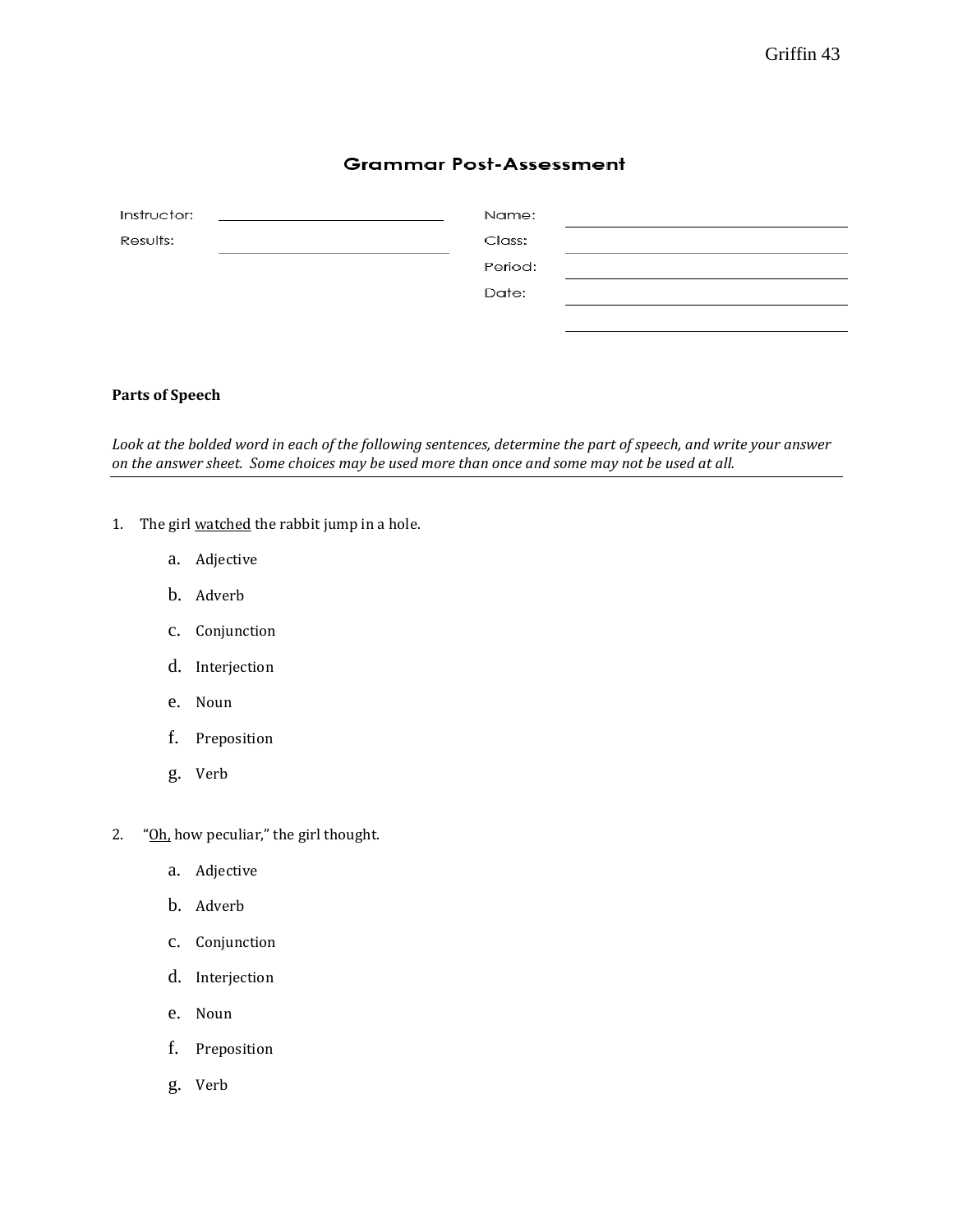- 3. The girl followed the rabbit into the hole.
	- a. Adjective
	- b. Adverb
	- c. Conjunction
	- d. Interjection
	- e. Noun
	- f. Preposition
	- g. Verb
- 4. The girl quickly realized that she was falling in an unusual way.
	- a. Adjective
	- b. Adverb
	- c. Conjunction
	- d. Interjection
	- e. Noun
	- f. Preposition
	- g. Verb
- 5. There were upside-down picture frames on the walls.
	- a. Adjective
	- b. Adverb
	- c. Conjunction
	- d. Interjection
	- e. Noun
	- f. Preposition
	- g. Verb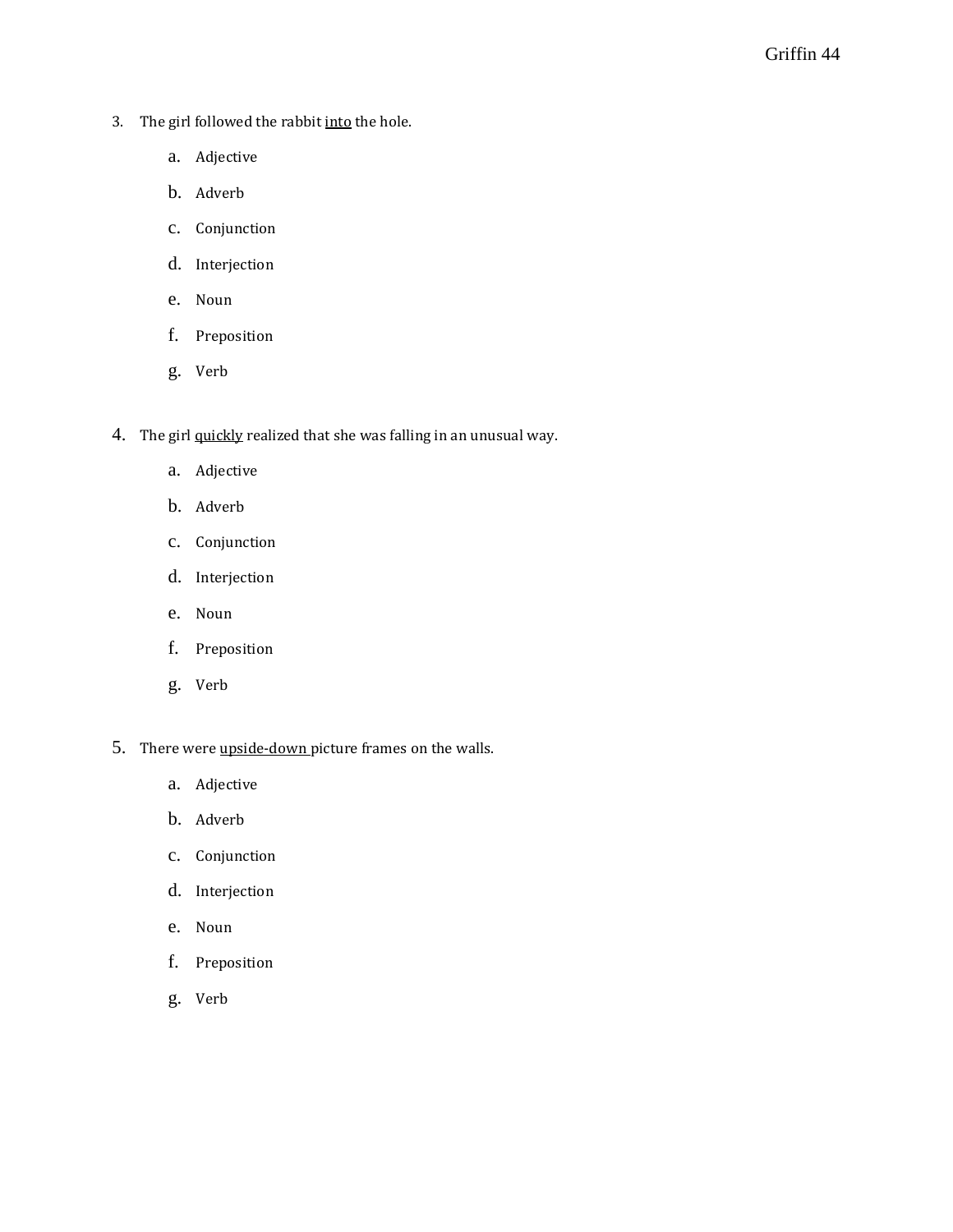- 6. The girl started talking to herself so that she would not be afraid.
	- a. Adjective
	- b. Adverb
	- c. Conjunction
	- d. Interjection
	- e. Noun
	- f. Preposition
	- g. Verb
- 7. Suddenly, the girl landed in an upside down room.
	- a. Adjective
	- b. Adverb
	- c. Conjunction
	- d. Interjection
	- e. Noun
	- f. Preposition
	- g. Verb
- 8. She saw the rabbit running down the hall.
	- a. Adjective
	- b. Adverb
	- c. Conjunction
	- d. Interjection
	- e. Noun
	- f. Preposition
	- g. Verb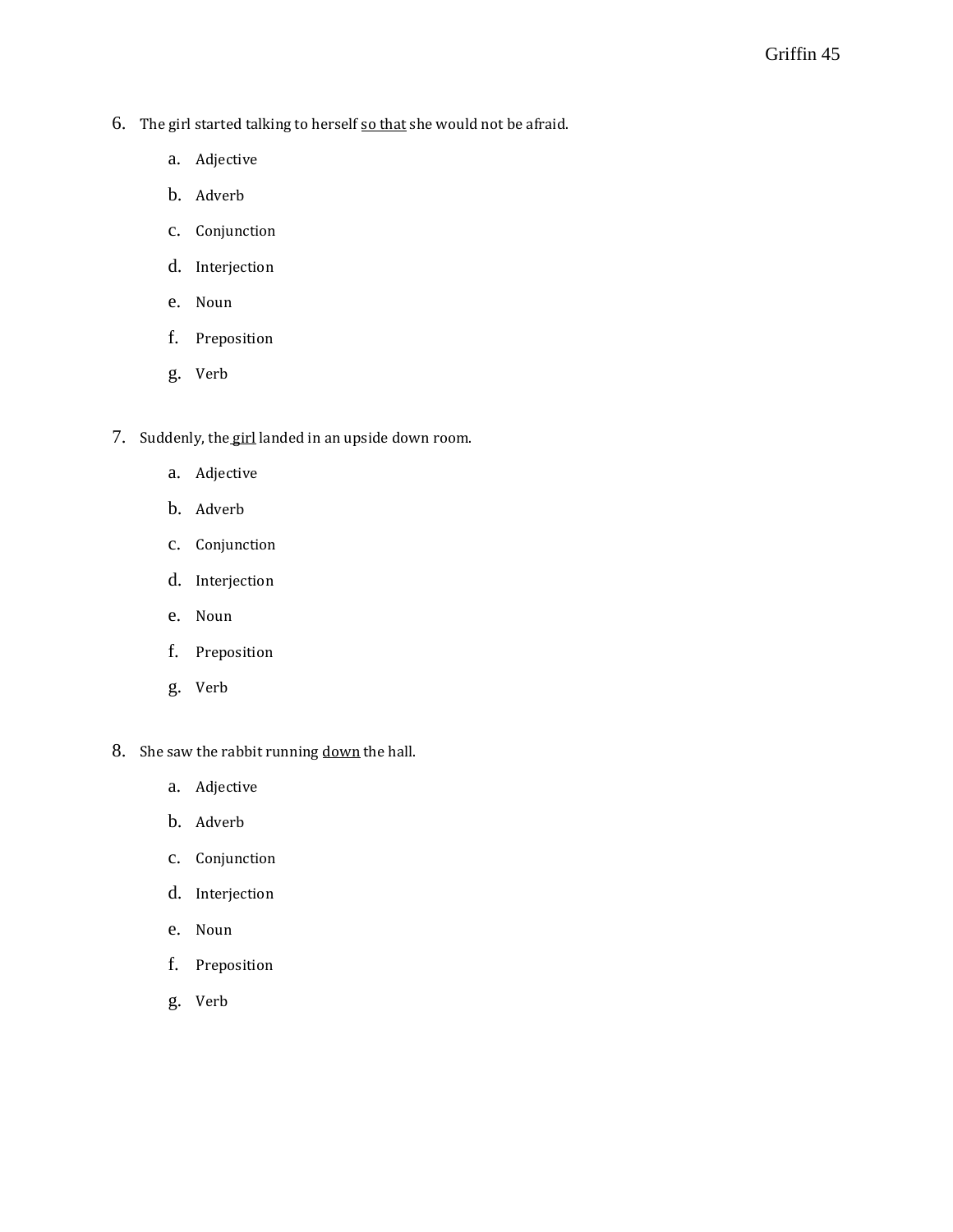#### **Clauses and Sentence Types**

- 9. Clauses have a subject and  $a(n)$  \_\_\_\_\_
	- a. Adjective
	- b. Conjunction
	- c. Description
	- d. Verb

10. Which of the following is **NOT** a coordinating conjunction?

- a. And
- b. Because
- c. For
- d. Nor
- e. Or
- f. So
- g. Yet

11. Which of the following is an **INCORRECT** way to fuse two independent clauses?

- a. Alice opened a small door and she saw a beautiful garden.
- b. Alice opened a small door, and she saw a beautiful garden.
- c. Alice opened a small door; she saw a beautiful garden.
- d. Alice opened a small door; as a result, she saw a beautiful garden.

12. Which of the following is an example of a compound sentence?

- a. I like marshmallows and chocolate.
- b. I went to the store and bought chocolate.
- c. I danced to the sofa, and he laughed at me.
- d. I am like a bear going into hibernation during winter.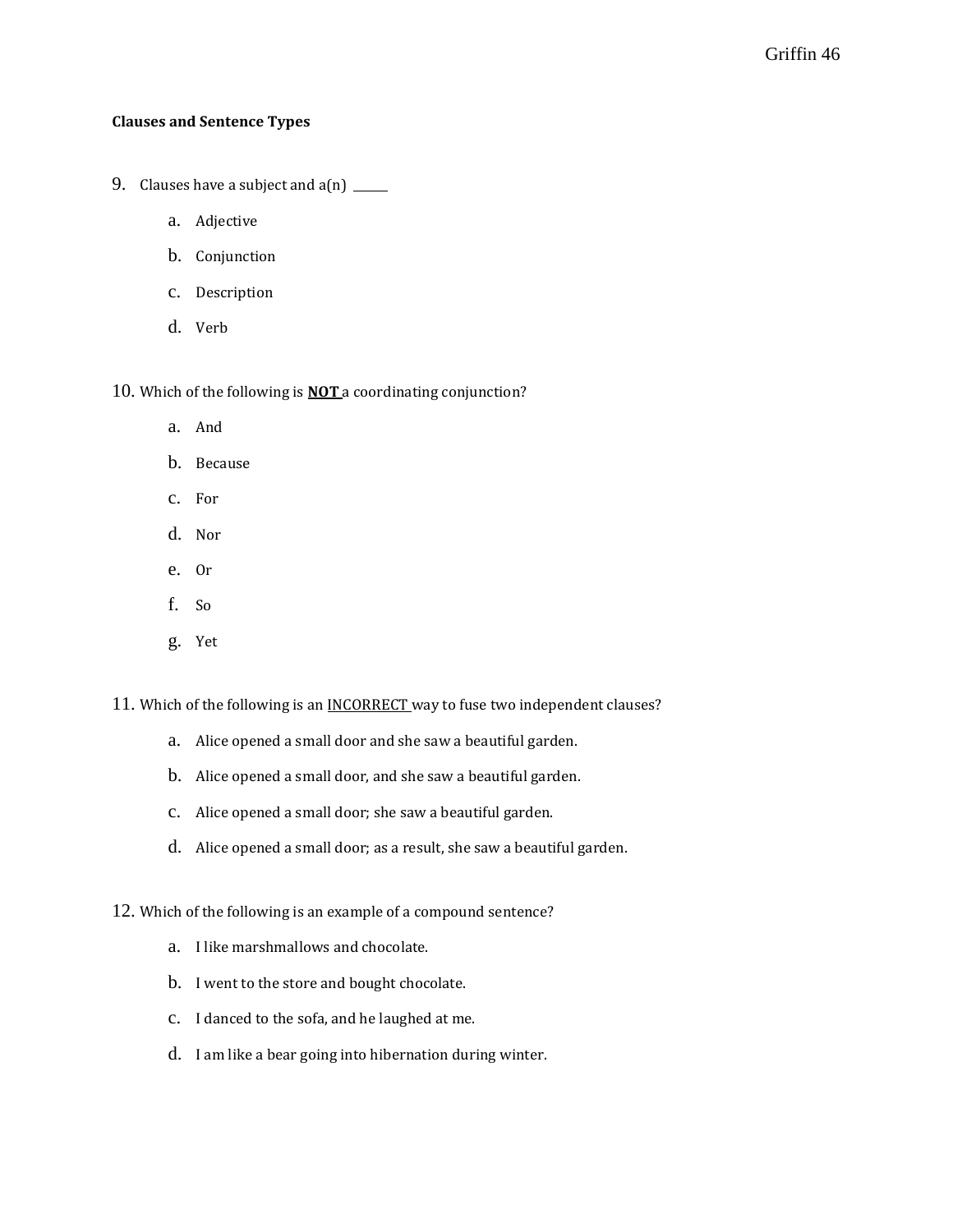- 13. Which of the following is an example of a complex sentence?
	- a. The boy waved at the doctor, who was walking out of his office.
	- b. Alice danced around the table.
	- c. The teacher gave her students a test.
	- d. There are few things better than a book, a cup of hot chocolate, and a warm blanket,
- 14. Which of the following is an example of an exclamatory sentence?
	- a. I love reading!
	- b. I love reading.
	- c. I love reading?
	- d. None of the above
- 15. Which of the following is an example of an interrogative sentence?
	- a. I love reading!
	- b. I love reading.
	- c. I love reading?
	- d. None of the above
- 16. Which of the following is an example of a declarative sentence?
	- a. I love reading!
	- b. I love reading.
	- c. I love reading?
	- d. None of the above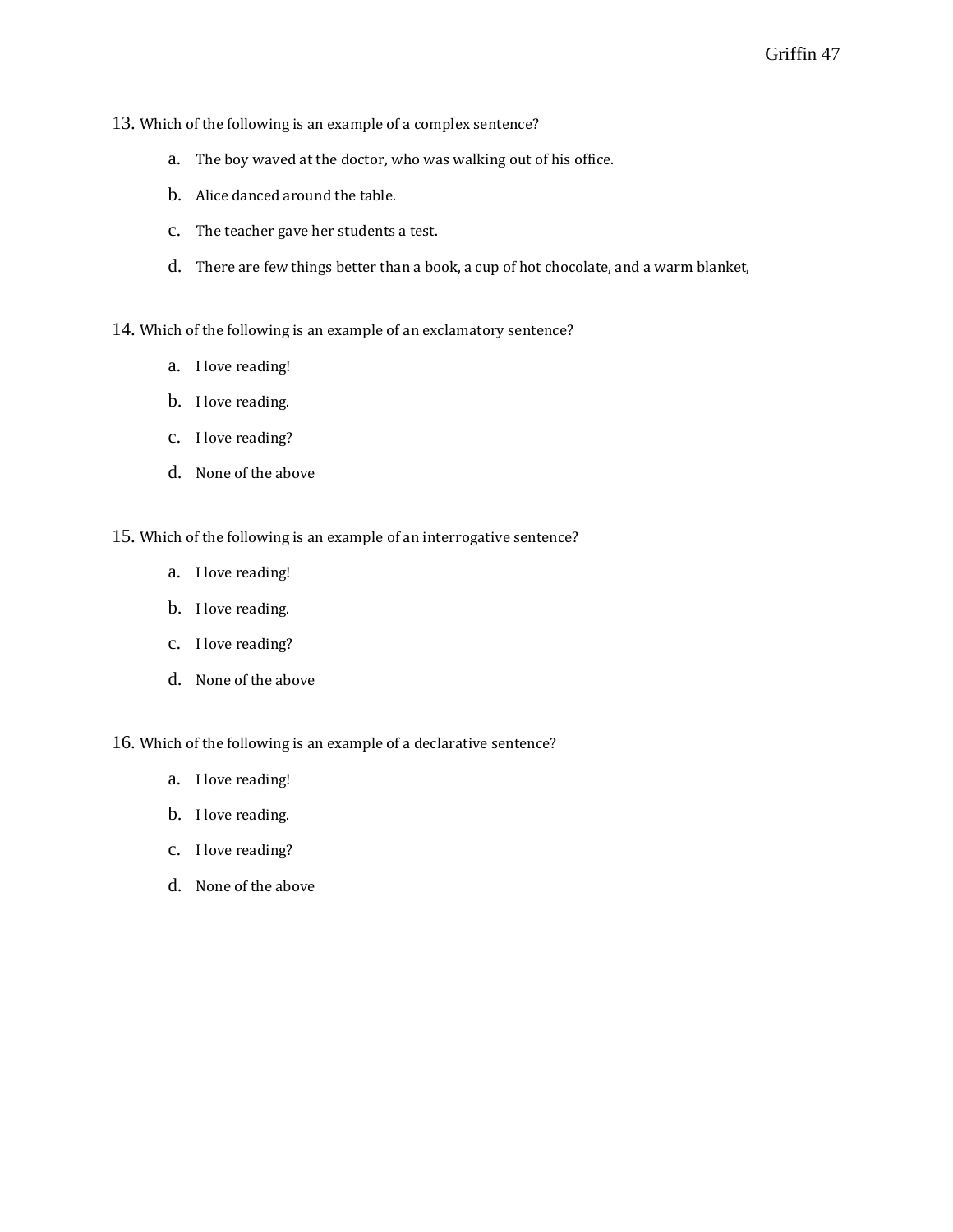### **Verbals and Parts of a Sentence**

#### *Answer questions 17-21 using the sentence bellow:*

**The teacher gave the students a test.** 

- 17. The subject of the sentence is:
	- a. The teacher
	- b. The students
	- c. A test
	- d. None of the above

### 18. The verb in this sentence is:

- a. gave
- b. The students
- c. A test
- d. All of the above

## 19. The predicate is:

- a. The teacher
- b. Gave the students a test
- c. The students a test
- d. a test

20. In this sentence, the direct object is:

- a. The teacher
- b. The students
- c. A test
- d. None of the above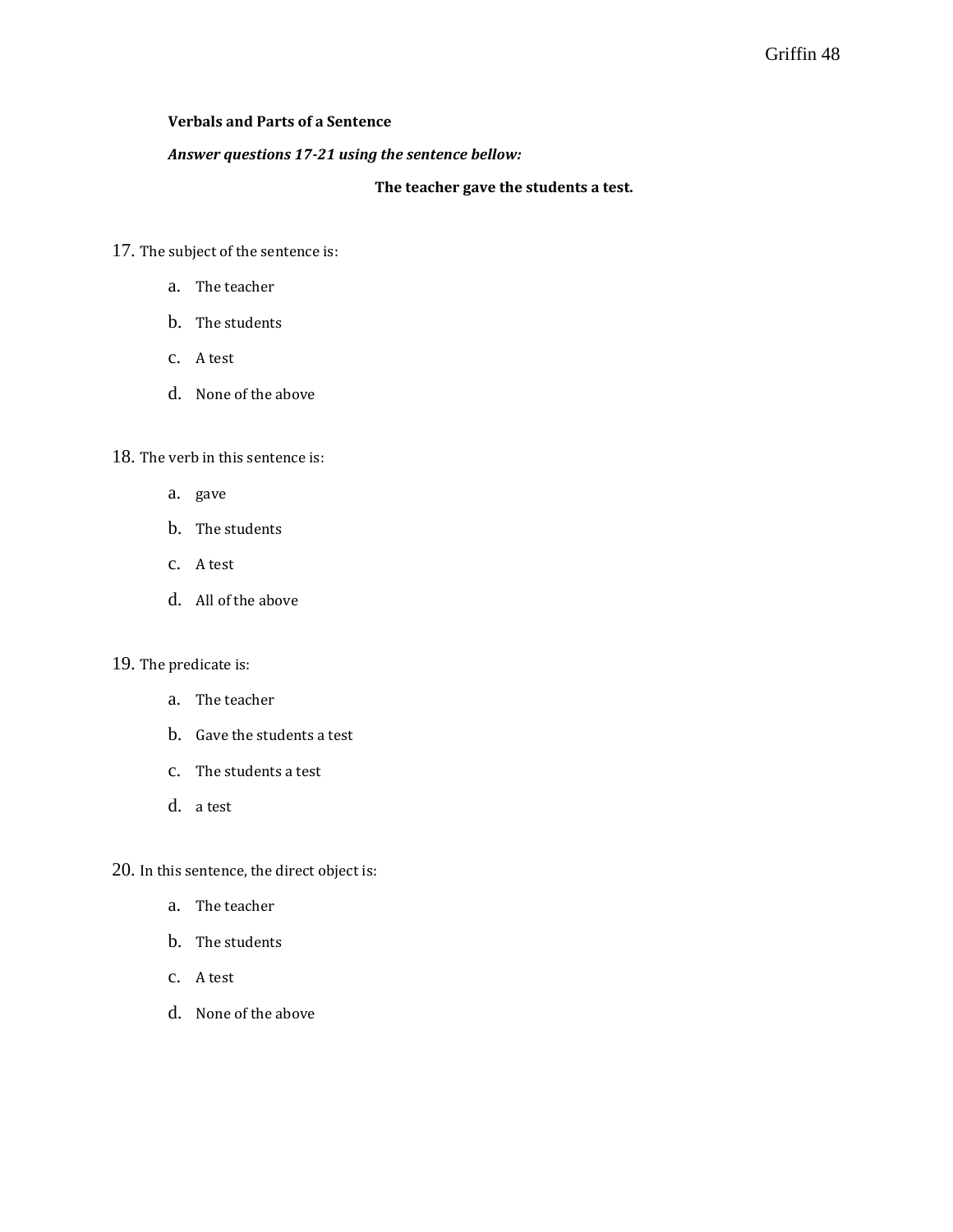## 21. In this sentence, the indirect object is:

- a. The teacher
- b. The students
- c. A test
- d. None of the above

### *Answer questions 22-23 using the sentence bellow:*

#### **The dancing parrots considered singing a chore.**

- 22. In this sentence, "dancing" is  $a(n)$ :
	- a. Gerund
	- b. Infinitive
	- c. Participle
	- d. None of the above
- 23. In this sentence, "singing" is a(n):
	- a. Gerund
	- b. Infinitive
	- c. Participle
	- d. None of the above

#### **Pronoun Usage**

### *Choose the BEST pronoun to replace the underlined word.*

- 24. Samantha is an excellent ballerina.
	- a. Her
	- b. Hers
	- c. She
	- d. None of the above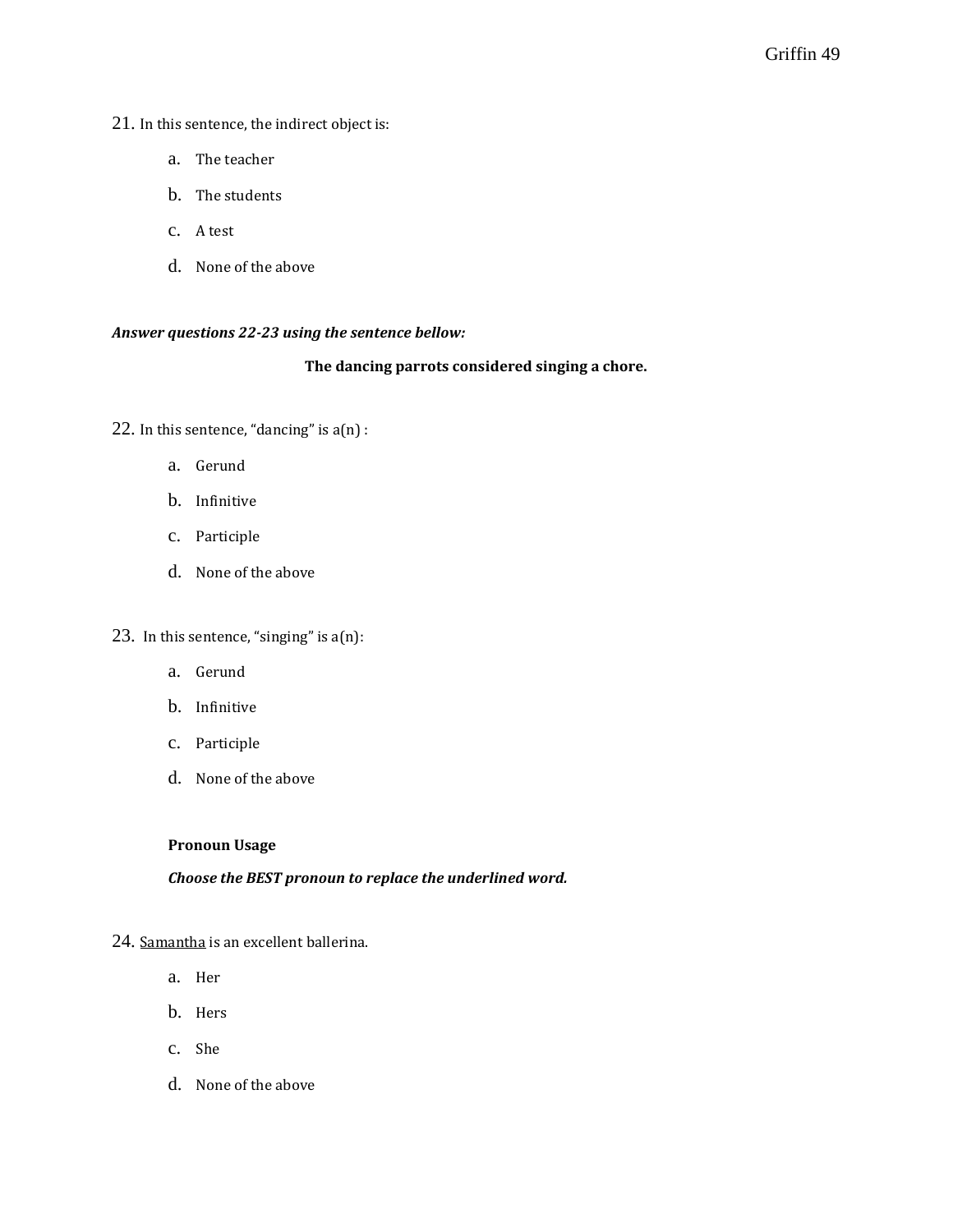25. The piano belongs to Martin and Sally.

- a. Theirs
- b. Them
- c. There's
- d. They

26. The book-bag is \_\_\_\_\_\_

- a. I
- b. My
- c. Mine
- d. Mines

### 27. The apple is \_\_\_\_

- a. You
- b. Your
- c. Yours
- d. None of the above

28. The school is known for \_\_\_\_\_ football program.

- a. Its
- b. It's
- c. Neither are appropriate
- d. Either are appropriate

## 29. \_\_\_\_ a beautiful day!

- a. Its
- b. It's
- c. Neither are appropriate
- d. Either are appropriate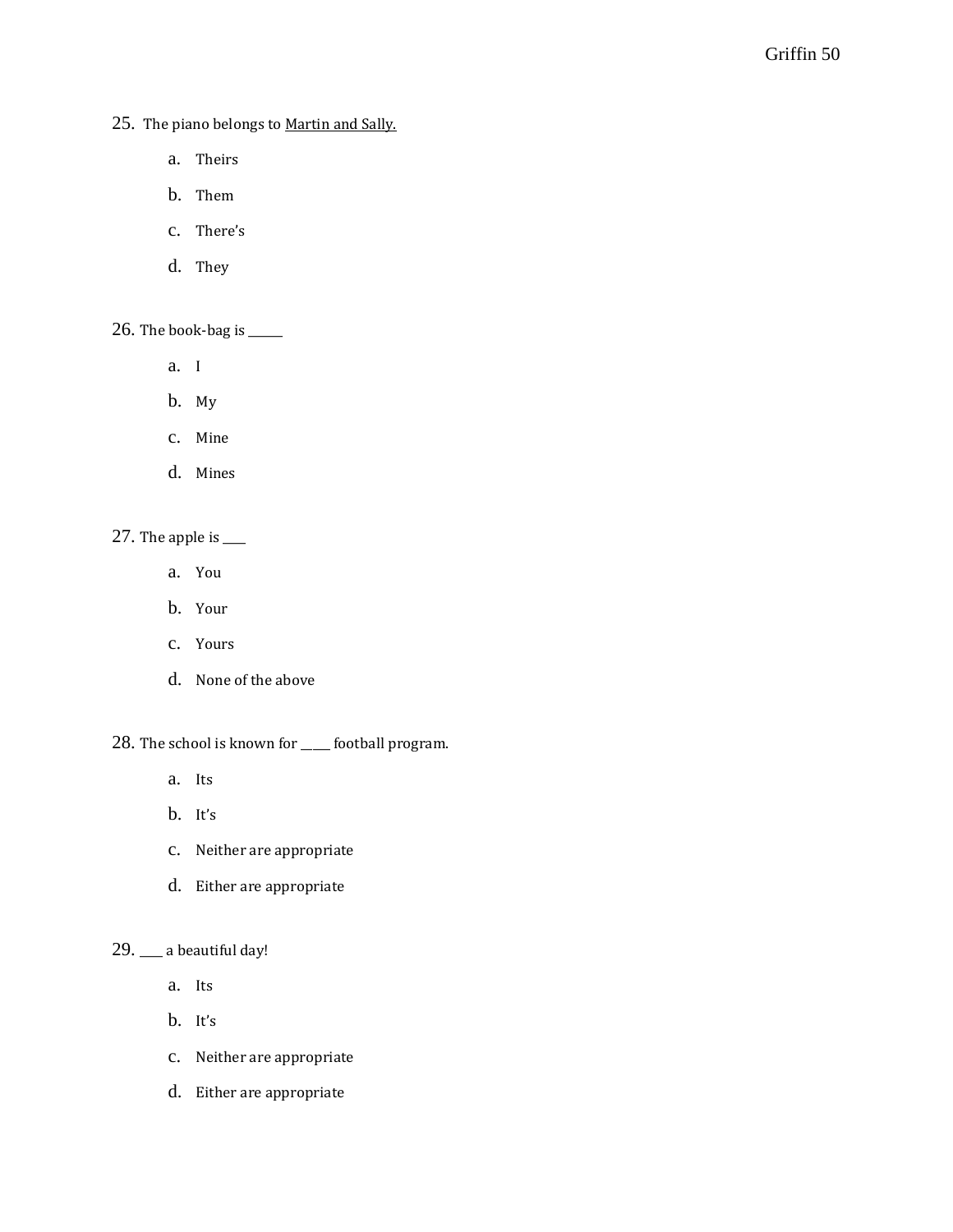30. I went \_\_\_ the market.

- a. To
- b. Too
- c. Two
- d. None of the above

31. The market is over \_\_\_\_\_.

- a. Their
- b. There
- c. They're
- d. None of the above

32. \_\_\_\_\_\_\_\_ my best friend.

- a. You
- b. Your
- c. You're
- d. All of these are appropriate.

33. Turn the following independent clause into a dependent clause:

\_\_\_\_\_\_\_\_\_\_\_\_\_\_\_\_\_\_\_\_\_\_\_\_\_\_\_\_\_\_\_\_\_\_\_\_\_\_\_\_\_\_\_\_\_\_\_\_\_\_\_\_\_\_\_\_\_\_\_\_\_\_\_\_\_\_\_\_\_\_\_\_\_\_\_

Alice looked for her cat.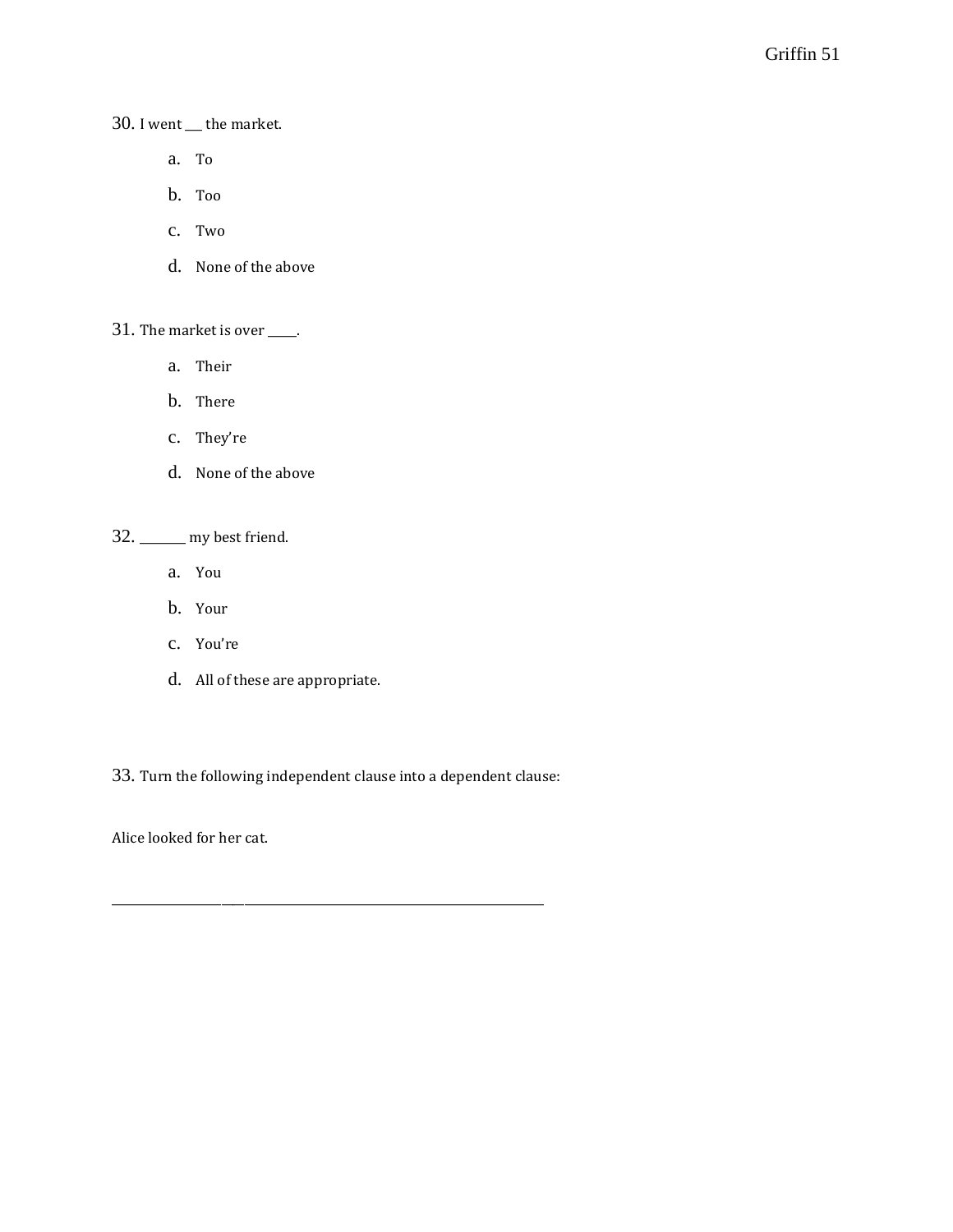$\frac{1}{2}$  $\overline{\phantom{0}}$ 

## **Grammar Post-Assessment Answer Sheet**

| Instructor: | Name:   |  |
|-------------|---------|--|
| Results:    | Class:  |  |
|             | Period: |  |
|             | Date:   |  |
|             |         |  |

 $\sim 10$ 

| 1.             | 12.   | 23. |
|----------------|-------|-----|
| 2.             | 13.   | 24. |
| 3.             | 14.   | 25. |
| $\overline{4}$ | 15.   | 26. |
| 5.             | 16.   | 27. |
| 6.             | $17.$ | 28. |
| 7.             | 18.   | 29. |
| 8.             | 19.   | 30. |
| 9.             | $20.$ | 31. |
| $10.$          | $21.$ | 32. |
| 11.            | 22.   |     |
| 33.            |       |     |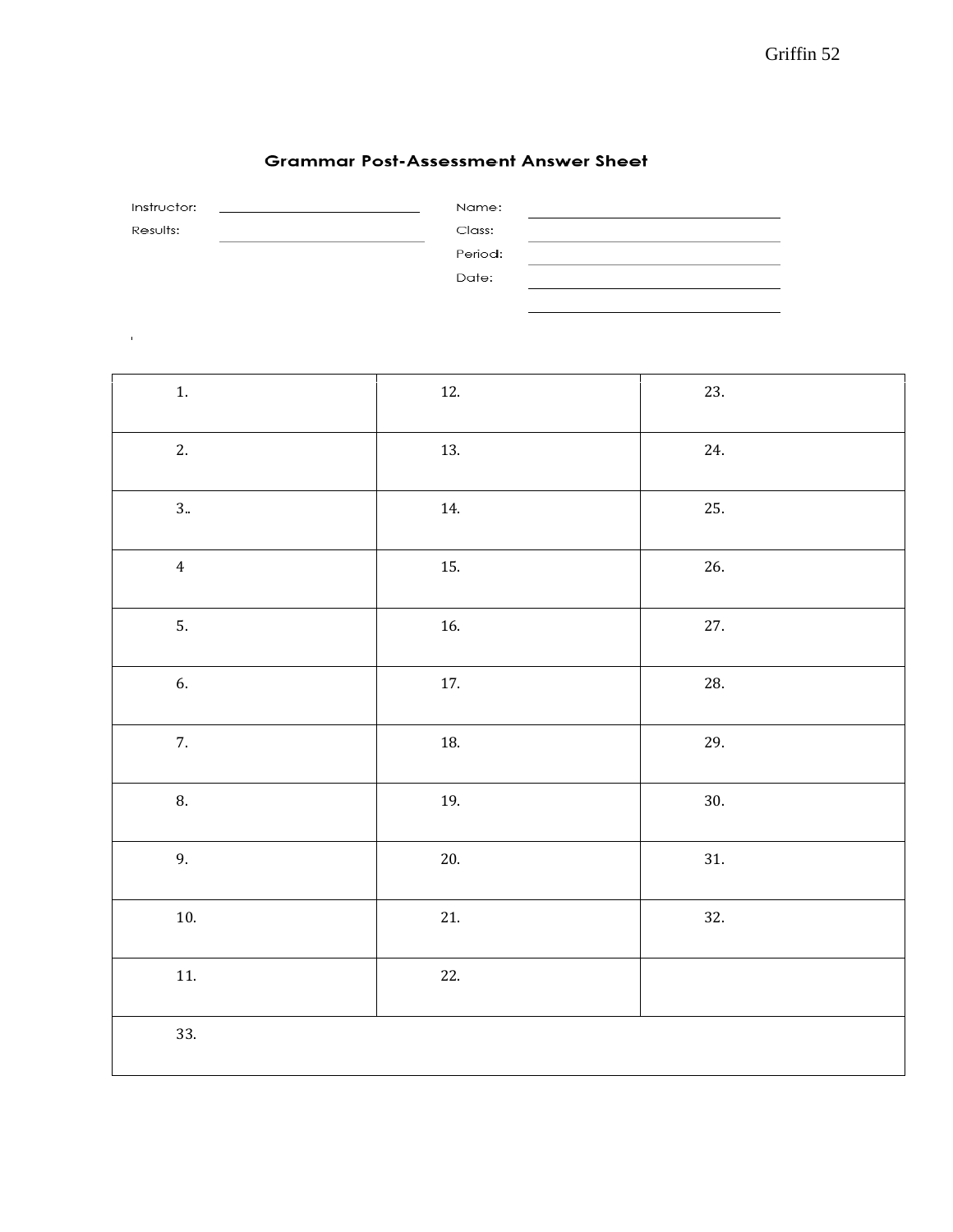| 1. G                                                             | 12. C | 23.A  |
|------------------------------------------------------------------|-------|-------|
| 2. <b>D</b>                                                      | 13.A  | 24. C |
| 3.F                                                              | 14. A | 25. B |
| <b>4.</b> B                                                      | 15. C | 26. C |
| 5.A                                                              | 16. B | 27. C |
| 6. C                                                             | 17.A  | 28.A  |
| 7. E                                                             | 18.A  | 29. B |
| 8.F                                                              | 19. B | 30.A  |
| 9.D                                                              | 20. C | 31.B  |
| 10.B                                                             | 21.B  | 32.C  |
| 11.A                                                             | 22. C |       |
| 33. Students should add a word to the clause such as:            |       |       |
| after, although, as, as if, because, before, even if, even       |       |       |
| though, if, in order                                             |       |       |
| to, since, though, unless, until, whatever, when, whenever, whet |       |       |

Grammar Post-Assessment Answer Key

**her, or while.**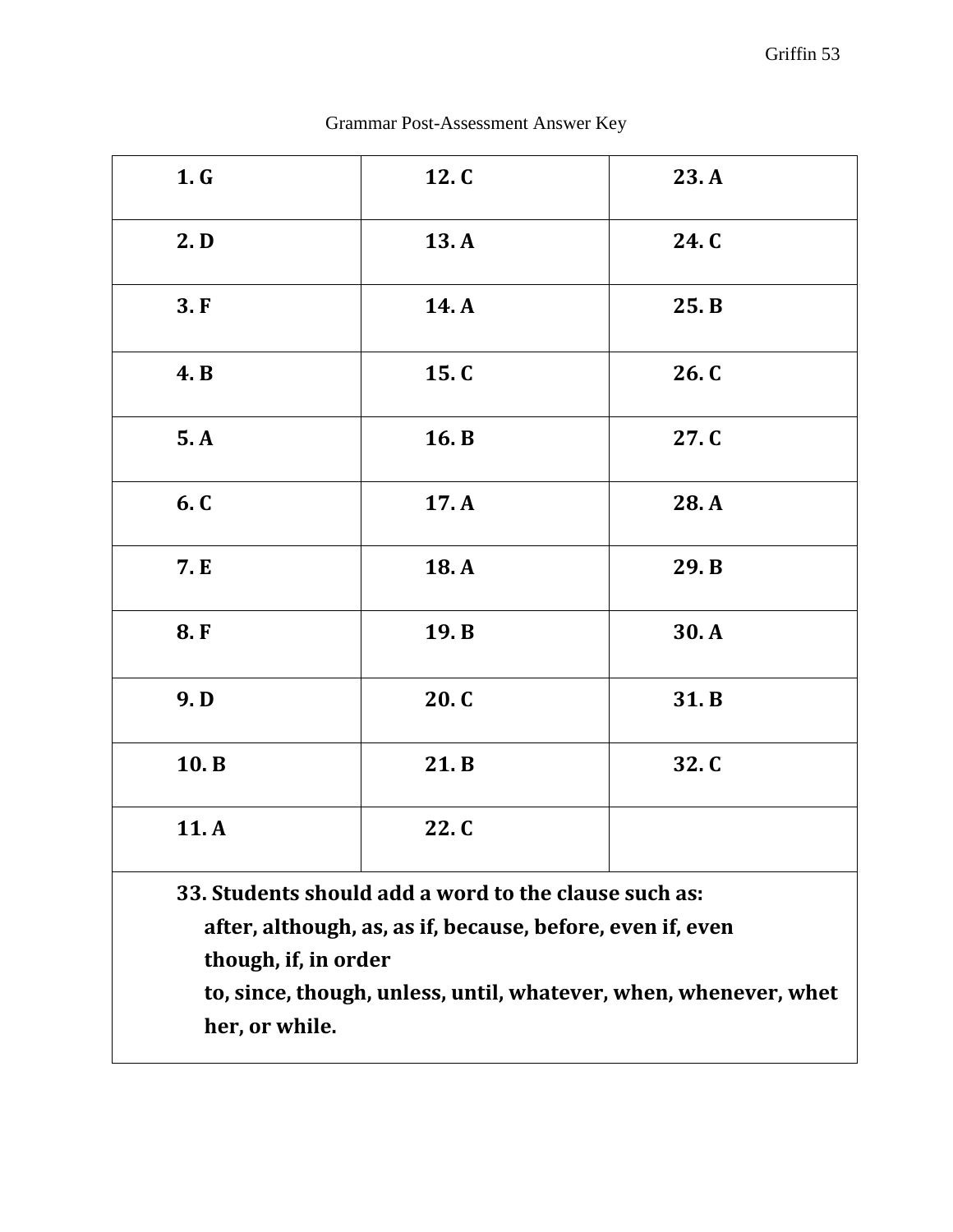#### Works Cited

Benati, Alessandro G. and James F. Lee. Grammar Acquisition and Processing Instruction : *Secondary and Cumulative Effects*. Multilingual Matters, 2008. Second Language Acquisition. EBSCO*host*, [winthropuniversity.idm.oclc.org/login?url=http://search.ebscohost.com/login.aspx?direct](http://winthropuniversity.idm.oclc.org/login?url=http://search.ebscohost.com/login.aspx?direct=true&db=e000xna&AN=245446)

 $=$ true&db=e000xna&AN=245446.

Chung, Sandy, and Geoff Pullum. "Grammar." *Linguistic Society of America*, [www.linguisticsociety.org/resource/grammar.](http://www.linguisticsociety.org/resource/grammar)

- Dean, Deborah. *What Works in Writing Instruction: Research and Practices*. National Council of Teachers of English, 2010.
- Feng, Shoudong and Kathy Powers. "The Short- and Long-Term Effect of Explicit Grammar Instruction on Fifth Graders' Writing." *Reading Improvement*, vol. 42, no. 2, Summer2005, pp. 67-72. EBSCO*host*[,](http://winthropuniversity.idm.oclc.org/login?url=http://search.ebscohost.com/login.aspx?direct=true&db=eft&AN=507812510)

[winthropuniversity.idm.oclc.org/login?url=http://search.ebscohost.com/login.aspx?direct](http://winthropuniversity.idm.oclc.org/login?url=http://search.ebscohost.com/login.aspx?direct=true&db=eft&AN=507812510) [=true&db=eft&AN=507812510](http://winthropuniversity.idm.oclc.org/login?url=http://search.ebscohost.com/login.aspx?direct=true&db=eft&AN=507812510)

Ferlazzo, Larry. "Four Strategies for Grammar Instruction." *TeachingEnglish*, BBC, Jan. 2015, [www.teachingenglish.org.uk/blogs/larry-ferlazzo/larry-ferlazzo-four-strategies-grammar](http://www.teachingenglish.org.uk/blogs/larry-ferlazzo/larry-ferlazzo-four-strategies-grammar-instruction)[instruction.](http://www.teachingenglish.org.uk/blogs/larry-ferlazzo/larry-ferlazzo-four-strategies-grammar-instruction)

Gartland, Lauren B. and Laura B. Smolkin. "The Histories and Mysteries of Grammar Instruction." *Reading Teacher*, vol. 69, no. 4, Jan/Feb2016, pp. 391-399. EBSCO*host*, [winthropuniversity.idm.oclc.org/login?url=http://search.ebscohost.com/login.aspx?direct](http://winthropuniversity.idm.oclc.org/login?url=http://search.ebscohost.com/login.aspx?direct) =true&db=lfh&AN=112066315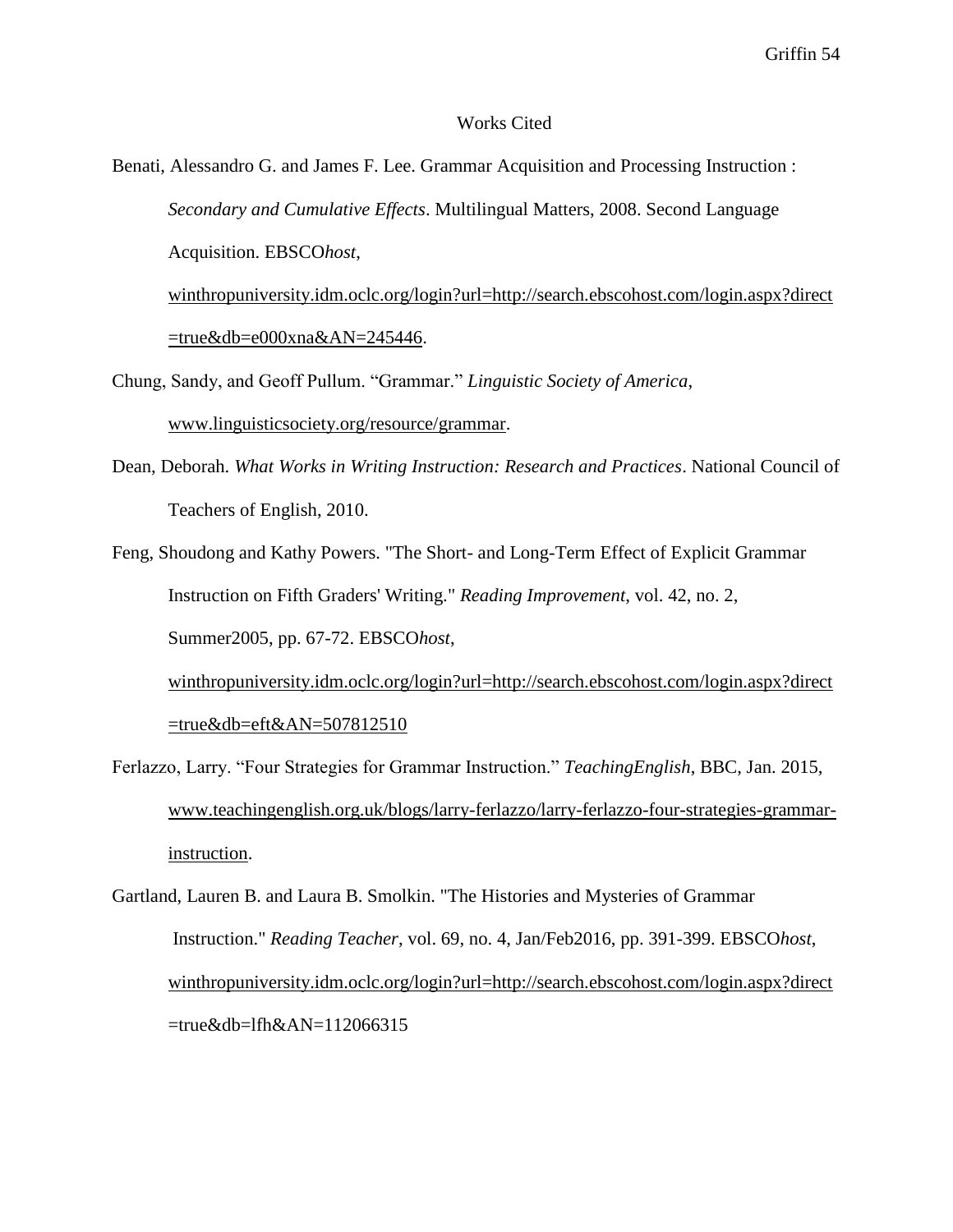- Ferlazzo, Larry. "The Best Sites For Grammar Practice." *Larry Ferlazzo's Websites of the Day...*, 7 Apr. 2017,.
- Gallagher, Kelly. *Teaching Adolescent Writers*. Stenhouse Publishers, 2006.

Hanganu, Eduard C. *The English Grammar: A Historical Perspective*. 8 May 2018, pp. 1–23.

Lacina, Jan. "Technology in the Classroom: Grammar Instruction and Technology." *Childhood Education*, vol. 81, no. 4, pp. 247–249., doi:10.1080/00094056.2005.10522283. Lyddon, Paul A. "An Evaluation of an Automated Approach to Concept-Based Grammar Instruction ." *The EURROCALL Review, The University of Nottingham*, vol. 20, 2011, pp. 105–109. [winthropuniversity.idm.oclc.org/login?url=http://search.ebscohost.com/login.aspx?direct](http://winthropuniversity.idm.oclc.org/login?url=http://search.ebscohost.com/login.aspx?direct=true&db=eric&AN=ED564336)

[=true&db=eric&AN=ED564336.](http://winthropuniversity.idm.oclc.org/login?url=http://search.ebscohost.com/login.aspx?direct=true&db=eric&AN=ED564336)

- "Language Progressive Skills." Common Core State Standards Initiative, www.corestandards.org/ELA-Literacy/L/language-progressive-skills/.
- Nunan, David. "Teaching Grammar in Context." *ELT Journal*, vol. 52, no. 2, Apr. 1998, pp. 101–109. Online Submission, Online Submission, 01 Feb. 2016. EBSCO*host*,
- Renwick, Mitzie K. "Real Research into the Real Problems of Grammar and Usage Instruction." *The English Journal*, vol. 83, no. 6, 1994, pp. 29–32. *JSTOR*, JSTOR, www.jstor.org/stable/820258.Robinson, Lisa and Jay Feng. *Effect of Direct Grammar Instruction on Student Writing Skills.*

Rothstein, Evelyn and Andrew Rothstein. *English Grammar Instruction That Works! : Developing Language Skills for All Learners*. Corwin, 2009. EBSCO*host*, [winthropuniversity.idm.oclc.org/login?url=http://search.ebscohost.com/login.aspx?direct](http://winthropuniversity.idm.oclc.org/login?url=http://search.ebscohost.com/login.aspx?direct=true&db=e000xna&AN=321258)  $=$ true&db=e000xna&AN=321258.